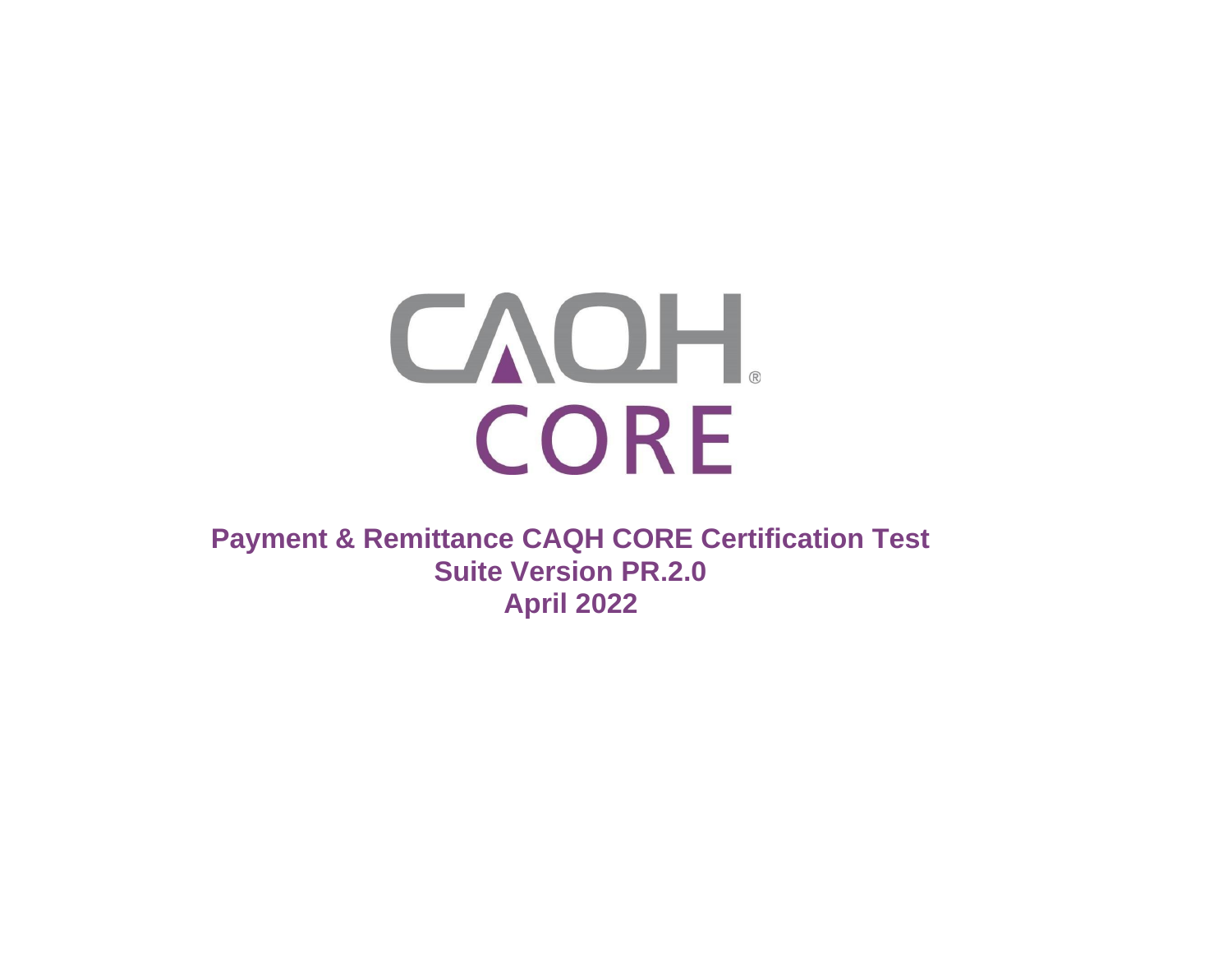# **Revision History For Payment & Remittance CAQH CORE Certification Test Suite**

| <b>Version</b> | <b>Revision</b> | <b>Description</b>                                                                                                                                                                                                                                                                                                                                                                                              | <b>Date</b> |
|----------------|-----------------|-----------------------------------------------------------------------------------------------------------------------------------------------------------------------------------------------------------------------------------------------------------------------------------------------------------------------------------------------------------------------------------------------------------------|-------------|
| 3.0.0          | Major           | Phase III CORE EFT & ERA Operating Rules Voluntary Certification Master Test Suite balloted and<br>approved by the CAQH CORE Voting Process.                                                                                                                                                                                                                                                                    | June 2012   |
| PR.1.0         | Minor           | • Non-substantive adjustments to support re-organization of operating rules into rule sets organized by<br>business transaction (e.g., Eligibility & Benefits, Claim Status, etc.) rather than phase (e.g., Phase I, II,<br>etc.) as approved by the CAQH CORE Board in 2019.<br>• Operating rule naming, versioning and numbering methodologies updated to align with business<br>transaction-based rule sets. | May 2020    |
| PR.2.0         | Major           | • Aligned Test Scenarios to address CAQH CORE Infrastructure Rule updates (e.g., System Availability,<br>Connectivity, and Companion Guide requirements).                                                                                                                                                                                                                                                       | April 2022  |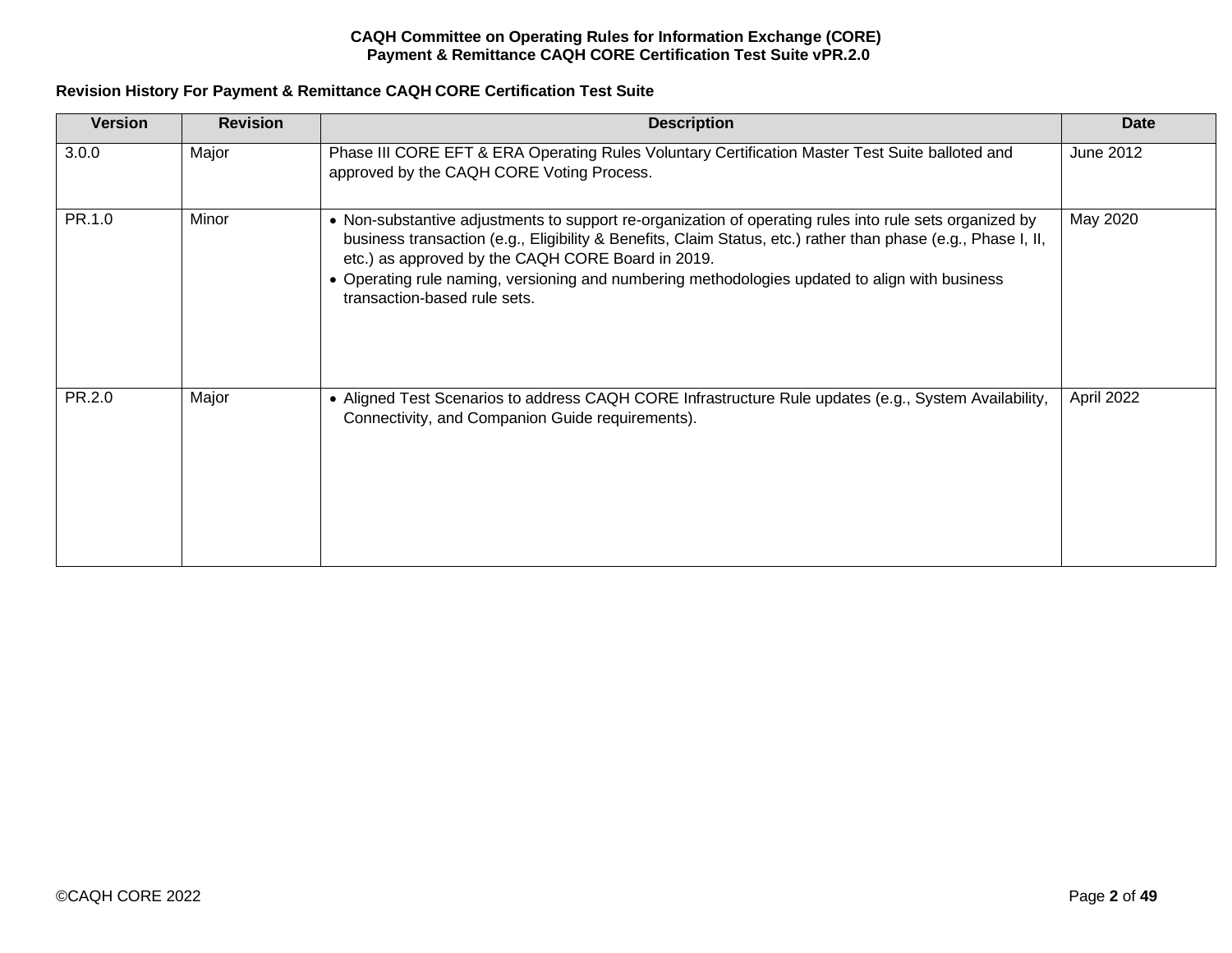# **Table of Contents**

| 1, 3, 1,                                                                                                                                           |  |
|----------------------------------------------------------------------------------------------------------------------------------------------------|--|
| Guidance for Health Plans Seeking Payment & Remittance CORE Certification Who Work With a CORE-certified Clearinghouse or Intermediary 6<br>1,3.2. |  |
| Guidance for Providers Seeking Payment & Remittance CORE Certification Who Work With a CORE-certified Clearinghouse or Intermediary  6<br>1, 3, 3, |  |
|                                                                                                                                                    |  |
|                                                                                                                                                    |  |
|                                                                                                                                                    |  |
|                                                                                                                                                    |  |
|                                                                                                                                                    |  |
|                                                                                                                                                    |  |
|                                                                                                                                                    |  |
|                                                                                                                                                    |  |
|                                                                                                                                                    |  |
|                                                                                                                                                    |  |
|                                                                                                                                                    |  |
|                                                                                                                                                    |  |
|                                                                                                                                                    |  |
|                                                                                                                                                    |  |
|                                                                                                                                                    |  |
|                                                                                                                                                    |  |
|                                                                                                                                                    |  |
|                                                                                                                                                    |  |
|                                                                                                                                                    |  |
|                                                                                                                                                    |  |
|                                                                                                                                                    |  |
|                                                                                                                                                    |  |
|                                                                                                                                                    |  |
|                                                                                                                                                    |  |
|                                                                                                                                                    |  |
|                                                                                                                                                    |  |
|                                                                                                                                                    |  |
|                                                                                                                                                    |  |
|                                                                                                                                                    |  |
|                                                                                                                                                    |  |
|                                                                                                                                                    |  |
|                                                                                                                                                    |  |
|                                                                                                                                                    |  |
|                                                                                                                                                    |  |
|                                                                                                                                                    |  |
|                                                                                                                                                    |  |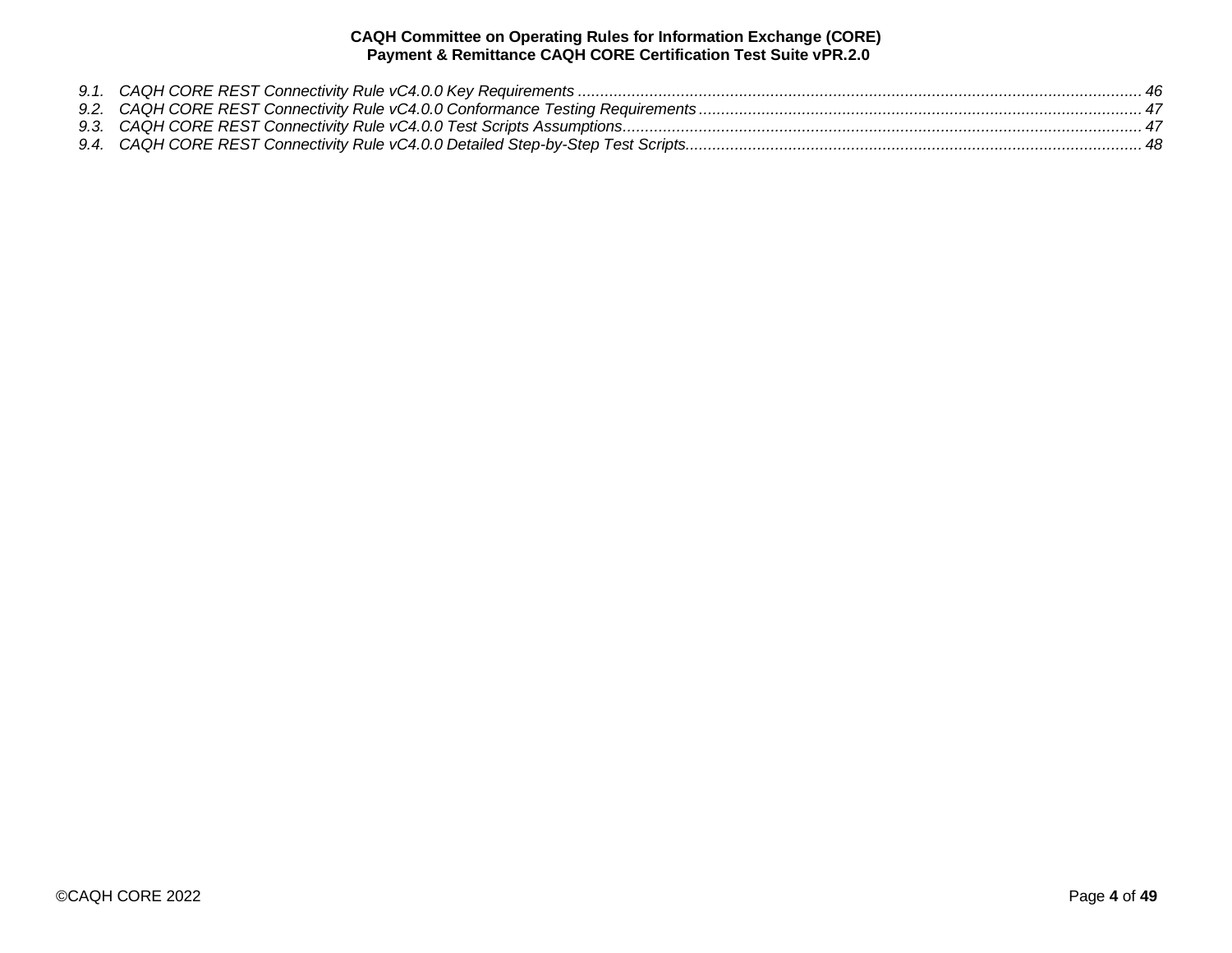# <span id="page-4-0"></span>**1. Introduction To Payment & Remittance CAQH CORE Certification Test Suite**

This CAQH CORE Certification Test Suite document contains all of the requirements that must be met inorder for an entity seeking CORE Certification on the CAQH CORE Payment & Remittance Operating Rules to be awarded a CORE Certification Seal. As such, this Test Suite includes:

- Key rule requirements for each CAQH CORE Payment & Remittance Operating Rule
- The specific conformance requirements and detailed testing for each CAQH CORE Payment & Remittance Operating Rule
- The required Certification Testing for each rule, including specific detailed step-by-step test scripts by rule
- Guidance to help stakeholders better understand the various types of stakeholders to which the CAQH CORE Payment & Remittance Operating Rules apply and howto determine when a specific detailed test script applies is also included

Note that the CAQH CORE Guiding Principles apply to the entire set of rules, including the Test Suite. CORE Certification Testing is not exhaustive and does not use production-level testing.

## *1.1. Applicability Of This Document*

<span id="page-4-1"></span>This CAQH CORE Certification Test Suite must be used by all stakeholders undergoing certification testing for the CAQH CORE Payment & Remittance Operating Rules.

#### *1.2. Structure of Test Scenarios For All Rules*

<span id="page-4-2"></span>Each test scenario for each rule contains the following sections:

- Key Rule Requirements (the CAQH CORE Operating Rules document contains the actual rule language and is the final authority for all rule requirements)
- Certification conformance requirements by rule
- Test assumptions by rule
- Detailed step-by-step test scripts addressing each conformance requirement by rule for each stakeholder to which the test script applies

Each stakeholder may indicate that a specific test script does not apply to it and is required to provide a rationale for indicating a specific test script is not applicable. (See §1.3 for guidance in determining when a specific test script may not apply.)

#### <span id="page-4-3"></span>*1.3. Detailed Step-By-Step Test Scripts*

## <span id="page-4-4"></span>*1.3.1. Stakeholder Categories-Determining Test Script Applicability*

The Detailed Step-by-Step Test Scripts for each rule specify for which stakeholder type each test script applies. The stakeholder categories are:

- Provider
- Health Plan
- **Clearinghouse**
- Vendor

Oftentimes Providers and Health Plans outsource various functions to Clearinghouses. In such cases a specific Clearinghouse may be acting on behalf of either a Provider stakeholder or a Health Plan stakeholder. Thus, when establishing a Certification Test Profile with a CAQH CORE-authorized Testing Vendor, a Clearinghouse may be asked to indicate if it is a Provider/Clearinghouse or a Health Plan/Clearinghouse. When a Provider/Clearinghouse role is selected, the Detailed Step-by-Step Test Scripts applicable to a Provider will apply to a Provider/Clearinghouse. Similarly, when a Health Plan/Clearinghouse role is selected, the Detailed Step-by-Step Test Scripts applicable to a Health Plan will apply to a Health Plan/Clearinghouse.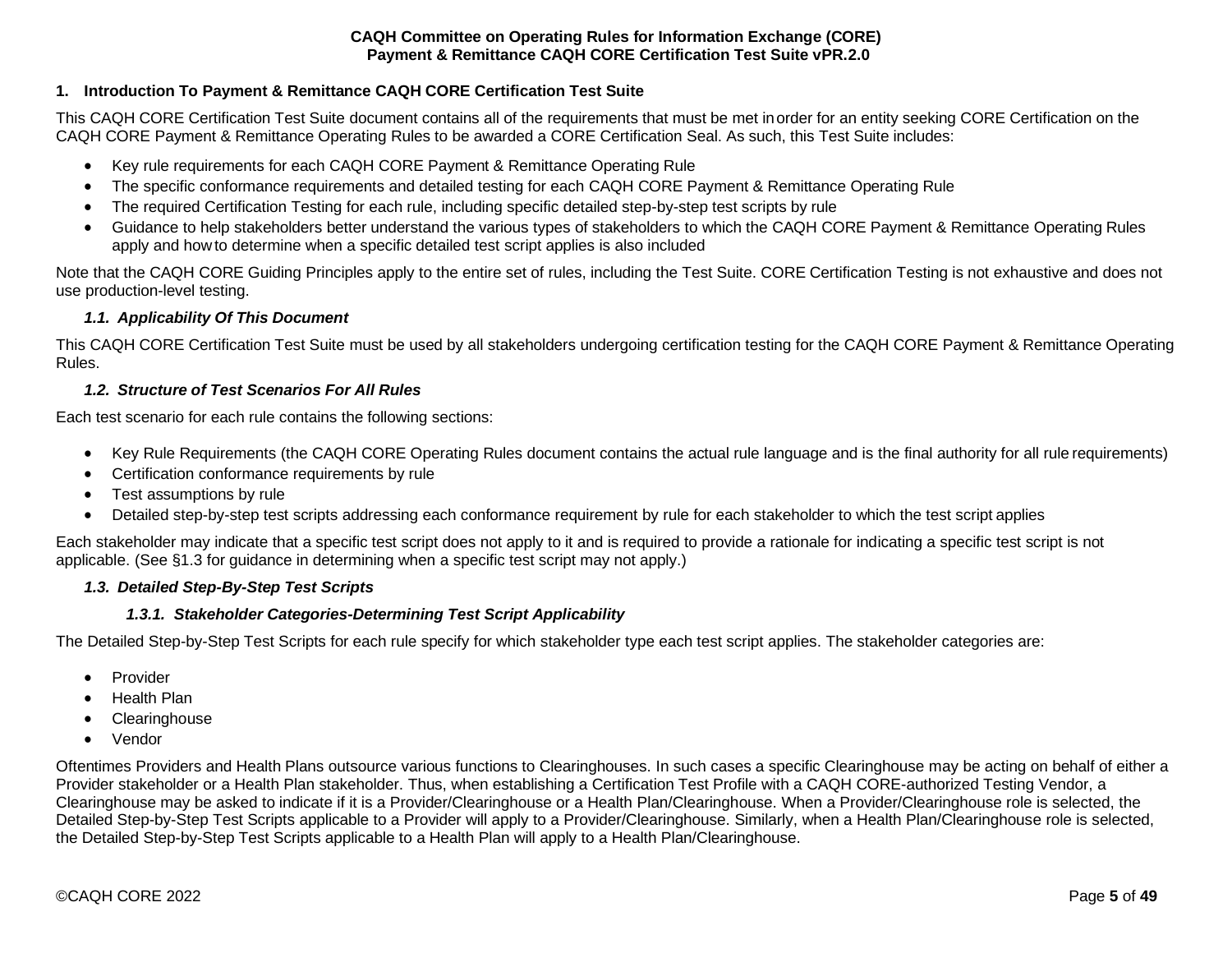Vendor stakeholders must certify each specific product separately (see CAQH CORE Guiding Principles). Thus, when establishing a Certification Test Profile with a CAQH CORE-authorized Testing Vendor you will be given the option to indicate if the product you are certifying is a Provider/Vendor product or a Health Plan/Vendor product. The Detailed Step-by-Step Test Scripts applicable to a Provider will apply to a Provider/Vendor product. Similarly, when you are certifying a Health Plan product the Detailed Step-by-Step Test Scripts applicable to a Health Plan will apply to a Health Plan/Vendor product.

## <span id="page-5-0"></span>*1.3.2. Guidance for Health Plans Seeking Payment & Remittance CORE Certification Who Work With a CORE-certified Clearinghouse or Intermediary*

Health plans that outsource to a clearinghouse or other intermediary various business functions related to ERA and EFT may have some unique CORE Certification issues. Because there is a clearinghouse, or similar type of intermediary, between the health plan and the provider, the clearinghouse will act as a "proxy" for some of the CORE Certification requirements outlined in this CAQH CORE Certification Test Suite. (NOTE: Such clearinghouses and intermediaries must be CORE-certified as well). Therefore, dependent upon the scenario between the health plan and clearinghouse, the health plan may not have to undergo certification testing for some of the rules, but rather may choose the N/A option for testing for a rule, and then upload a rationale statement explaining the situation to the CAQH CORE-authorized Testing Vendor.

Reminder: There exist varying scenarios for this type of situation. The requirements for meeting the CAQH CORE rule requirements for clearinghouses and health plans differ by situation, as such variability is dependent on how the health plan interacts with the clearinghouse and what services (i.e., functions and capabilities) the clearinghouse provides to the health plan. Therefore, please keep in mind that certification testing will differ by scenario.

# <span id="page-5-1"></span>*1.3.3. Guidance for Providers Seeking Payment & Remittance CORE Certification Who Work With a CORE-certified Clearinghouse or Intermediary*

Provider organizations seeking CORE Certification that use a clearinghouse to receive electronic remittance advices from payers may have some unique CORE Certification issues. Because there is a clearinghouse, or similar type of intermediary, between the provider and the payer, the clearinghouse will act as a "proxy" for some of the CORE Certification requirements outlined in this CAQH CORE Certification Test Suite. (NOTE: Such clearinghouses and intermediaries must be CORE-certified as well). Therefore, dependent upon the scenario between the provider and clearinghouse, the provider may not have to undergo certification testing for some of the rules, but rather may choose the N/A option for testing for a rule, and then upload a rationale statement explaining the situation to the CAQH CORE-authorized testing vendor.

Reminder: There exist varying scenarios for this type of situation. The requirements for meeting the CAQH CORE rule requirements for clearinghouses and providers differ by situation, as such variability is dependent on how the provider interacts with the clearinghouse and what services (i.e., functions and capabilities) the clearinghouse provides to the provider. Therefore, please keep in mind that certification testing will differ by scenario.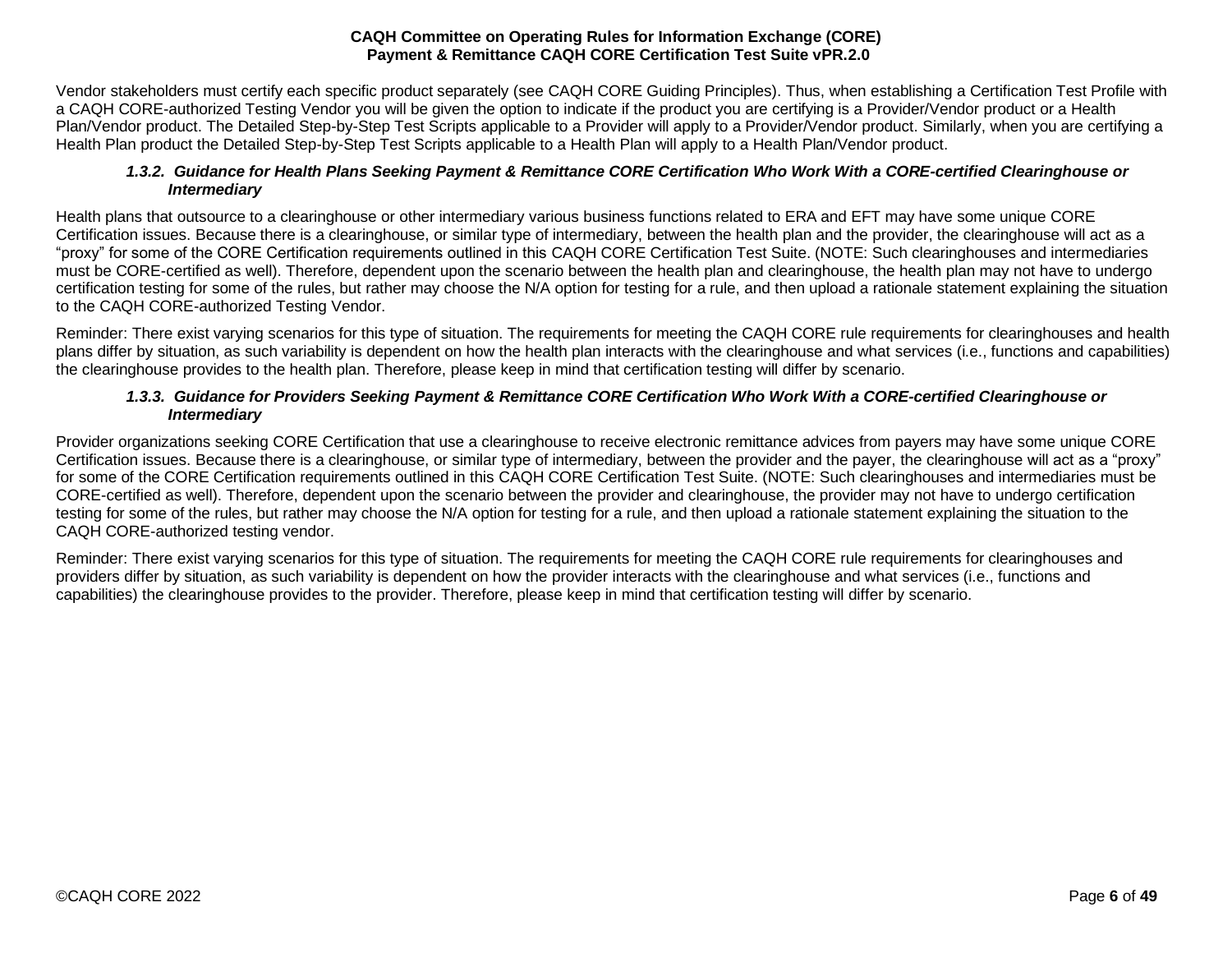## <span id="page-6-1"></span><span id="page-6-0"></span>**2. CAQH CORE Payment & Remittance (835) Infrastructure Rule Test Scenario**

#### *2.1. Key Rule Requirements*

*NOTE: This section identifies at a high level the key requirements of this rule. Refer to the rule document for the specific language of the rule which governs. Section numbers in parentheses following each key requirement refer to the specific rule section which applies.*

Requires that:

#### *Claim Payment/Advice Connectivity Requirements (§4.1)*

1. HIPAA-covered entity and its agent must be able to support the most recent published and CAQH CORE adopted version of the CAQH CORE Connectivity Rule.

#### *Claim Payment/Advice Batch Acknowledgement Requirements (§4.2)*

- 2. A receiver of a v5010 835 transaction must return:
	- a. A v5010 999 Implementation Acknowledgement for each Functional Group of v5010 835 transactions to indicate that the Functional Group was either accepted, accepted with errors or rejected, and
	- b. To specify for each included v5010 835 transaction set that the transaction set was either accepted, accepted with errors or rejected.
- 3. A health plan must be able to accept and process a v5010 999 for a Functional Group of v5010 835 transactions.
- 4. When a Functional Group of v5010 835 transactions is either accepted with errors or rejected, the v5010 999 Implementation Acknowledgement must report each error detected to the most specific level of detail supported by the v5010 999 Implementation Acknowledgement.
- 5. The requirements specified in this section do not currently apply to retail pharmacy.

## *Dual Delivery of v5010 835 and Proprietary Paper Claim Remittance Advices (§4.3)*

- 6. A health plan that currently issues proprietary paper claim remittance advices is required to continue to offer such paper remittance advices to each provider during that provider's initial implementation testing of the v5010 835 for a minimum of 31 calendar days from the initiation of implementation.
	- a. If the 31 calendar day period does not encompass a minimum of three payments to the provider by the health plan, the health plan is required to offer to continue to issue proprietary paper claim remittance advices for a minimum of three payments.
	- b. At the conclusion of this time period, delivery of the proprietary paper claim remittance advices will be discontinued. At the provider's discretion, the provider may elect to not receive the proprietary paper claim remittance advices, to choose a shorter time period, or to discontinue receiving the proprietary paper claim remittance advices before the end of the specified timeframe by notifying the health plan of this decision.
	- c. Upon mutual agreement between the provider and the health plan, the timeframe for delivery of the proprietary paper claim remittance advices may be extended by an agreed-to timeframe, at which time the health plan will discontinue delivery of the proprietary paper claim remittance advices.
	- d. If the provider determines it is unable to satisfactorily implement and process the health plan's electronic v5010 835 following the end of the initial dual delivery timeframe and/or after an agreed-to extension, both the provider and health plan may mutually agree to continue delivery of the proprietary paper claim remittance advices.
- 7. The requirements specified in this section do not currently apply to retail pharmacy.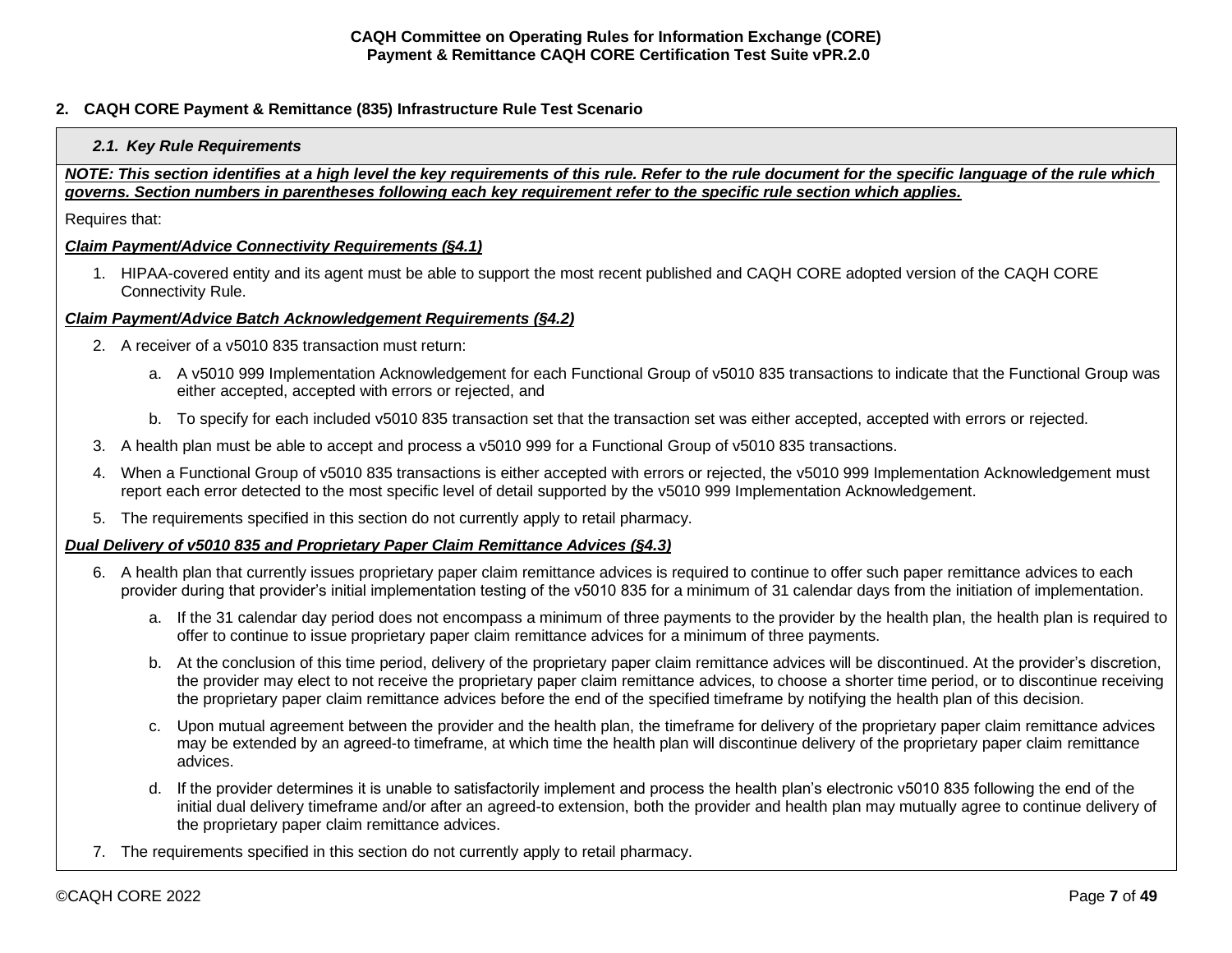## *2.1. Key Rule Requirements*

### *Claim Payment/Advice Companion Guide (§4.4)*

- 8. All CORE-certified entities' Companion Guides covering the v5010 835 must follow the format/flow as defined in the CAQH CORE Master Companion Guide Template for HIPAA Transactions.
- 9. The requirements specified in this section do not currently apply to retail pharmacy.

#### <span id="page-7-0"></span>*2.2. Conformance Testing Requirements*

These scenarios test the following conformance requirements of the CAQH CORE Payment & Remittance (835) Infrastructure Rule. Other requirements of this rule that may not be listed below are not included in this test scenario. Notwithstanding, CORE-certified entities are required to comply with all specifications of the rule not included in this test scenario.

- 1. A 999 is returned to indicate acceptance, acceptance with errors, or rejection of the Functional Group and the enclosed Transaction Set(s).
- 2. A 999 is accepted and processed.
- 3. Companion Document conforms to the flow and format of the CAQH CORE Master Companion Guide Template.
- 4. Companion Document conforms to the format for presenting each segment, data element and code flow and format of the CAQH CORE Master Companion Guide Template.
- 5. A health plan that currently issues proprietary paper claim remittance advices is required to continue to offer such paper remittance advices to each provider during that provider's initial implementation testing of the v5010 835.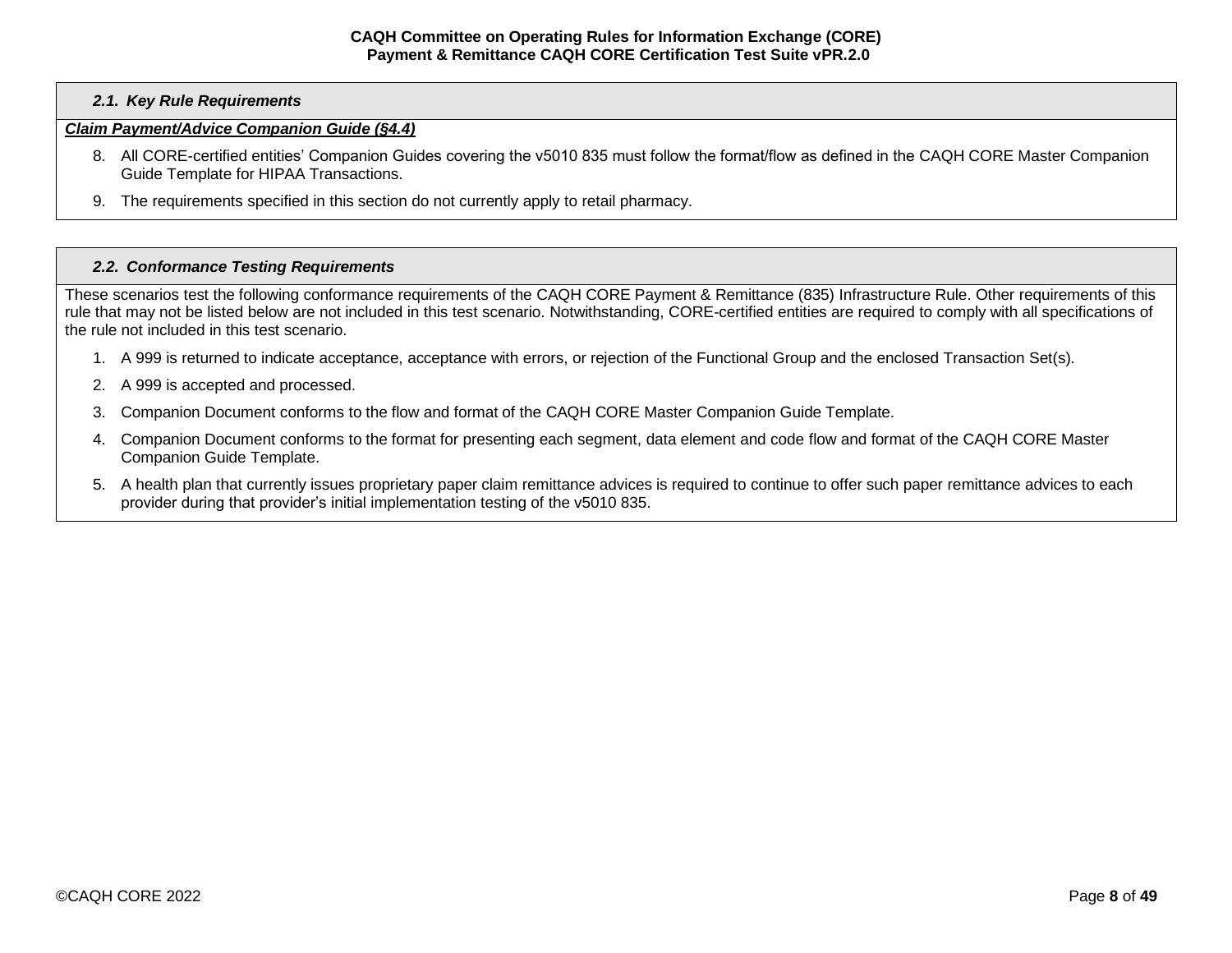### <span id="page-8-0"></span>*2.3. Test Scripts* **Assumptions**

- 1. A communications session between all parties is successfully established in compliance with the CAQH CORE Connectivity Rule.
- 2. All communications sessions and logons are valid; no error conditions are created or encountered.
- 3. All transactions, data, communications session are valid; no error conditions are created or encountered.
- 4. Test scripts will test ONLY for valid and invalid X12 Interchange, Functional Group, Transaction Set and will not test for v5010 835 data content.
- 5. The detailed content of the v5010 835 companion document will not be examined nor evaluated.
	- a. The detailed content of the v5010 835 companion document will not be submitted to the CAQH CORE-authorized Testing Vendor.
	- b. Test script will test ONLY that the table of contents of the companion document is:
		- i. Customized and specific to the entity undergoing this test
		- ii. Conforms to the flow as specified in the Table of Contents of the CAQH CORE Master Companion Document Template
		- iii. Conforms to the presentation format for depicting segments, data elements and codes as specified in the CAQH CORE Master Companion Document Template
- 6. The test scripts will not include comprehensive testing requirements to test for all possible permutations of the CORE requirements of the rule.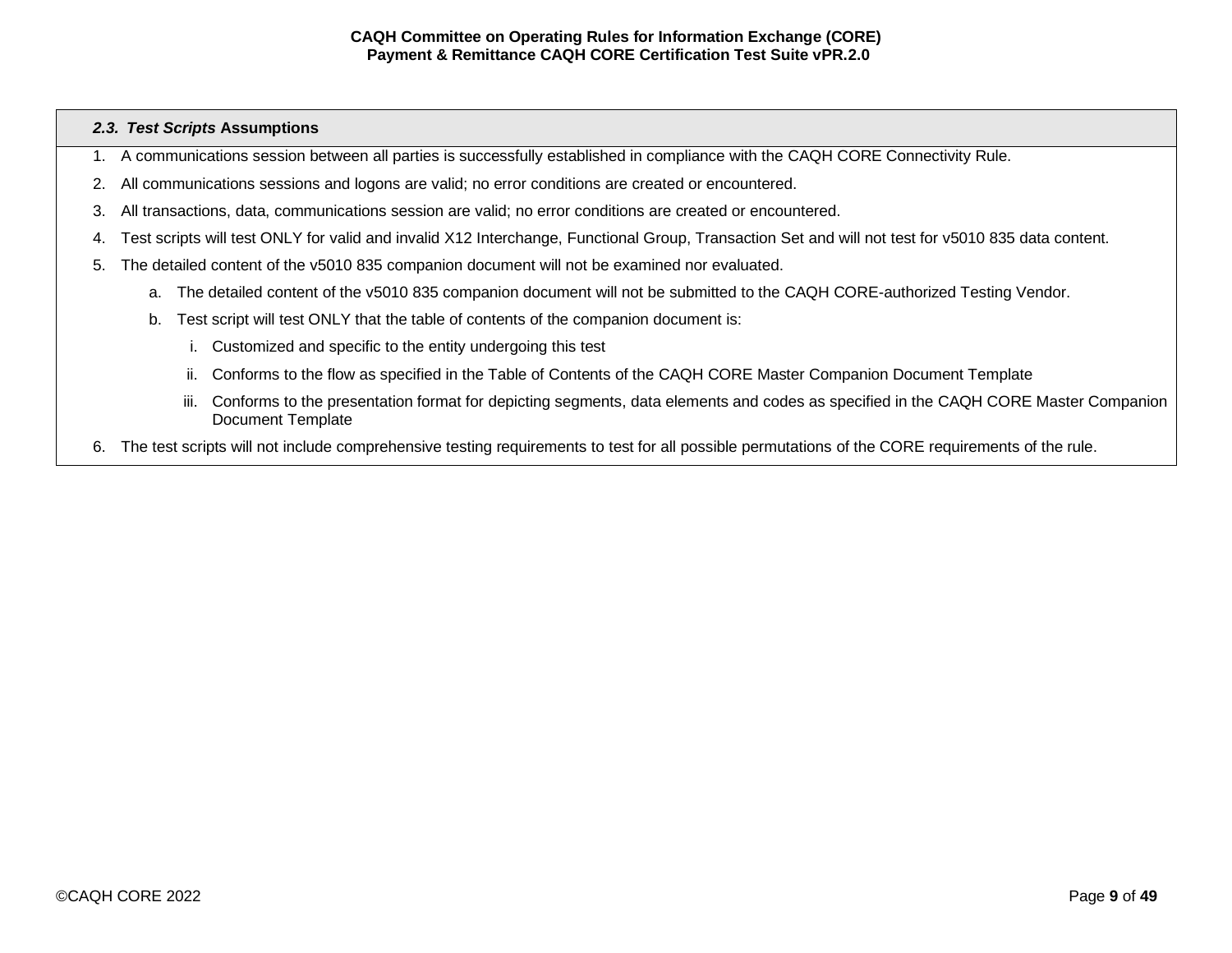# *2.4. Detailed Step-By-Step Test Scripts*

# <span id="page-9-0"></span>**NOTES:**

- 1. CORE Certification Testing is not exhaustive. The CAQH CORE Certification Test Suite does not include comprehensive testing requirements that test for all possible permutations of each rule. See Test Assumption above.
- 2. The references in parentheses after each test script are references to the above rule items for which the test script is testing items could be referring to Key Rule Requirement(s), the Conformance Testing Requirement(s) or the associated Test Script Assumption(s). An individual test script may be testing for more than one item, and, as noted in the "Stakeholder" column, each test script tests for the role of the Stakeholder(s) to which the test script applies.

| <b>Test</b><br># | <b>Criteria</b>                                                                                                                                                                                                                                                                         | <b>Expected Result</b>                                                                                                            | <b>Actual Result</b> | Pass/Fail            |             | Stakeholder <sup>1</sup> |                       |                   |             |                                      |
|------------------|-----------------------------------------------------------------------------------------------------------------------------------------------------------------------------------------------------------------------------------------------------------------------------------------|-----------------------------------------------------------------------------------------------------------------------------------|----------------------|----------------------|-------------|--------------------------|-----------------------|-------------------|-------------|--------------------------------------|
|                  |                                                                                                                                                                                                                                                                                         |                                                                                                                                   |                      |                      |             | Provider                 | <b>Plan</b><br>Health | asn<br>Clearingho | Vendor      | $\boldsymbol{\sim}$<br>$\frac{4}{2}$ |
| $\mathbf 1$ .    | A 999 is returned for each<br>Functional Group of v5010 835<br>transactions received (Key Rule<br>Requirements #1 and #3)                                                                                                                                                               | An X12 Interchange<br>containing only a 999                                                                                       |                      | Pass<br>$\mathbf{I}$ | $\Box$ Fail | $\boxtimes$              |                       | $\boxtimes$       | 闵           |                                      |
| 2.               | A 999 is accepted and processed<br>for each Functional Group of<br>v5010 835 transactions received<br>(Key Rule Requirements #1 and<br>#4)                                                                                                                                              | An X12 Interchange<br>containing a Functional Group<br>of an 835 is accepted                                                      |                      | Pass                 | Fail        | $\Box$                   | ⊠                     | $\boxtimes$       | $\boxtimes$ |                                      |
| 3.               | A health plan that currently issues<br>proprietary paper claim remittance<br>advices is required to offer to<br>continue such paper remittance<br>advices to each provider during<br>that provider's initial<br>implementation testing of the<br>v5010 835 (Key Rule<br>Requirement #7) | Submission of attestation that<br>proprietary paper claim<br>remittance advices will be<br>delivered per the rule<br>requirements |                      | Pass                 | $\Box$ Fail | $\Box$                   | $\boxtimes$           | $\boxtimes$       | $\boxtimes$ |                                      |

**<sup>1</sup>** A checkmark in the box indicates the stakeholder type to which the test applies.

<sup>&</sup>lt;sup>2</sup> If you believe a specific test, or a portion of a specific test, does not apply to your system, check the N/A box and submit a statement describing your rationale.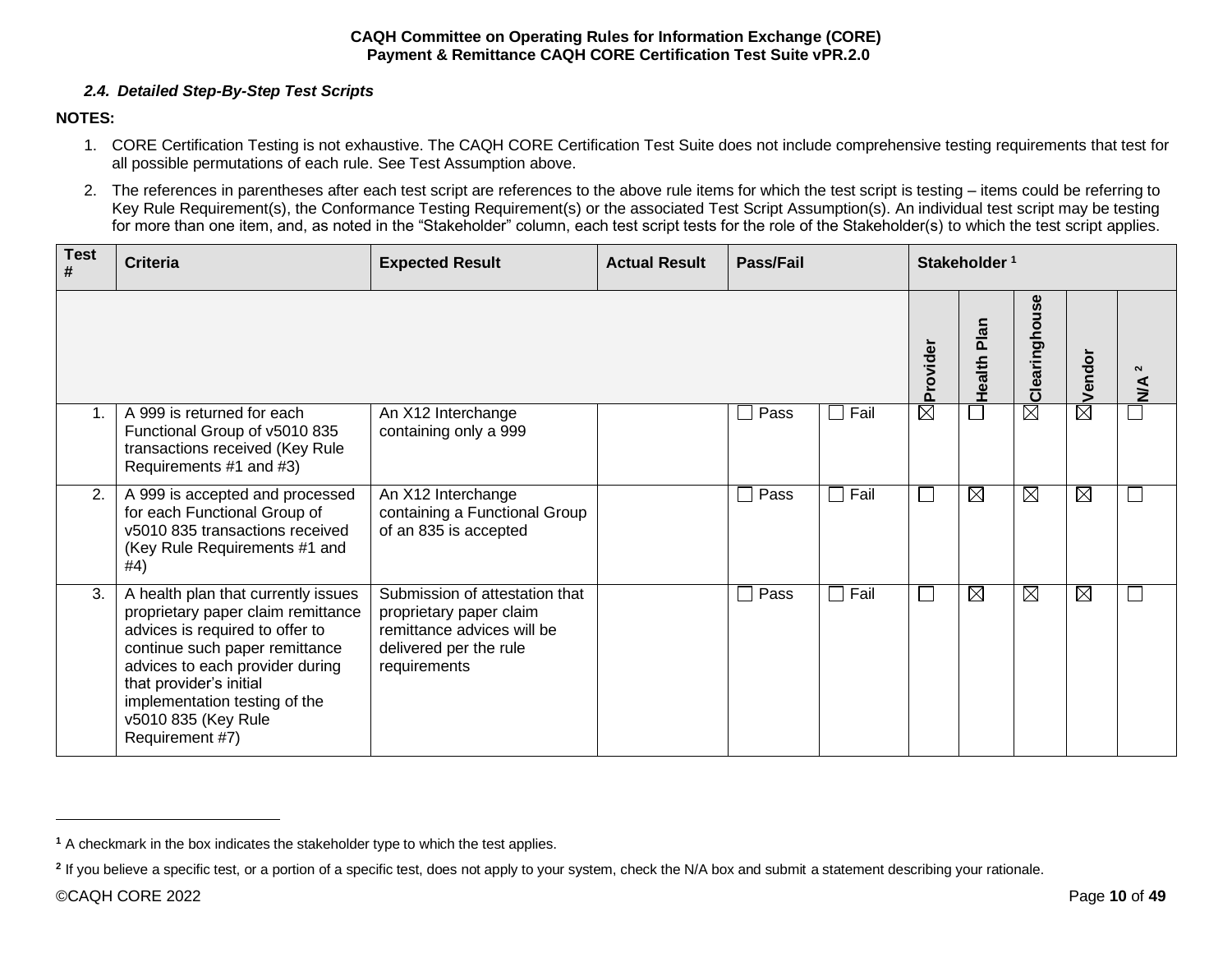| <b>Test</b><br># | <b>Criteria</b>                                                                                                                                                                                                         | <b>Expected Result</b>                                                                                                                                                                             | <b>Actual Result</b> | Pass/Fail | Stakeholder <sup>3</sup> |          |                    |                  |             |               |
|------------------|-------------------------------------------------------------------------------------------------------------------------------------------------------------------------------------------------------------------------|----------------------------------------------------------------------------------------------------------------------------------------------------------------------------------------------------|----------------------|-----------|--------------------------|----------|--------------------|------------------|-------------|---------------|
|                  |                                                                                                                                                                                                                         |                                                                                                                                                                                                    |                      |           |                          | Provider | <u>ត</u><br>Health | O<br>ngh<br>Clea | endo        | $\frac{4}{2}$ |
| 4.               | <b>Companion Document conforms</b><br>to the flow and format of the<br><b>CAQH CORE Master Companion</b><br>Guide Template (Key Rule<br>Requirement #9)                                                                 | Submission of the Table of<br>Contents of the y5010 835<br>companion document,<br>including a example of the<br>835 content requirements                                                           |                      | Pass      | Fail                     |          | $\boxtimes$        | $\boxtimes$      | $\boxtimes$ |               |
| 5.               | <b>Companion Document conforms</b><br>to the format for presenting each<br>segment, data element and code<br>flow and format of the CAQH<br><b>CORE Master Companion Guide</b><br>Template (Key Rule Requirement<br>#9) | Submission of a page of the<br>v5010 835 companion<br>document depicting the<br>presentation of segments,<br>data elements and codes<br>showing conformance to the<br>required presentation format |                      | Pass      | Fail                     |          | $\boxtimes$        | $\boxtimes$      | $\boxtimes$ |               |

**<sup>3</sup>** A checkmark in the box indicates the stakeholder type to which the test applies.

**<sup>4</sup>** If you believe a specific test, or a portion of a specific test, does not apply to your system, check the N/A box and submit a statement describing your rationale.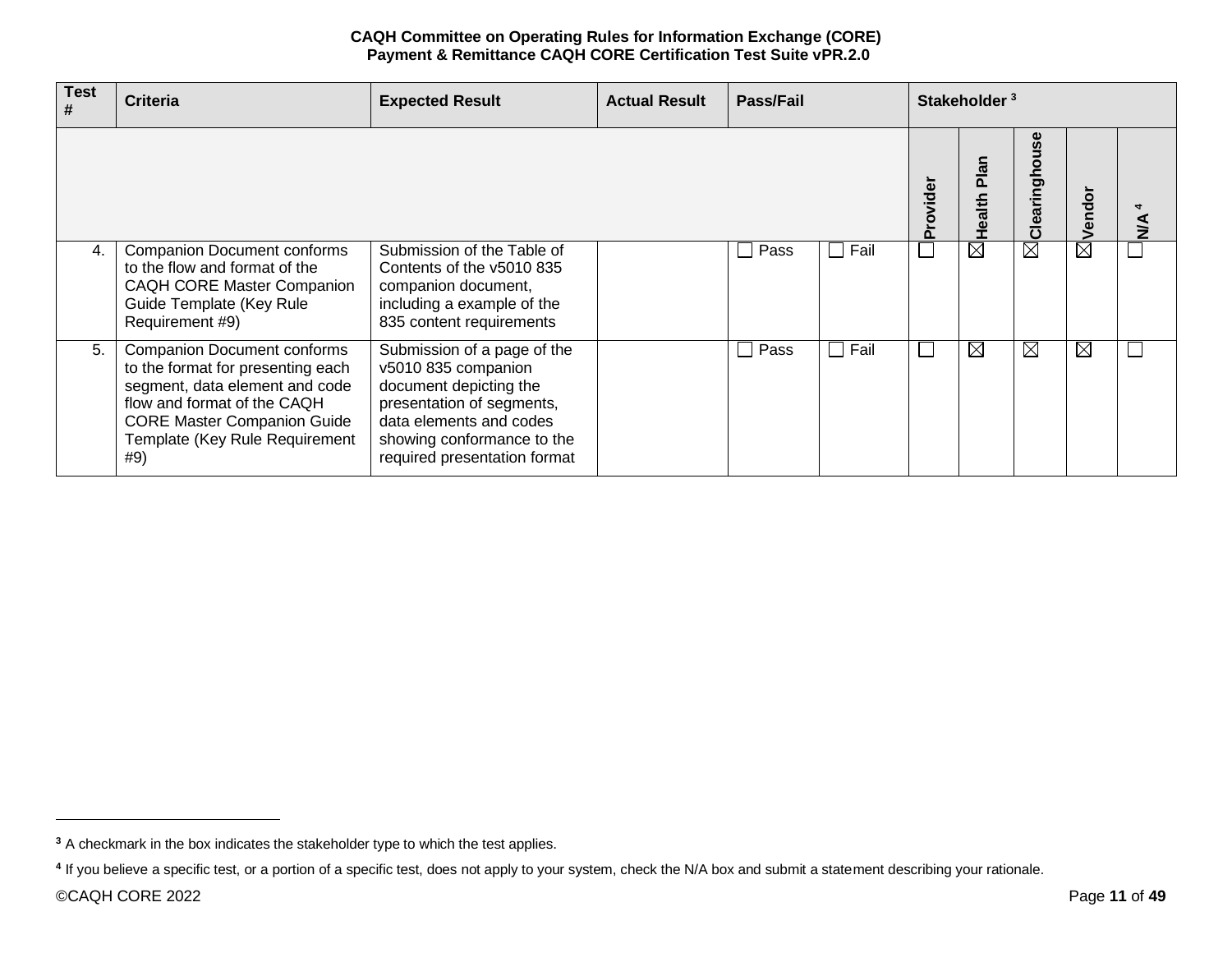## <span id="page-11-1"></span><span id="page-11-0"></span>**3. CAQH CORE Payment & Remittance CARCs and RARCs Rule Test Scenario**

## *3.1. Key Rule Requirements*

*NOTE: This section identifies at a high level the key requirements of this rule. Refer to the rule document for the specific language of the rule which governs. Section numbers in parentheses following each key requirement refer to the specific rule section which applies.*

Requires that:

#### *Uniform Use of Claim Adjustment Reason Codes, Remittance Advice Remark Codes, Claim Adjustment Group Codes & NCPDP Reject Codes (§4.1.2)*

**1.** A CORE-certified health plan or its PBM agent must align its internal codes and corresponding business scenarios to the CORE-defined Claim Adjustment/Denial Business Scenarios specified in §4.1.1 and the CARC, RARC, CAGC and NCPDP Reject Code combinations specified in the *CORErequired Code Combinations for CORE-defined Business Scenarios.doc*.

#### *Use of CORE-required CARC/RARC/CAGC/NCPDP Reject Code Combinations (§4.1.3)*

- 2. A CORE-certified health plan or its PBM agent must support the maximum CORE-required CARC/RARC/CAGC or CARC/NCPDP Reject Code/CAGC combinations in the v5010 835, as specified in *CORE-required Code Combinations for CORE-defined Business Scenarios.doc.*
	- a. No other CARC/RARC/CAGC or CARC/NCPDP Reject Codes/CAGC combinations are allowed for use in the CORE-defined Claim Adjustment/Denial Business Scenarios.
	- b. When specific CORE-required CARC/RARC/CAGC or CARC/NCPDP Reject Code/CAGC combinations are not applicable to meet the health plan's or its PBM agent's business requirements within the CORE-defined Business Scenarios, the health plan and its PBM agent is not required to use them.
	- c. The only exception to this maximum set of CORE-required CARC/RARC/CAGC or CARC/NCPDP Reject Code/CAGC combinations is when the respective code committees responsible for maintaining the codes create a new code or adjust an existing code. Then the new or adjusted code can be used with the Business Scenarios and a CAQH CORE process for updating the Code Combinations will review the ongoing use of these codes within the maximum set of codes for the Business Scenarios.
	- d. A deactivated code must not be used.
- **3.** In the case where a health plan or its PBM agent wants to use an existing code combination that is not included in the maximum code combination set for a given CORE-defined Business Scenario, a new CARC/RARC code combination must be requested in accordance with the CAQH CORE process for updating the *CORE-required Code Combinations for CORE-defined Business Scenarios.doc.*

### *Basic Requirements for Receivers of the v5010 835 (§4.2)*

- 4. When receiving a v5010 835 a CORE-certified product (e.g., a vendor's provider-facing system or solution) extracting the data from the v5010 835 for manual processing must make available to the end user:
	- a. Text describing the CARC/RARC/CAGC and CARC/NCPDP Reject Codes *included in the remittance advice,* ensuring that the actual wording of the text displayed accurately represents the corresponding code description specified in the code lists without changing the meaning and intent of the description

And

b. Text describing the corresponding CORE-defined Claim Adjustment/Denial Business Scenario*.*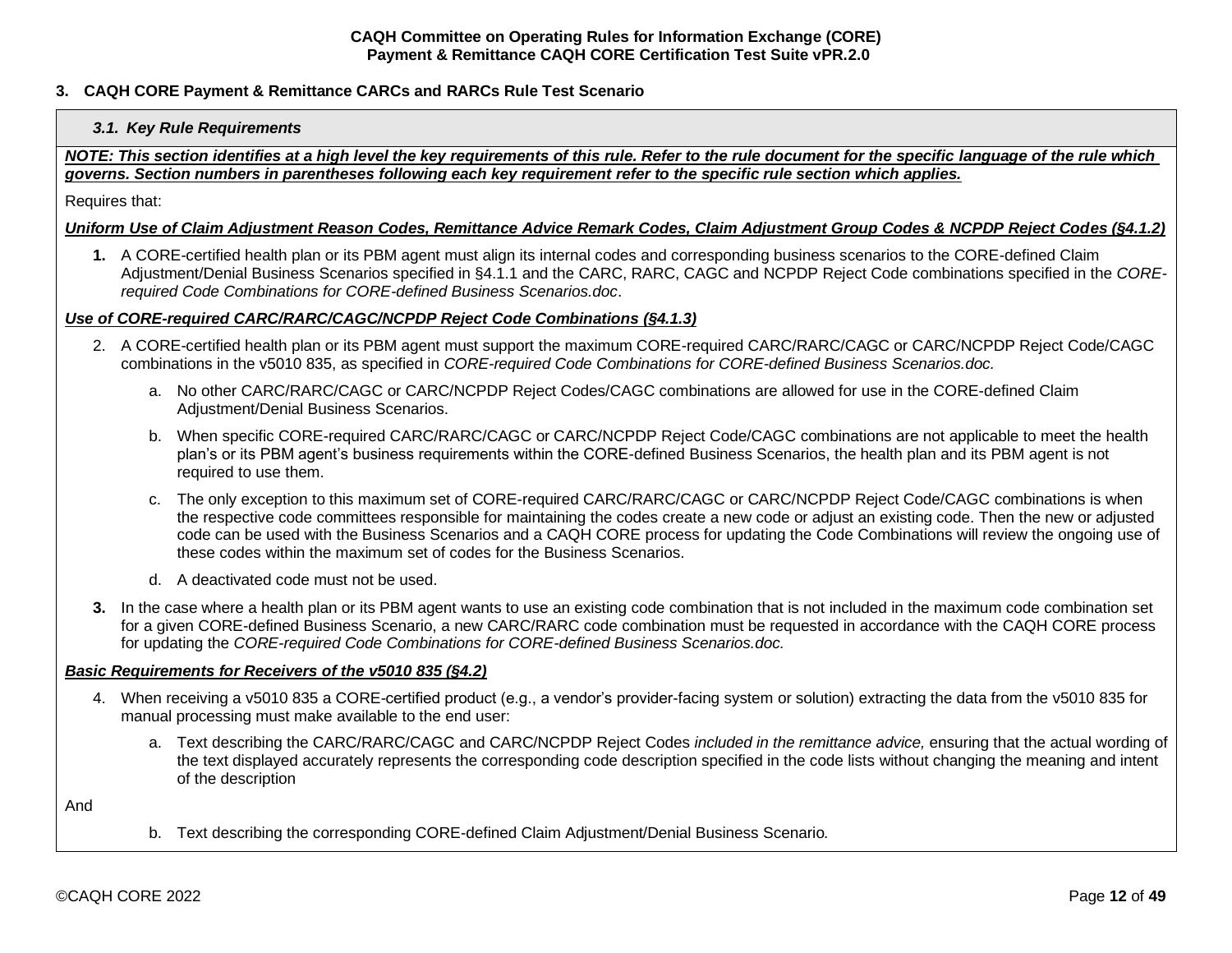#### *3.1. Key Rule Requirements*

- 5. The requirement to make available to the end user text describing the corresponding CORE-defined Claim Adjustment/Denial Business Scenario does not apply to retail pharmacy.
- 6. This requirement does not apply to a CORE-certified entity that is simply forwarding the v5010 835 to another system for further processing.

#### <span id="page-12-0"></span>*3.2. Conformance Testing Requirements*

These scenarios test the following conformance requirements of the CAQH CORE Payment & Remittance CARCs and RARCs Rule. Other requirements of this rule that may not be listed below are not included in this test scenario. Notwithstanding, CORE-certified entities are required to comply with all specifications of the rule not included in this test scenario.

- 1. Health plan must align its internal codes and corresponding business scenarios to the CORE-defined Claim Business Scenarios and maximum CORErequired Code Combinations in the v5010 835.
- 2. A vendor's provider-facing system or solution must be able to extract and make available to the end-user appropriate text accurately describing the business scenario and meaning of the code combination.

#### <span id="page-12-1"></span>*3.3. Test Scripts Assumptions*

1. The test scripts will not include comprehensive testing requirements to test for all possible permutations of the CORE requirements of the rule.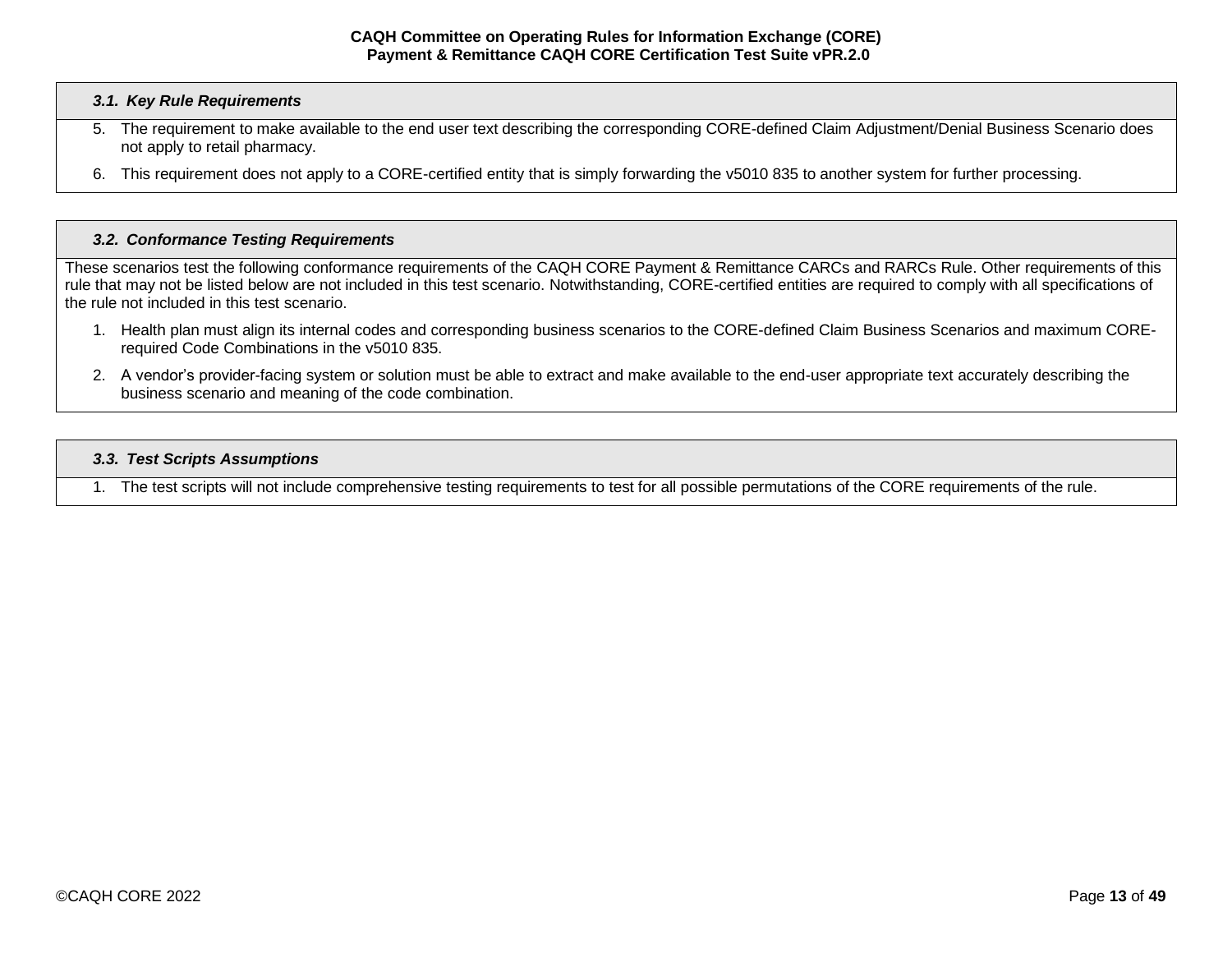# *3.4. Detailed Step-By-Step Test Scripts*

# <span id="page-13-0"></span>**NOTES:**

- 1. CORE Certification Testing is not exhaustive. The CAQH CORE Certification Test Suite does not include comprehensive testing requirements that test for all possible permutations of each rule. See Test Assumption above.
- 2. The references in parentheses after each test script are references to the above rule items for which the test script is testing items could be referring to Key Rule Requirement(s), the Conformance Testing Requirement(s) or the associated Test Script Assumption(s). An individual test script may be testing for more than one item, and, as noted in the "Stakeholder" column, each test script tests for the role of the Stakeholder(s) to which the test script applies.

| <b>Test</b><br># | <b>Criteria</b>                                                                                                                                                                                                                                              | <b>Expected Result</b>                                                                                                                                                                                                    | <b>Actual</b><br><b>Result</b> | <b>Pass/Fail</b> |      |             | Stakeholder <sup>5</sup> |               |                    |                  |
|------------------|--------------------------------------------------------------------------------------------------------------------------------------------------------------------------------------------------------------------------------------------------------------|---------------------------------------------------------------------------------------------------------------------------------------------------------------------------------------------------------------------------|--------------------------------|------------------|------|-------------|--------------------------|---------------|--------------------|------------------|
|                  |                                                                                                                                                                                                                                                              |                                                                                                                                                                                                                           |                                |                  |      | Provider    | Plan<br>Health           | Clearinghouse | $\boxtimes$ vendor | $\sum_{i=1}^{n}$ |
|                  | Health plans must align its<br>internal codes and<br>corresponding business<br>scenarios to the CORE-<br>defined Claim Business<br>Scenarios and maximum<br><b>CORE-required Code</b><br>Combinations in the v5010<br>835 (Key Rule Requirements<br>$#1-3)$  | When submitting testing certification<br>documentation to CAQH CORE, a health plan<br>will be asked to sign an attestation form that<br>its system has been modified to map the<br><b>CORE-defined Business Scenarios</b> |                                | Pass             | Fail | $\Box$      | $\overline{\boxtimes}$   | $\boxtimes$   |                    |                  |
| 2.               | A vendor's provider-facing<br>system or solution must be<br>able to extract and make<br>available to the end-user<br>appropriate text accurately<br>describing the business<br>scenario and meaning of the<br>code combinations (Key<br>Rule Requirement #4) | Submit a screen shot of the remittance advice<br>showing that the required information is<br>displayed                                                                                                                    |                                | Pass             | Fail | $\boxtimes$ |                          | $\boxtimes$   | $\boxtimes$        |                  |

**<sup>5</sup>** A checkmark in the box indicates the stakeholder type to which the test applies.

**<sup>6</sup>** If you believe a specific test, or a portion of a specific test, does not apply to your system, check the N/A box and submit a statement describing your rationale.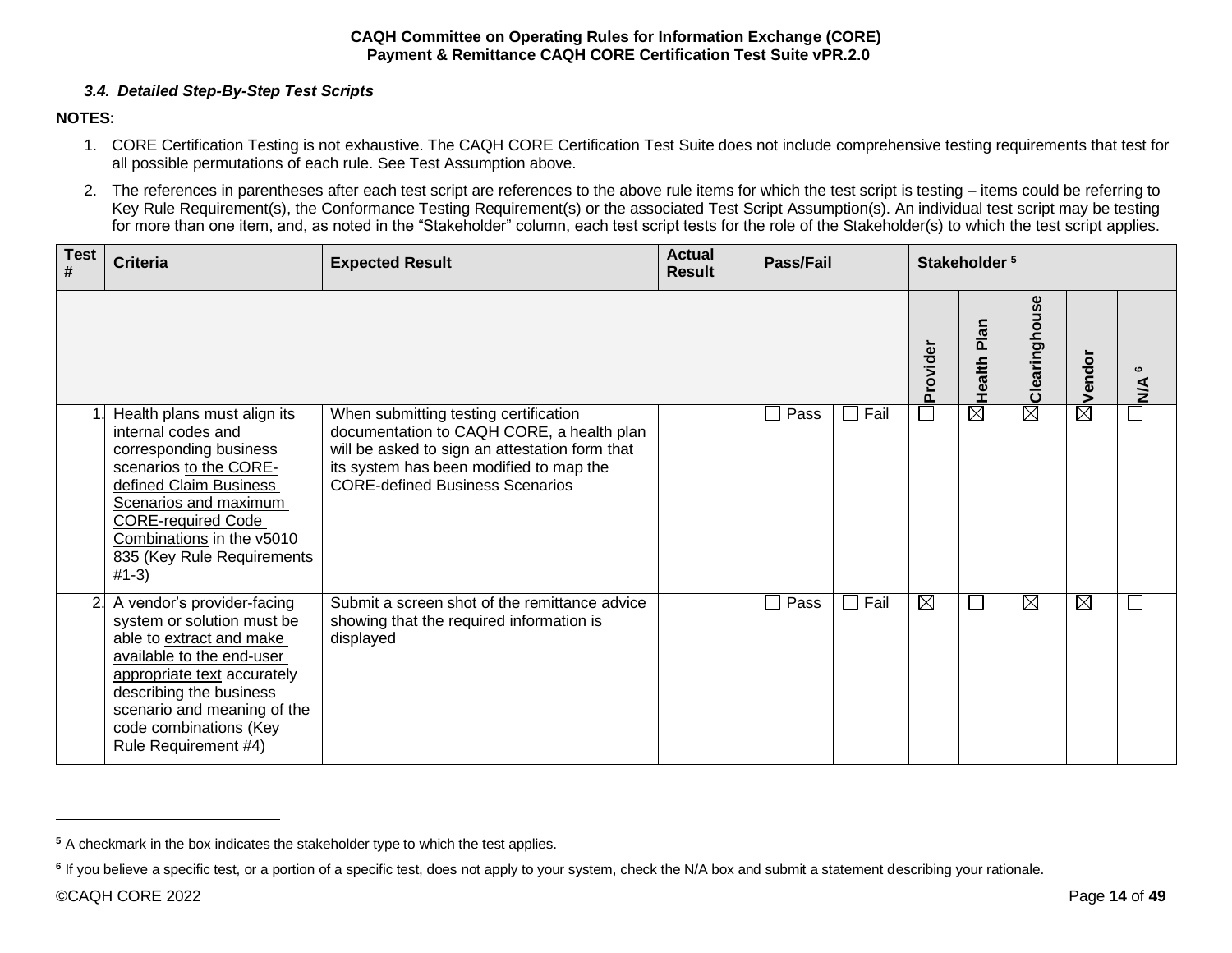## <span id="page-14-1"></span><span id="page-14-0"></span>**4. CAQH CORE Payment & Remittance Reassociation (CCD+835) Rule Test Scenario**

## *4.1. Key Rule Requirements*

*NOTE: This section identifies at a high level the key requirements of this rule. Refer to the rule document for the specific language of the rule which governs. Section numbers in parentheses following each key requirement refer to the specific rule section which applies.*

Requires that:

## *Receipt of the CORE-required Minimum CCD+ Data Required for Reassociation (§4.1)*

- 1. A CORE-certified health plan must proactively inform the healthcare provider during EFT (CCD+) and ERA (v5010 835) enrollment that it will need to contact its financial institution to arrange for the delivery of the CORE-required Minimum CCD+ Data Elements necessary for successful reassociation.
- 2. A CORE-certified healthcare provider must proactively contact its financial institution to arrange for the delivery of the CORE-required Minimum CCD+ Data Elements necessary for successful reassociation.

#### *Elapsed Time between Sending the v5010 835 and the CCD+ Transactions (§4.2)*

- 3. A CORE-certified health plan must release for transmission to the healthcare provider the v5010 835 corresponding to the CCD+ :
	- a. No sooner than three business days based on the time zone of the health plan prior to the CCD+ Effective Entry Date and
	- b. No later than three business days after the CCD+ Effective Entry Date.
- 4. A CORE-certified health plan must ensure that the both CCD+ Effective Entry Date and the corresponding v5010 835 BPR16 date are the same valid banking day.
- 5. For retail pharmacy, the CORE-certified health plan may release for transmission the v5010 835 any time prior to the CCD+ Effective Entry Date of the corresponding EFT; and no later than three days after the CCD+ Effective Entry Date (§4.2.1).

## *Elapsed Time Auditing Requirements (§4.2.2)*

- 6. A CORE-certified health plan must ensure the v5010 835 and corresponding CCD+ meet the elapsed time requirements.
- 7. A CORE-certified health plan is required to have the capability to track and audit this elapsed time requirement.

## *Resolving Late/Missing EFT and ERA Transactions (§4.3)*

- 8. A CORE-certified health plan must establish written Late/Missing EFT and ERA Transactions Resolution Procedures defining the process a healthcare provider must use when researching and resolving both late or missing CCD+ payment and/or the corresponding late or missing v5010 835.
- 9. For retail pharmacy, a late or missing v5010 835 is defined as a maximum elapsed time of four business days following the receipt of the CCD+.
- 10. The Late/Missing EFT and ERA Resolution Procedures must be delivered to the healthcare provider during its EFT and ERA enrollment with the health plan.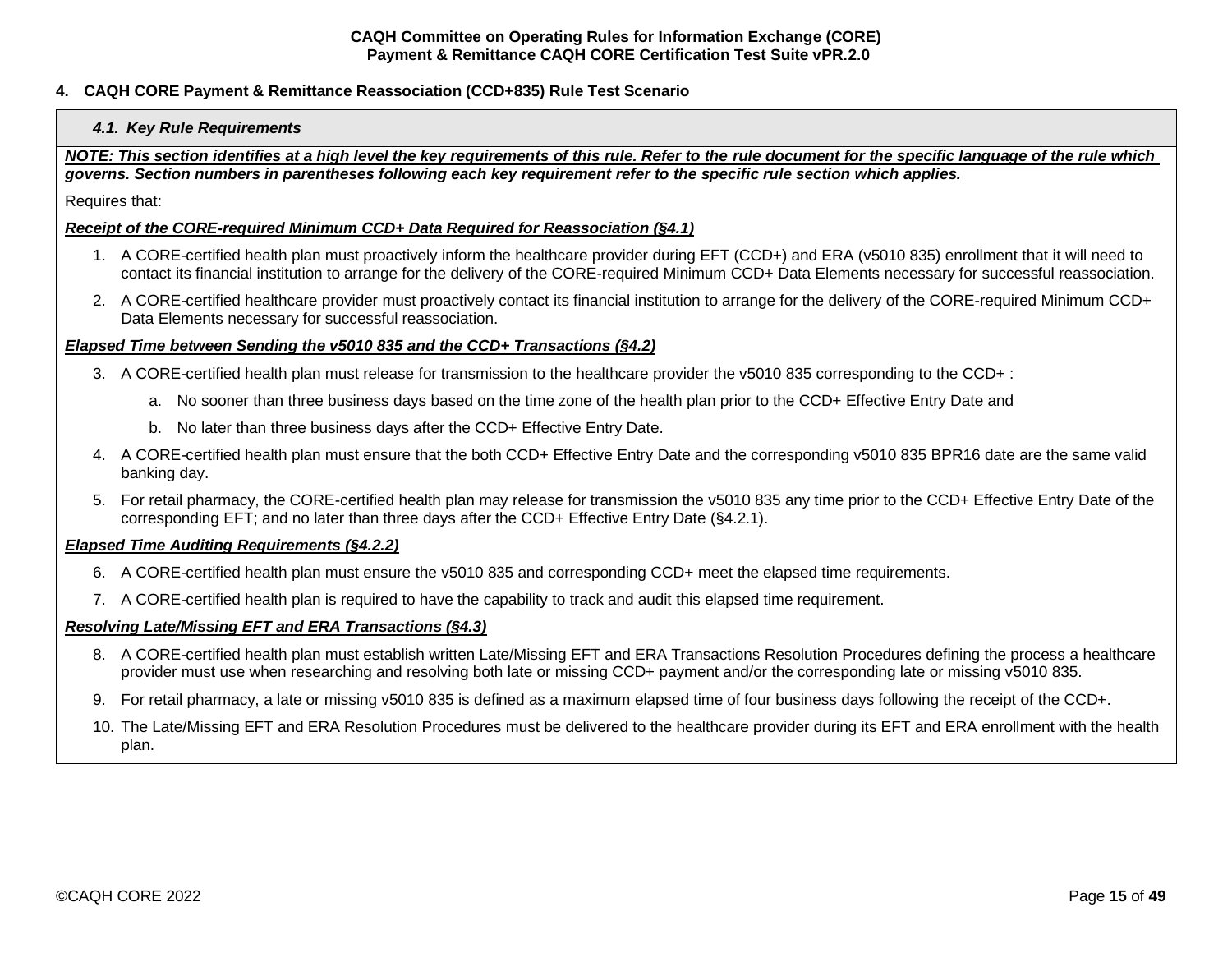# <span id="page-15-0"></span>*4.2. Conformance Testing Requirements*

These scenarios test the following conformance requirements of the CAQH CORE Payment & Remittance Reassociation (CCD+835) Rule. Other requirements of this rule that may not be listed below are not included in this test scenario. Notwithstanding, CORE-certified entities are required to comply with all specifications of the rule not included in this test scenario.

- 1. A CORE-certified health plan must proactively inform the healthcare provider during EFT (CCD+) and ERA (v5010 835) enrollment that it will need to contact its financial institution to arrange for the delivery of the CORE-required Minimum CCD+ Data Elements necessary for successful reassociation.
- 2. A CORE-certified health plan must release for transmission to the healthcare provider the v5010 835 corresponding to the CCD+ no sooner than three business days before and no later than three business days after the CCD+ Effective Entry Date.
- 3. A CORE-certified health plan is required to have the capability to track and audit this elapsed time requirement.

## <span id="page-15-1"></span>*4.3. Test Scripts Assumptions*

1. The test scripts will not include comprehensive testing requirements to test for all possible permutations of the CORE requirements of the rule.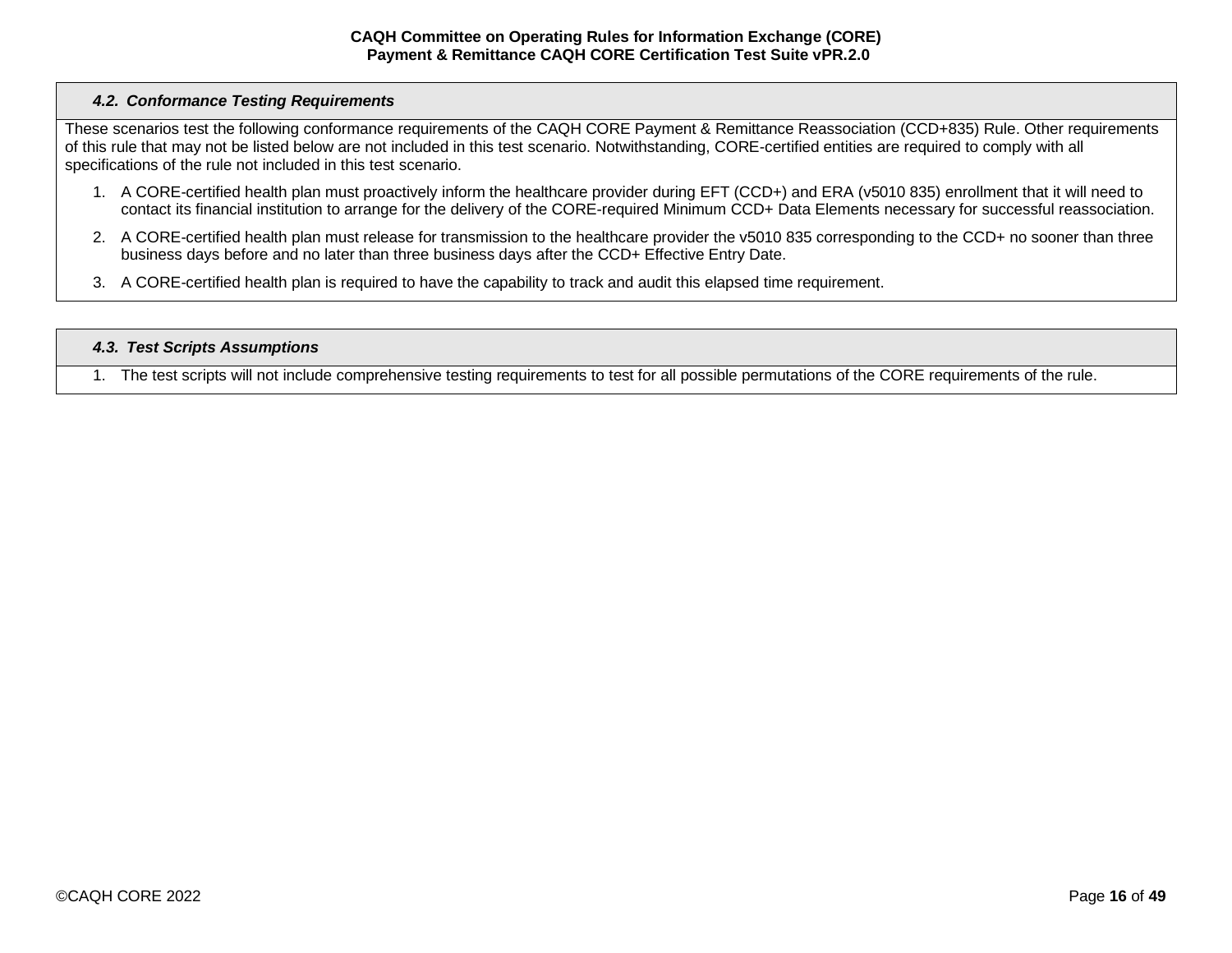# *4.4. Detailed Step-By-Step Test Scripts*

# <span id="page-16-0"></span>**NOTES:**

- 1. CORE Certification Testing is not exhaustive. The CAQH CORE Certification Test Suite does not include comprehensive testing requirements that test for all possible permutations of each rule. See Test Assumption above.
- 2. The references in parentheses after each test script are references to the above rule items for which the test script is testing items could be referring to Key Rule Requirement(s), the Conformance Testing Requirement(s) or the associated Test Script Assumption(s). An individual test script may be testing for more than one item, and, as noted in the "Stakeholder" column, each test script tests for the role of the Stakeholder(s) to which the test script applies.

| Test#            | <b>Criteria</b>                                                                                                                                                                                       | <b>Expected Result</b>                                                                                                                                                                                                                                                                  | <b>Actual</b><br><b>Result</b> | <b>Pass/Fail</b> |                |                | Stakeholder <sup>7</sup> |                          |             |  |
|------------------|-------------------------------------------------------------------------------------------------------------------------------------------------------------------------------------------------------|-----------------------------------------------------------------------------------------------------------------------------------------------------------------------------------------------------------------------------------------------------------------------------------------|--------------------------------|------------------|----------------|----------------|--------------------------|--------------------------|-------------|--|
|                  |                                                                                                                                                                                                       |                                                                                                                                                                                                                                                                                         |                                |                  |                | Provider       | Plan<br>Health           | <b>in</b><br>Clearinghou | endor       |  |
| 1.               | successful reassociation (Key Rule Requirement #1)                                                                                                                                                    | A CORE-certified health plan must proactively inform the healthcare<br>provider during EFT (CCD+) and ERA (v5010 835) enrollment that it will<br>need to contact its financial institution to arrange for the delivery of the<br>CORE-required Minimum CCD+ Data Elements necessary for |                                | Pass             | Fail<br>$\Box$ | $\mathcal{L}$  | $\boxtimes$              | $\boxtimes$              | $\boxtimes$ |  |
| a.               |                                                                                                                                                                                                       | If written instructions are provided, health<br>plan must submit documentation<br>showing the actual method/approach<br>used for informing provider to contact its<br>financial institution                                                                                             |                                | Pass             | Fail<br>ட      | $\Box$         | $\boxtimes$              | $\boxtimes$              | $\boxtimes$ |  |
| <b>OR</b>        |                                                                                                                                                                                                       |                                                                                                                                                                                                                                                                                         |                                |                  |                |                |                          |                          |             |  |
| $\overline{b}$ . |                                                                                                                                                                                                       | If verbal instructions are provided, when<br>submitting testing certification<br>documentation to CAQH CORE, a health<br>plan will be asked to sign an attestation<br>form stating it verbally informs providers<br>to contact their financial institutions                             |                                | Pass             | $\Box$ Fail    | $\blacksquare$ | $\boxtimes$              | $\boxtimes$              | $\boxtimes$ |  |
| 2.               | A CORE-certified health plan must release for transmission to the<br>healthcare provider the v5010 835 corresponding to the CCD+ no<br>sooner than three business days before and no later than three |                                                                                                                                                                                                                                                                                         |                                |                  |                |                |                          |                          |             |  |

**<sup>7</sup>** A checkmark in the box indicates the stakeholder type to which the test applies.

**<sup>8</sup>** If you believe a specific test, or a portion of a specific test, does not apply to your system, check the N/A box and submit a statement describing your rationale.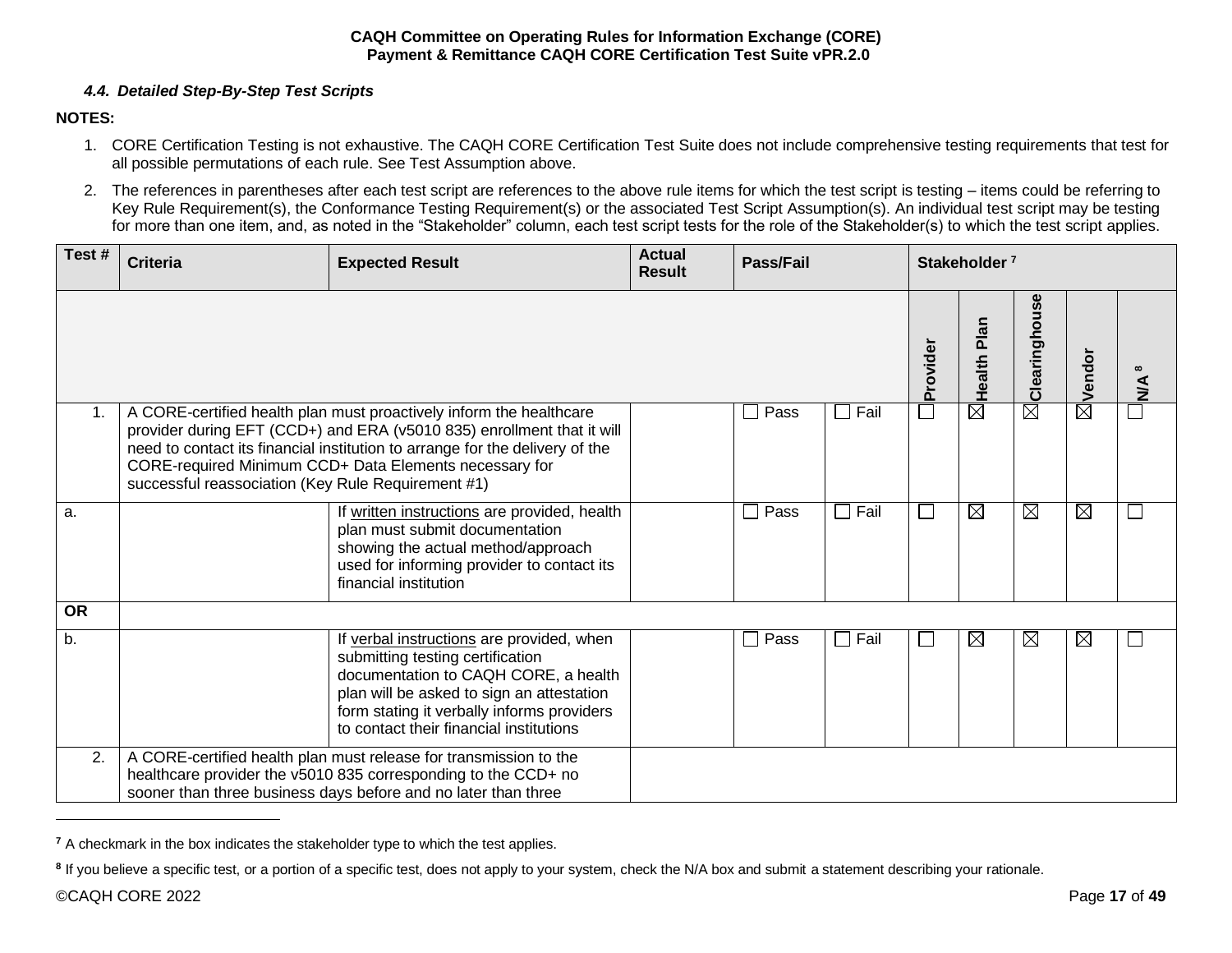| Test#     | <b>Criteria</b>                                                                                                                                           | <b>Expected Result</b>                                                                                                                                                                                                                                                                                                                                                                                      | <b>Actual</b><br><b>Result</b> | <b>Pass/Fail</b>       |             |                          | Stakeholder <sup>7</sup> |               |             |                           |
|-----------|-----------------------------------------------------------------------------------------------------------------------------------------------------------|-------------------------------------------------------------------------------------------------------------------------------------------------------------------------------------------------------------------------------------------------------------------------------------------------------------------------------------------------------------------------------------------------------------|--------------------------------|------------------------|-------------|--------------------------|--------------------------|---------------|-------------|---------------------------|
|           |                                                                                                                                                           |                                                                                                                                                                                                                                                                                                                                                                                                             |                                |                        |             | Provider                 | <b>Health Plan</b>       | Clearinghouse | Vendor      | $\infty$<br>$\frac{4}{2}$ |
|           | Requirement #3)                                                                                                                                           | business days after the CCD+ Effective Entry Date (Key Rule                                                                                                                                                                                                                                                                                                                                                 |                                |                        |             |                          |                          |               |             |                           |
| a.        |                                                                                                                                                           | Submit five time stamped, real world, de-<br>identified examples of v5010 835 and<br>CCD+ transactions that meet the<br>elapsed time requirements<br><b>AND</b><br>When submitting testing certification<br>documentation to CAQH CORE a health<br>plan will be asked to sign an attestation<br>form that its system has been modified to<br>support the elapsed time requirements<br>specified in the rule |                                | $\square$ Pass         | $\Box$ Fail | ⊔                        | $\boxtimes$              | $\boxtimes$   | $\boxtimes$ |                           |
| <b>OR</b> |                                                                                                                                                           |                                                                                                                                                                                                                                                                                                                                                                                                             |                                |                        |             |                          |                          |               |             |                           |
| b.        |                                                                                                                                                           | When submitting testing certification<br>documentation to CAQH CORE a health<br>plan will be asked to sign an attestation<br>form that its system has been modified to<br>support the elapsed time requirements<br>specified in the rule                                                                                                                                                                    |                                | Pass<br>$\blacksquare$ | $\Box$ Fail | $\overline{\phantom{a}}$ | $\boxtimes$              | $\boxtimes$   | $\boxtimes$ | $\mathsf{L}$              |
| 2.        | A CORE-certified health<br>plan is required to have the<br>capability to track and audit<br>this elapsed time<br>requirement (Key Rule<br>Requirement #7) | Submit an audit log or other<br>documentation demonstrating capability<br>to capture, log, audit and track the<br>necessary data elements. Any PHI in the<br>audit log/documentation must first be de-<br>identified prior to submission.                                                                                                                                                                   |                                | $\Box$ Pass            | $\Box$ Fail | $\Box$                   | $\boxtimes$              | $\boxtimes$   | $\boxtimes$ | ⊔                         |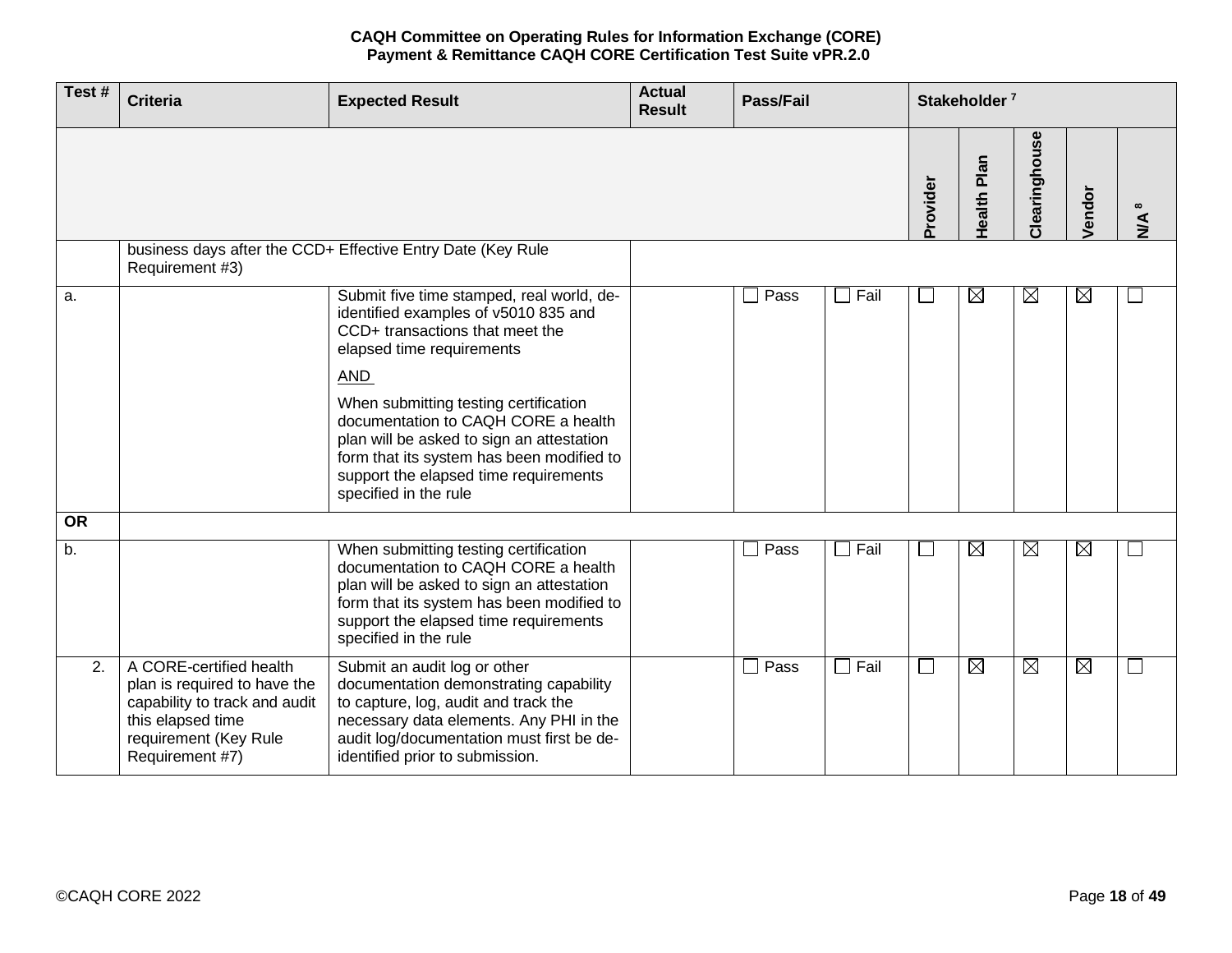# <span id="page-18-1"></span><span id="page-18-0"></span>**5. CAQH CORE Payment & Remittance EFT Enrollment Data Rule Test Scenario**

### *5.1. Key Rule Requirements*

*NOTE: This section identifies at a high level the key requirements of this rule. Refer to the rule document for the specific language of the rule which governs. Section numbers in parentheses following each key requirement refer to the specific rule section which applies.*

Requires that:

## *CORE-required Maximum EFT Enrollment Data Elements (§4.2)*

- 1. A health plan (or its agent or vendors offering EFT enrollment) is required to collect no more data elements than the maximum data elements defined in Table 4.2-1 CORE-required Maximum EFT Enrollment Data Set.
- 2. Both the Individual Data Element name and its associated description must be used by a health plan (or its agent or vendors offering EFT enrollment) when collecting EFT enrollment data either electronically or via a manual paper-based process.
- 3. The Individual Data Element Name and its associated description must not be modified.
- 4. When a Data Element Group (DEG) is designated as required, all of the Individual Data Elements designated as required within the DEG must be collected by the health plan.
	- a. Data Element Groups are composed of Data Elements that can be logically related where each single discrete data element can form a larger grouping or a set of data elements.
- 5. Individual Data Elements designated as optional may be collected depending on the business needs of the health plan.
- 6. When a DEG is designated as optional, the collection of the optional DEG is at the discretion of the health plan.
- 7. When a health plan exercises its discretion to collect an optional DEG, any included Individual Data Element designated as required must be collected.
- 8. When a health plan collects an optional Individual Data Element that is composed of one more optional Sub-element, the optional Sub-element may be collected at the discretion of the health plan.
- 9. When a health plan collects a required Individual Data Element that is composed of one or more optional Sub-elements, the optional Sub-element may be collected at the discretion of the health plan.
- 10. Not collecting an Individual Data Element identified as optional does not constitute a non-conforming use of the CORE-required Maximum Enrollment Data Set.
- 11. The collection of multiple occurrences of DEGs for another context does not constitute a non-conforming use of the CORE-required Maximum Enrollment Data Set.
- 12. A health plan must develop and make available to the healthcare provider (or its agent) specific written instructions and guidance for the healthcare provider (or its agent) when providing and submitting the data elements in Table 4.2-1.
	- a. The health plan's specific instructions and guidance are not addressed in this CAQH CORE rule.
- 13. When an enrollment is being changed or cancelled, the health plan must make available to the provider instructions on the specific procedure to accomplish a change in their enrollment or to cancel their enrollment.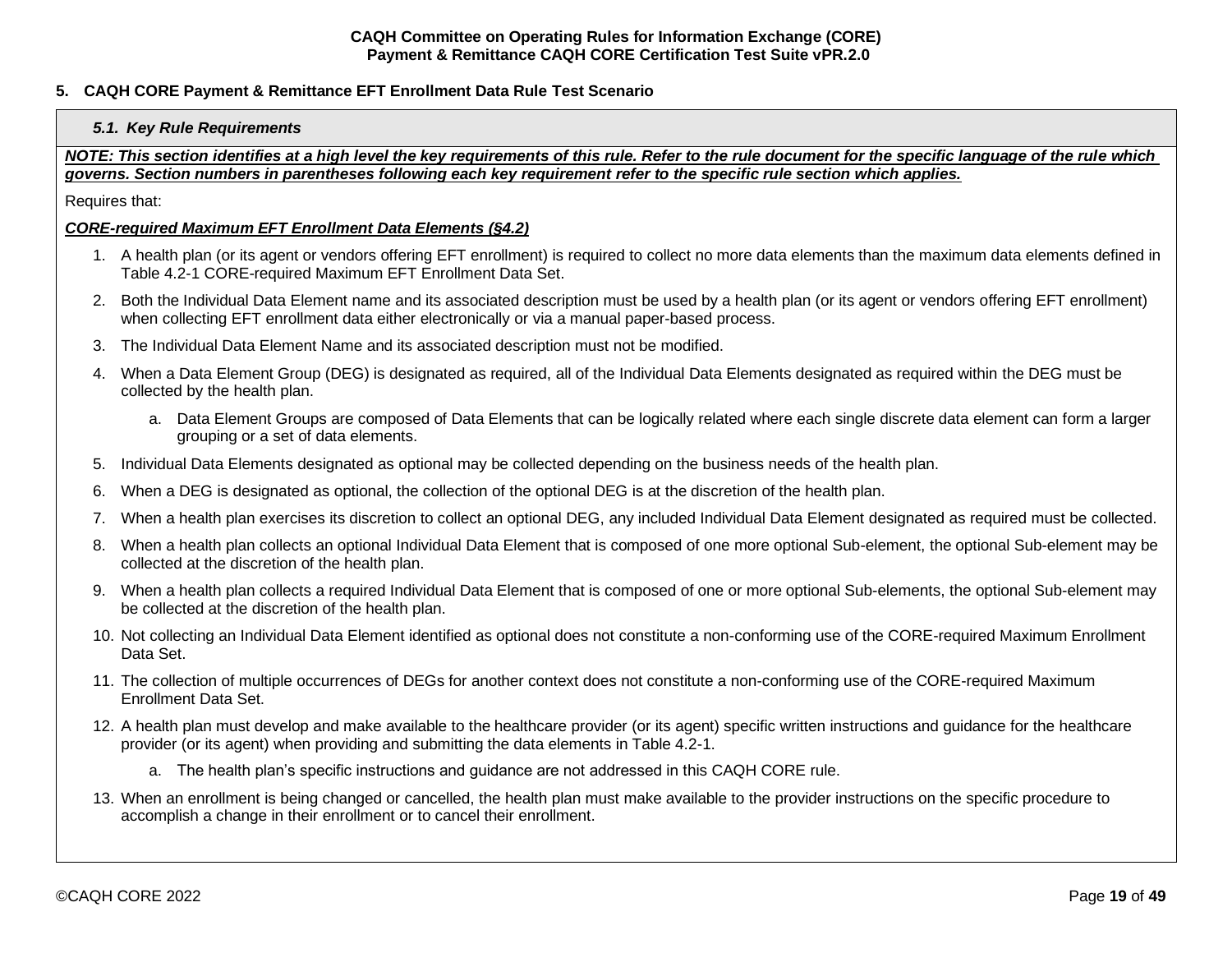### *5.1. Key Rule Requirements*

#### *CORE Master Template for Collecting Manual Paper-Based Enrollment EFT Enrollment Data (§4.3.1)*

- 14. The name of the health plan (or its agent or the vendor offering EFT) and the purpose of the form will be on the top of the form, e.g., Health Plan X: Electronic Funds Transfer (EFT) Authorization Agreement.
- 15. A health plan (or its agent or a vendor offering EFT) is required to use the format, flow, and data set including data element descriptions of Table 4.2-1 as the CORE Master EFT Enrollment Submission Form when using a manual paper-based enrollment method.
- 16. All CORE-required EFT Enrollment data elements must appear on the paper form in the same order as they appear in Table 4.2-1.
- 17. A health plan (or its agent) cannot revise or modify:
	- a. The name of a CORE Master EFT Enrollment Data Element Name
	- b. The usage requirement of a CORE Master EFT Enrollment Data Element
	- c. The Data Element Group number of a CORE Master EFT Enrollment Data Element
- 18. Beyond the data elements and their flow, a health plan (or its agent) must:
	- a. Develop and make available to the healthcare provider (or its agent) specific written instructions and guidance for the healthcare provider (or its agent) when completing and submitting the enrollment form, including when using paper
	- b. Provide a number to fax and/or a U.S. Postal Service or email address to send the completed form
	- c. Include contact information for the health plan, specifically a telephone number and/or email address to send questions
	- d. Include authorization language for the provider to read and consider
	- e. Include a section in the form that outlines how the provider can access online instructions for how the provider can determine the status of the EFT enrollment
	- f. Clearly label any appendix describing its purpose as it relates to the provider enrolling in EFT
	- g. Inform the provider that it must contact its financial institution to arrange for the delivery of the CORE-required Minimum CCD+ data elements needed for reassociation of the payment and the ERA. *See CORE EFT & ERA Reassociation (CCD+/835) Rule*

#### *CORE Master Template for Electronic Enrollment EFT Enrollment Data (§4.3.2)*

- 19. When electronically enrolling a healthcare provider in EFT, a health plan (or its agent) must use the CORE Master EFT Enrollment Data Element Name and Sub-element Name as specified in Table 4.2-1 without revision or modification.
- 20. The flow, format and data set including data element descriptions established by this rule must be followed.
- 21. When using an XML-based electronic approach, the Data Element Name and Sub-element Name must be used exactly as represented in the table enclosed in angle brackets (i.e., < >) for the standard XML element name; and all spaces replaced with an underscore [ ] character, e.g., <Provider\_Address>.
- 22. A health plan (or its agent or vendors offering EFT enrollment) will offer an electronic way for provider to complete and submit the EFT enrollment.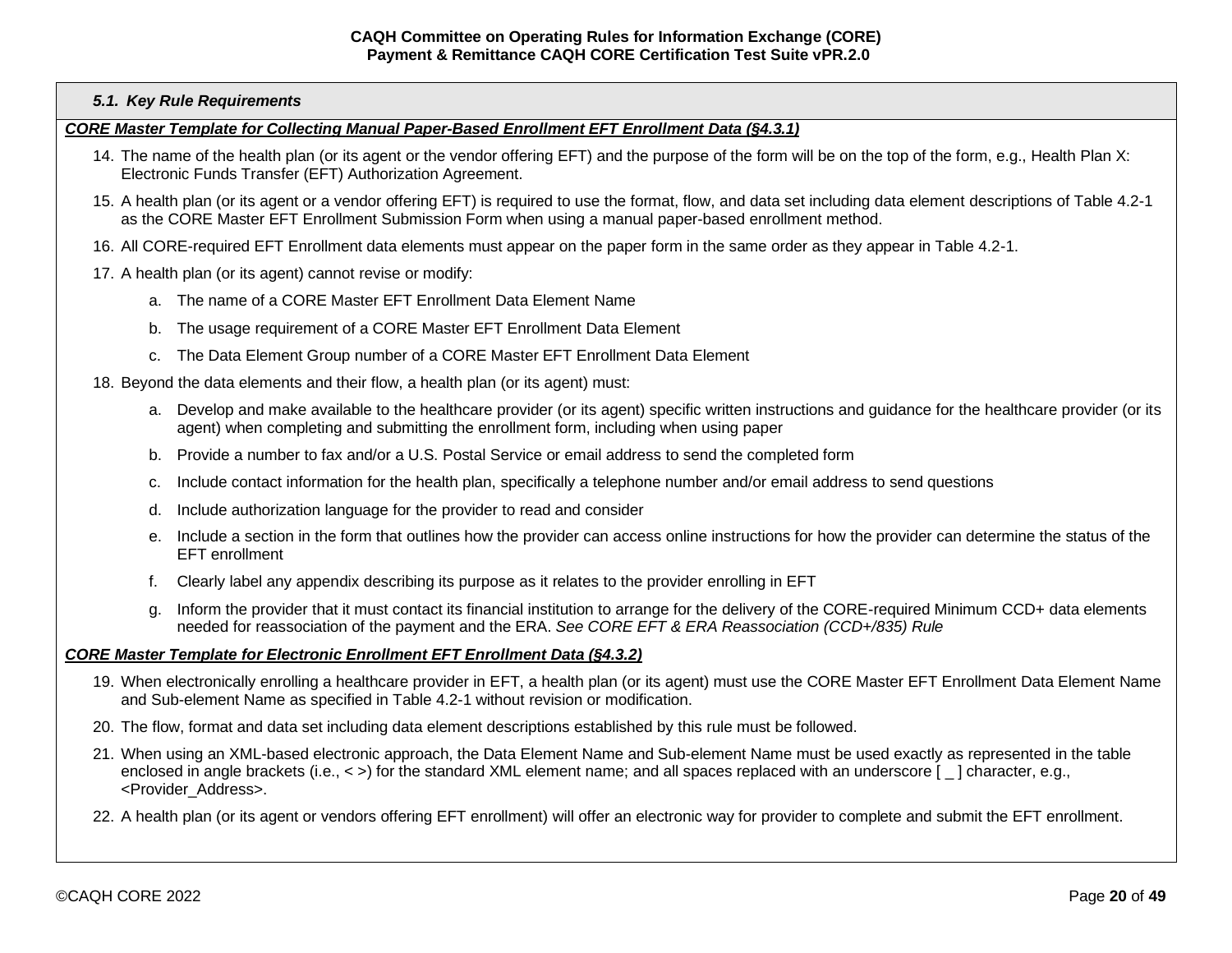## *5.1. Key Rule Requirements*

# *CORE Electronic Safe Harbor for EFT Enrollment to Occur Electronically (§4.4)*

23. Specifies that all health plans and their respective agents must implement and offer to any trading partner an electronic method and process for collecting the CORE-required Maximum EFT Enrollment Data Set.

# *Time Frame for Rule Compliance (§4.5)*

- 24. Not later than the date that is six months after the date of certification, a health plan or its agent that uses a paper-based form to collect and submit the CORE-required Maximum EFT Enrollment Data Set must convert all its paper-based forms to comply with the data set specified in this rule.
- 25. If a health plan or its agent does not use a paper-based manual method and process to collect the CORE-required Maximum EFT Enrollment Data Set at time of certification, it is not required by this rule to implement a paper-based manual process on or after the date of certification.
- 26. It will be expected that at the time of certification all electronic EFT enrollment will meet this rule requirement and that, upon certification, the health plan (or its agent) will inform its providers that an electronic option is now available, if not previously available.

# <span id="page-20-0"></span>*5.2. Conformance Testing Requirements*

These scenarios test the following conformance requirements of the CAQH CORE Payment & Remittance EFT Enrollment Data Rule. Other requirements of this rule that may not be listed below are not included in this test scenario. Notwithstanding, CORE-certified entities are required to comply with all specifications of the rule not included in this test scenario.

- 1. Health plans must use the CORE-required Maximum EFT Enrollment Data Set for electronic enrollment.
- 2. Health plans must use the CORE-required Maximum EFT Enrollment Data Set for paper-based enrollment.
- 3. Health plans must conform to the CORE EFT Master Template flow and format when collecting the CORE-required Maximum EFT Enrollment Data Set for electronic enrollment.
- 4. Health plans must conform to the CORE EFT Master Template flow and format when collecting the CORE-required Maximum EFT Enrollment Data Set for paper-based enrollment.
- 5. Health plans must offer an electronic method for EFT enrollment.
- 6. The required timeframe for conversion of proprietary paper forms to compliant paper forms is six months from date of certification.

# <span id="page-20-1"></span>*5.3. Test Scripts Assumptions*

1. The test scripts will not include comprehensive testing requirements to test for all possible permutations of the CORE requirements of the rule.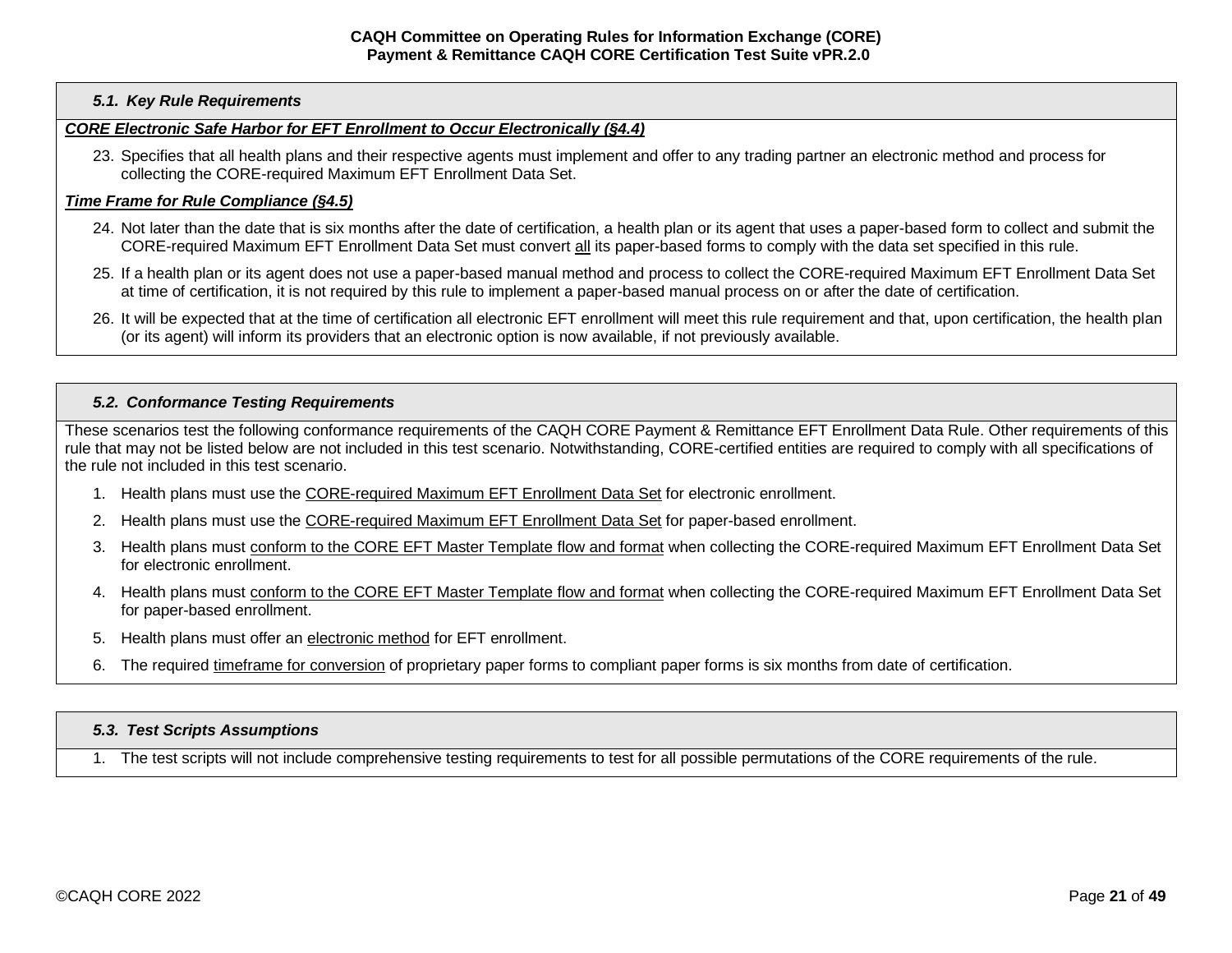# *5.4. Detailed Step-By-Step Test Scripts*

# <span id="page-21-0"></span>**NOTES:**

- 1. CORE Certification Testing is not exhaustive. The CAQH CORE Certification Test Suite does not include comprehensive testing requirements that test for all possible permutations of each rule. See Test Assumption above.
- 2. The references in parentheses after each test script are references to the above rule items for which the test script is testing items could be referring to Key Rule Requirement(s), the Conformance Testing Requirement(s) or the associated Test Script Assumption(s). An individual test script may be testing for more than one item, and, as noted in the "Stakeholder" column, each test script tests for the role of the Stakeholder(s) to which the test script applies.

| <b>Test</b><br># | <b>Criteria</b>                                                                                                                                                                                                                                               | <b>Expected Result</b>                                                              | <b>Actual Result</b> | Pass/Fail              |             | Stakeholder <sup>9</sup>    |                |               |                    |                                           |  |
|------------------|---------------------------------------------------------------------------------------------------------------------------------------------------------------------------------------------------------------------------------------------------------------|-------------------------------------------------------------------------------------|----------------------|------------------------|-------------|-----------------------------|----------------|---------------|--------------------|-------------------------------------------|--|
|                  |                                                                                                                                                                                                                                                               |                                                                                     |                      |                        |             | Provider                    | Plan<br>Health | Clearinghouse | $\boxtimes$ Vendor | $\overline{\phantom{0}}$<br>$\frac{4}{2}$ |  |
|                  | A health plan must use the<br><b>CORE Master EFT Enrollment</b><br>Data Element Name and Sub-<br>element Name as specified for<br>manual paper-based enrollment<br>without revision or modification<br>(Key Rule Requirements #1<br>through $#10$ and $#19$ ) | Submit a copy of complete<br>paper EFT enrollment form                              |                      | Pass<br>$\sim$         | $\Box$ Fail | $\mathcal{L}_{\mathcal{A}}$ | $\boxtimes$    | $\boxtimes$   |                    |                                           |  |
| $\overline{2}$   | A health plan must use the<br><b>CORE Master EFT Enrollment</b><br>Data Element Name and Sub-<br>element Name as specified for<br>electronic enrollment without<br>revision or modification (Key<br>Rule Requirements #1 through<br>#10 and #19)              | Submit a copy of a screen shot<br>of the complete electronic EFT<br>enrollment form |                      | Pass<br>$\blacksquare$ | Fail        | $\Box$                      | ⊠              | $\boxtimes$   | $\boxtimes$        |                                           |  |

**<sup>9</sup>** A checkmark in the box indicates the stakeholder type to which the test applies.

<sup>&</sup>lt;sup>10</sup> If you believe a specific test, or a portion of a specific test, does not apply to your system, check the N/A box and submit a statement describing your rationale.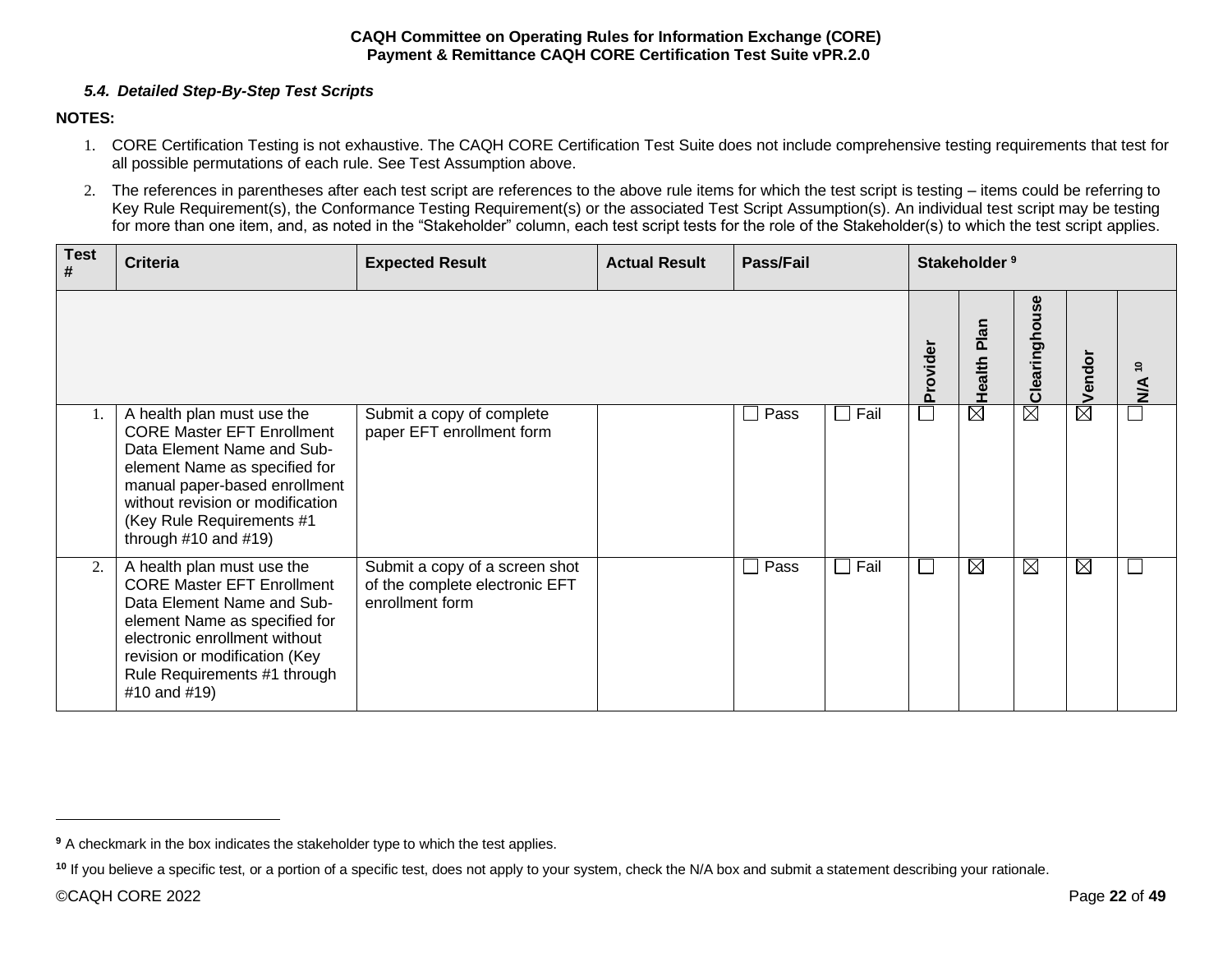| <b>Test</b><br># | <b>Criteria</b>                                                                                                                                                                | <b>Expected Result</b>                                                                                                                                                                                    | <b>Actual Result</b> | <b>Pass/Fail</b> |                |          | Stakeholder <sup>11</sup> |                           |                    |                   |
|------------------|--------------------------------------------------------------------------------------------------------------------------------------------------------------------------------|-----------------------------------------------------------------------------------------------------------------------------------------------------------------------------------------------------------|----------------------|------------------|----------------|----------|---------------------------|---------------------------|--------------------|-------------------|
|                  |                                                                                                                                                                                |                                                                                                                                                                                                           |                      |                  |                | Provider | $\boxtimes$ Health Plan   | $\boxtimes$ Clearinghouse | $\boxtimes$ Vendor | N/A <sup>12</sup> |
| 3.               | A health plan must use the<br><b>CORE EFT Master Template</b><br>format flow when using a<br>manual paper-based enrollment<br>method (Key Rule Requirement<br>#14 through #18) | Submit a copy of complete<br>paper EFT enrollment form                                                                                                                                                    |                      | Pass             | $\Box$ Fail    | $\Box$   |                           |                           |                    |                   |
| 4.               | A health plan must use the<br><b>CORE EFT Master Template</b><br>format flow for electronic<br>enrollment method (Key Rule<br>Requirement #19 through #22)                     | Submit a copy of a screen shot<br>of the complete electronic EFT<br>enrollment form                                                                                                                       |                      | Pass             | $\Box$ Fail    | $\Box$   | $\boxtimes$               | $\boxtimes$               | $\boxtimes$        | $\Box$            |
| $\overline{5}$ . | A health plan must implement an electronic method and process<br>for collecting the CORE-required Maximum EFT Enrollment Data<br>Set. (Key Rule Requirement #23)               |                                                                                                                                                                                                           |                      |                  |                |          |                           |                           |                    |                   |
| a.               |                                                                                                                                                                                | Enable the CAQH CORE-<br>authorized Testing Vendor to<br>access and view health plan's<br>online enrollment system                                                                                        |                      | $\Box$ Pass      | $\Box$ Fail    | $\Box$   | $\overline{\boxtimes}$    | $\boxtimes$               | $\boxtimes$        | ∟                 |
| <b>OR</b>        |                                                                                                                                                                                |                                                                                                                                                                                                           |                      |                  |                |          |                           |                           |                    |                   |
| b.               |                                                                                                                                                                                | Submit description that is<br>shared with providers of how<br>enrollment is offered<br>electronically and submit a copy<br>of the complete electronic EFT<br>enrollment capability, e.g.,<br>screen shots |                      | Pass<br>$\Box$   | Fail<br>$\Box$ | $\Box$   | $\boxtimes$               | $\boxtimes$               | $\boxtimes$        | $\Box$            |

**<sup>11</sup>** A checkmark in the box indicates the stakeholder type to which the test applies.

<sup>&</sup>lt;sup>12</sup> If you believe a specific test, or a portion of a specific test, does not apply to your system, check the N/A box and submit a statement describing your rationale.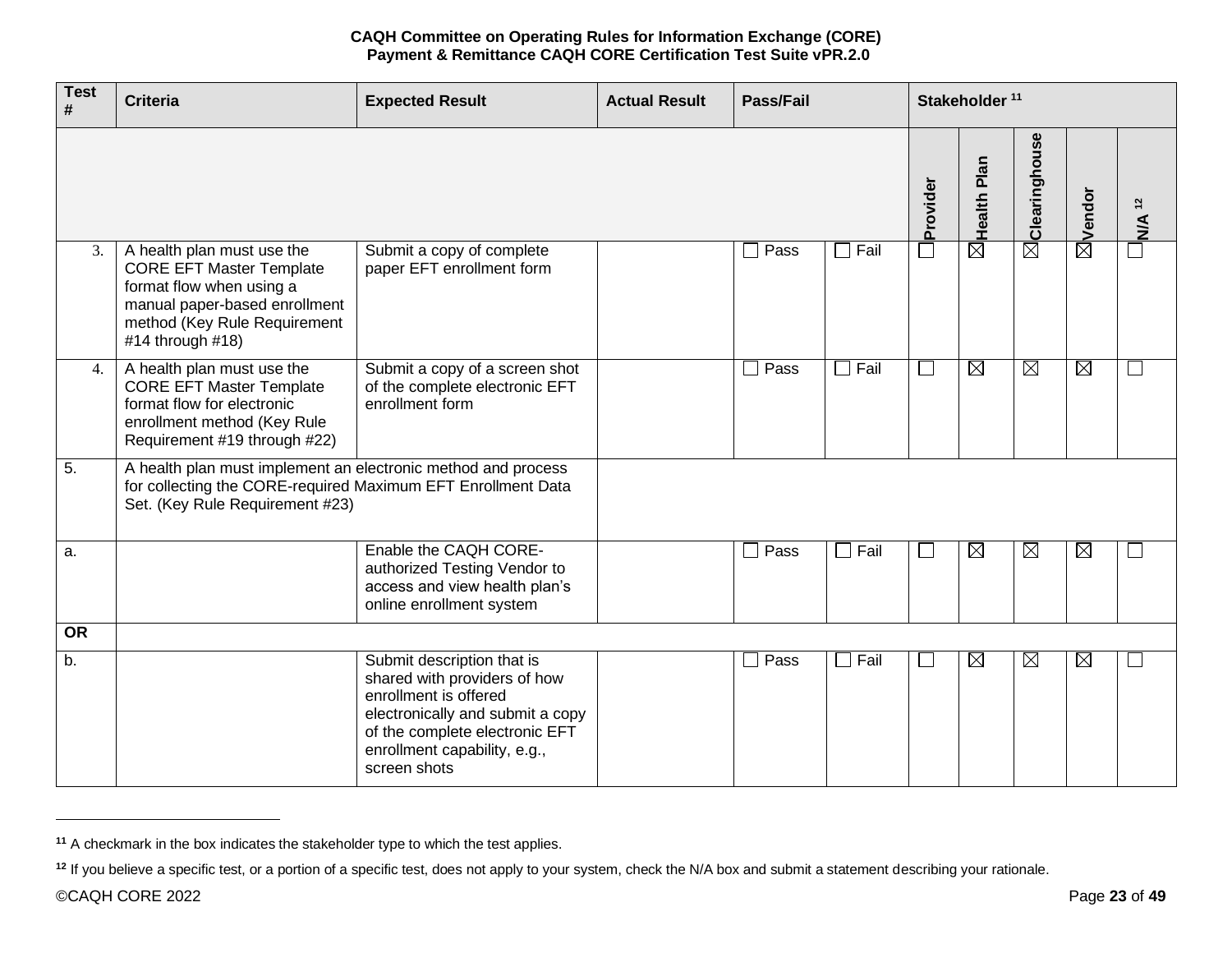| <b>Test</b><br># | <b>Criteria</b>                                                                                                                                                                                          | <b>Expected Result</b>                                                                                                                                                                                                                                  | <b>Actual Result</b> | Pass/Fail | Stakeholder <sup>11</sup> |                                    |                |                         |             |                  |
|------------------|----------------------------------------------------------------------------------------------------------------------------------------------------------------------------------------------------------|---------------------------------------------------------------------------------------------------------------------------------------------------------------------------------------------------------------------------------------------------------|----------------------|-----------|---------------------------|------------------------------------|----------------|-------------------------|-------------|------------------|
|                  |                                                                                                                                                                                                          |                                                                                                                                                                                                                                                         |                      |           |                           | rovider<br>$\overline{\mathbf{a}}$ | Plan<br>Health | မ္ဟ<br>ringhou<br>Clear | Vendo       | $\tilde{r}$<br>⋖ |
| 6.               | Not later than 6 months from<br>date of CORE Certification a<br>health plan must convert its<br>existing paper-based forms to<br>comply with the CORE-required<br>data set (Key Rule Requirement<br>#24) | When submitting testing<br>certification documentation to<br>CAQH CORE, a health plan will<br>be asked to sign an attestation<br>form attesting that its existing<br>paper-based forms have<br>been/will be converted to the<br>CORE-required data set. |                      | Pass      | Fail<br>$\sim$            | $\mathcal{L}_{\mathcal{A}}$        | $\boxtimes$    | $\boxtimes$             | $\boxtimes$ |                  |
|                  |                                                                                                                                                                                                          | Six months from date of<br>certification, CAQH CORE will<br>follow-up with certified entity to<br>confirm usage                                                                                                                                         |                      |           |                           |                                    |                |                         |             |                  |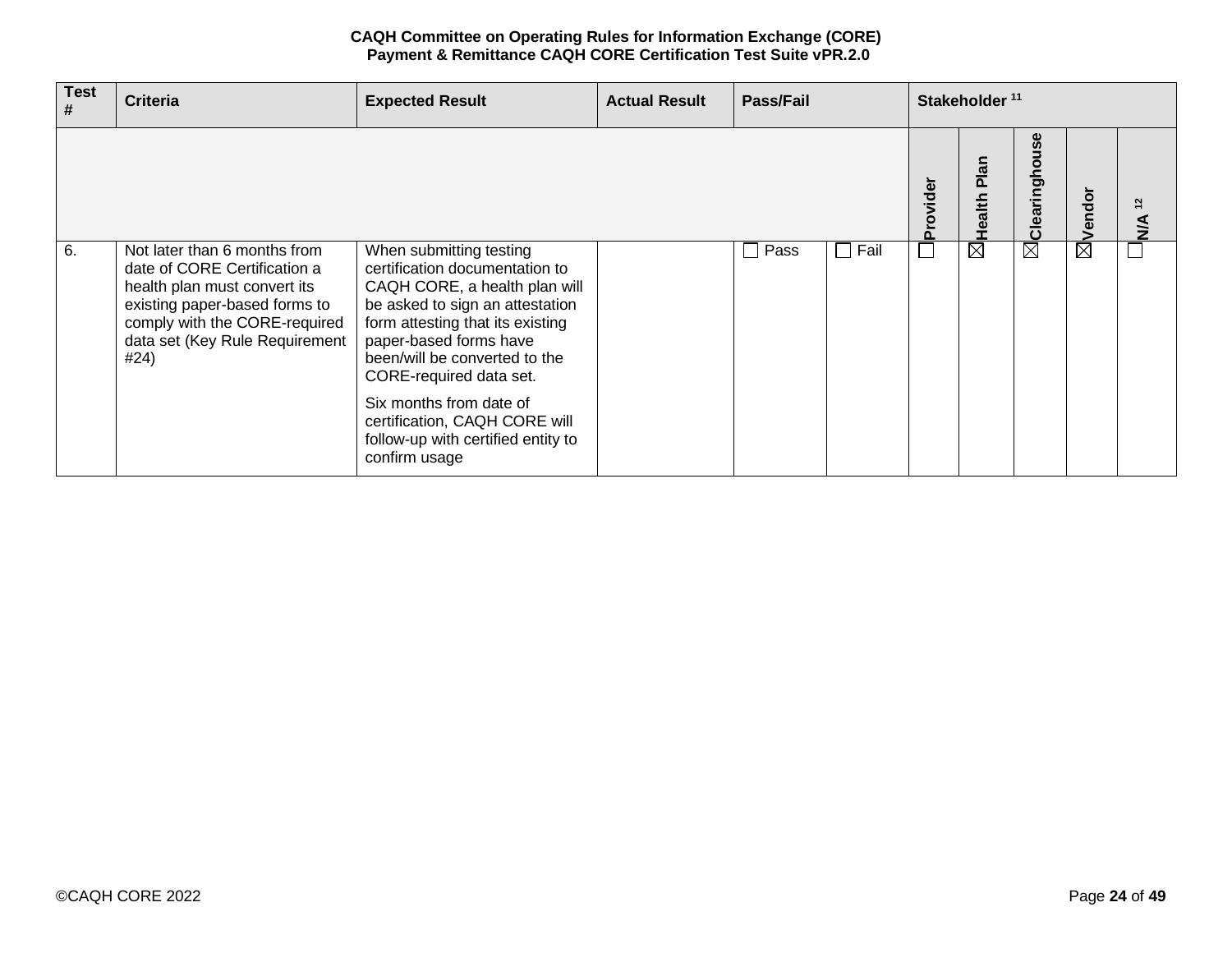# <span id="page-24-1"></span><span id="page-24-0"></span>**6. CAQH CORE Payment & Remittance ERA Enrollment Data Rule Test Scenario**

### *6.1. Key Rule Requirements*

*NOTE: This section identifies at a high level the key requirements of this rule. Refer to the rule document for the specific language of the rule which governs. Section numbers in parentheses following each key requirement refer to the specific rule section which applies.*

Requires that:

### *CORE-required Maximum ERA Enrollment Data Elements (§4.2)*

- 1. A health plan (or its agent or vendors offering ERA enrollment) is required to collect no more data elements than the maximum data elements defined in Table 4.2-1 CORE-required Maximum ERA Enrollment Data Set.
- 2. Both the Individual Data Element name and its associated description must be used by a health plan (or its agent or vendors offering ERA enrollment) when collecting ERA enrollment data either electronically or via a manual paper-based process.
- 3. The Individual Data Element Name and its associated description must not be modified.
- 4. When a Data Element Group (DEG) is designated as required, all of the Individual Data Elements designated as required within the DEG must be collected by the health plan.
	- a. Data Element Groups are composed of Data Elements that can be logically related where each single discrete data element can form a larger grouping or a set of data elements.
- 5. Individual Data Elements designated as optional may be collected depending on the business needs of the health plan.
- 6. When a DEG is designated as optional, the collection of the optional DEG is at the discretion of the health plan.
- 7. When a health plan exercises its discretion to collect an optional DEG, any included Individual Data Element designated as required must be collected.
- 8. When a health plan collects an optional Individual Data Element that is composed of one more optional Sub-element, the optional Sub-element may be collected at the discretion of the health plan.
- 9. When a health plan collects a required Individual Data Element that is composed of one or more optional Sub-elements, the optional Sub-element may be collected at the discretion of the health plan.
- 10. Not collecting an Individual Data Element identified as optional does not constitute a non-conforming use of the CORE-required Maximum Enrollment Data Set.
- 11. The collection of multiple occurrences of DEGs for another context does not constitute a non-conforming use of the CORE-required Maximum Enrollment Data Set.
- 12. A health plan must develop and make available to the healthcare provider (or its agent) specific written instructions and guidance for the healthcare provider (or its agent) when providing and submitting the data elements in Table 4.2-1.
	- a. The health plan's specific instructions and guidance are not addressed in this CORE rule.
- 13. When an enrollment is being changed or cancelled, the health plan must make available to the provider instructions on the specific procedure to accomplish a change in their enrollment or to cancel their enrollment.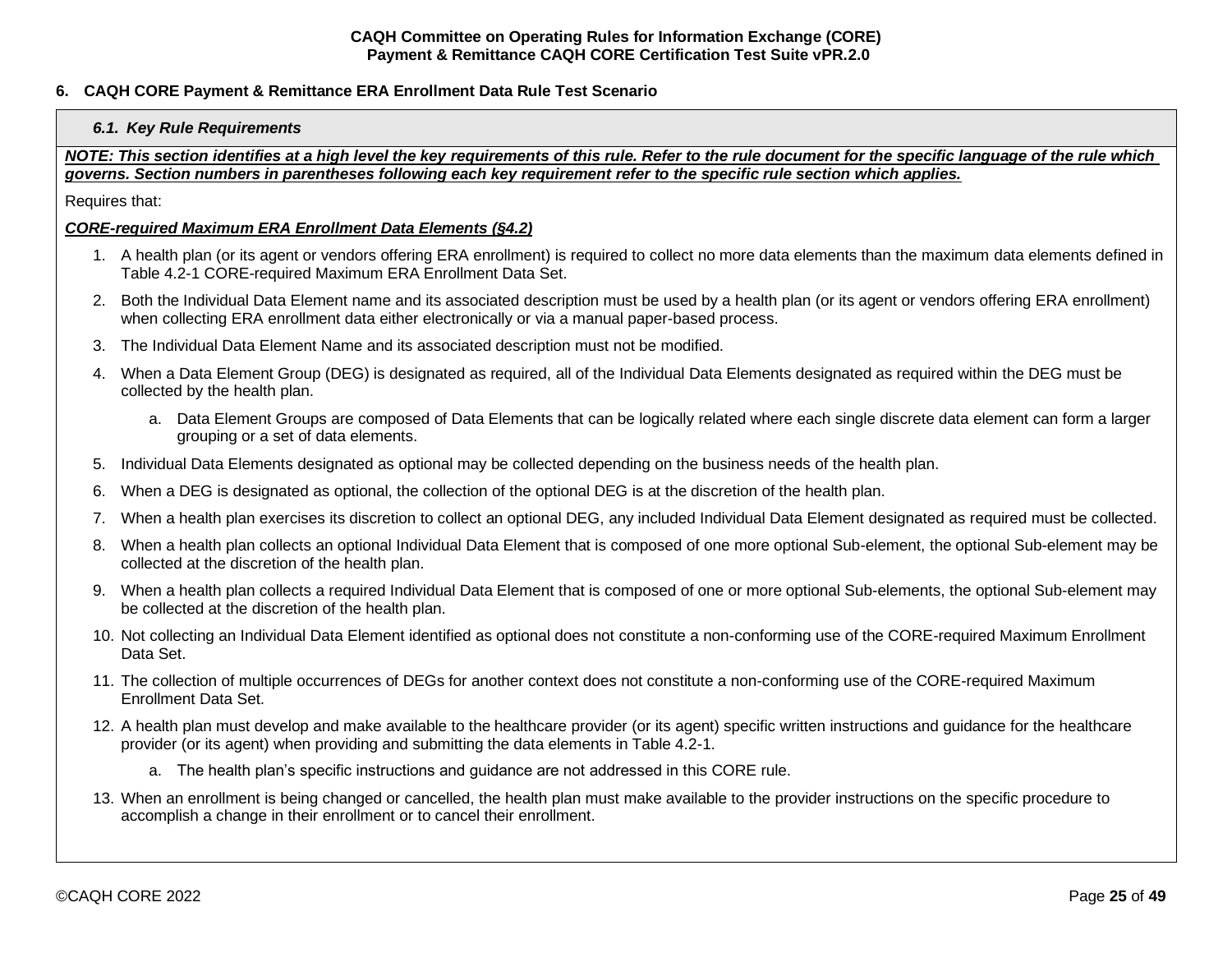### *6.1. Key Rule Requirements*

#### *CORE Master Template for Collecting Manual Paper-Based Enrollment ERA Enrollment Data (§4.3.1)*

- 14. The name of the health plan (or its agent or the vendor offering ERA) and the purpose of the form will be on the top of the form, e.g., Health Plan X: Electronic Funds Transfer (ERA) Authorization Agreement.
- 15. A health plan (or its agent or a vendor offering ERA) is required to use the format, flow, and data set including data element descriptions of Table 4.2-1 as the CORE Master ERA Enrollment Submission Form when using a manual paper-based enrollment method.
- 16. All CORE-required ERA Enrollment data elements must appear on the paper form in the same order as they appear in Table 4.2-1.
- 17. A health plan (or its agent) cannot revise or modify:
	- a. The name of a CORE Master ERA Enrollment Data Element Name
	- b. The usage requirement of a CORE Master ERA Enrollment Data Element
	- c. The Data Element Group number of a CORE Master ERA Enrollment Data Element
- 18. Beyond the data elements and their flow, a health plan (or its agent) must:
	- a. Develop and make available to the healthcare provider (or its agent) specific written instructions and guidance for the healthcare provider (or its agent) when completing and submitting the enrollment form, including when using paper
	- b. Provide a number to fax and/or a U.S. Postal Service or email address to send the completed form
	- c. Include contact information for the health plan, specifically a telephone number and/or email address to send questions
	- d. Include authorization language for the provider to read and consider
	- e. Include a section in the form that outlines how the provider can access online instructions for how the provider can determine the status of the ERA enrollment
	- f. Clearly label any appendix describing its purpose as it relates to the provider enrolling in ERA
	- g. Inform the provider that it must contact its financial institution to arrange for the delivery of the CORE-required Minimum CCD+ data elements needed for reassociation of the payment and the ERA. *See CORE ERA & ERA Reassociation (CCD+/835) Rule*

#### *CORE Master Template for Electronic Enrollment ERA Enrollment Data (§4.3.2)*

- 19. When electronically enrolling a healthcare provider in ERA, a health plan (or its agent) must use the CORE Master ERA Enrollment Data Element Name and Sub-element Name as specified in Table 4.2-1 without revision or modification.
- 20. The flow, format and data set including data element descriptions established by this rule must be followed.
- 21. When using an XML-based electronic approach, the Data Element Name and Sub-element Name must be used exactly as represented in the table enclosed in angle brackets (i.e., < >) for the standard XML element name; and all spaces replaced with an underscore [ ] character, e.g., <Provider\_Address>.
- 22. A health plan (or its agent or vendors offering ERA enrollment) will offer an electronic way for provider to complete and submit the ERA enrollment.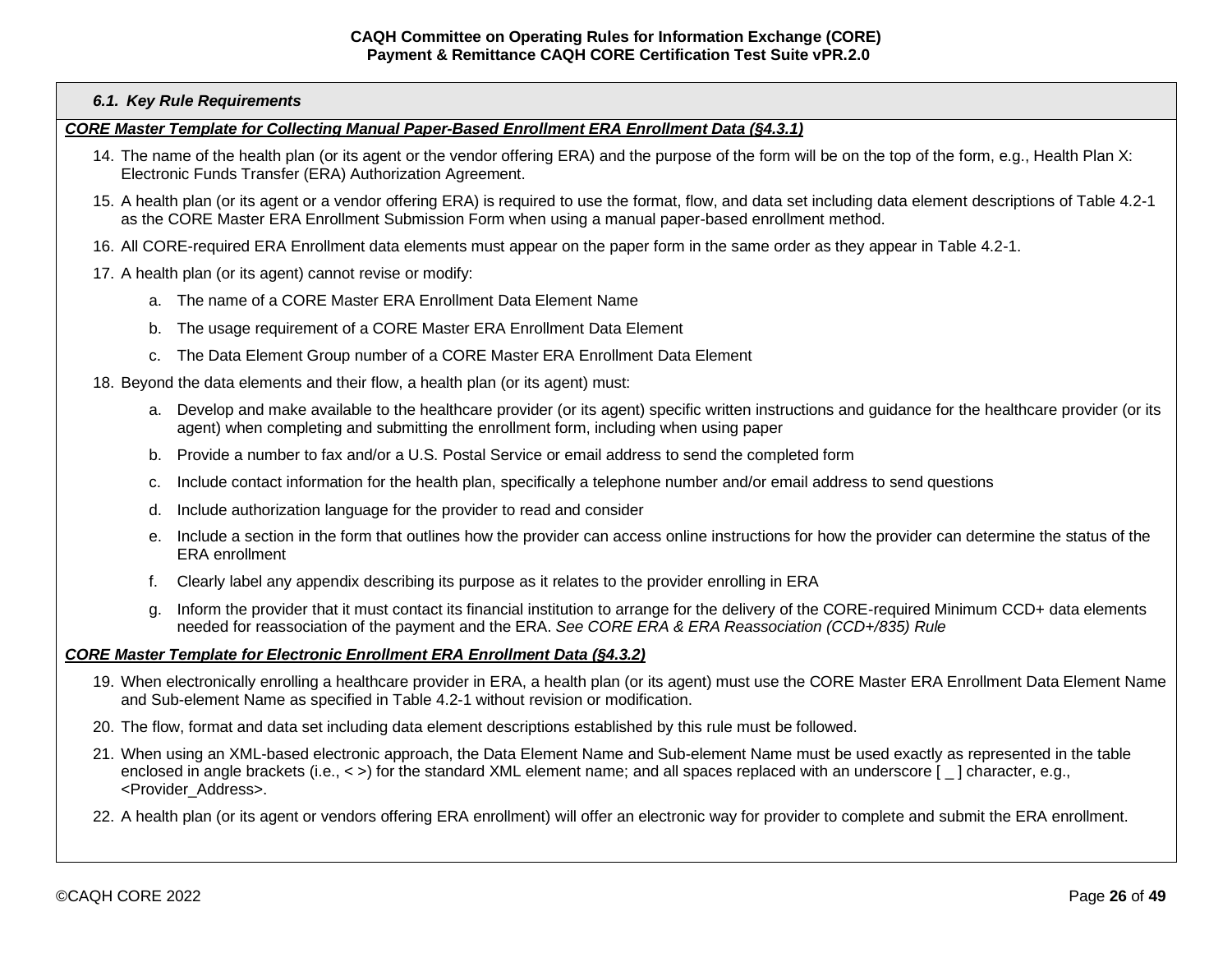## *6.1. Key Rule Requirements*

# *CORE Electronic Safe Harbor for ERA Enrollment to Occur Electronically (§4.4)*

23. Specifies that all health plans and their respective agents must implement and offer to any trading partner an electronic method and process for collecting the CORE-required Maximum ERA Enrollment Data Set.

### *Time Frame for Rule Compliance (§4.5)*

- 24. Not later than the date that is six months after the date of certification, a health plan or its agent that uses a paper-based form to collect and submit the CORE-required Maximum ERA Enrollment Data Set must convert all its paper-based forms to comply with the data set specified in this rule.
- 25. If a health plan or its agent does not use a paper-based manual method and process to collect the CORE-required Maximum ERA Enrollment Data Set at time of certification, it is not required by this rule to implement a paper-based manual process on or after the date of certification.
- 26. It will be expected that at the time of certification all electronic ERA enrollment will meet this rule requirement and that upon certification, the health plan (or its agent) will inform its providers that an electronic option is now available, if not previously available.

#### <span id="page-26-0"></span>*6.2. Conformance Testing Requirements*

These scenarios test the following conformance requirements of the *CORE ERA Enrollment Data Rule*. Other requirements of this rule that may not be listed below are not included in this test scenario. Notwithstanding, CORE-certified entities are required to comply with all specifications of the rule not included in this test scenario.

- 1. Health plans must use the CORE-required Maximum ERA Enrollment Data Set for electronic enrollment.
- 2. Health plans must use the CORE-required Maximum ERA Enrollment Data Set for paper-based enrollment.
- 3. Health plans must conform to the CORE ERA Master Template flow and format when collecting the CORE-required Maximum ERA Enrollment Data Set for electronic enrollment.
- 4. Health plans must conform to the CORE ERA Master Template flow and format when collecting the CORE-required Maximum ERA Enrollment Data Set for paper-based enrollment.
- 5. Health plans must offer an electronic method for ERA enrollment.
- 6. The required timeframe for conversion of proprietary paper forms to compliant paper forms is six months from date of certification.

## <span id="page-26-1"></span>*6.3. Test Scripts Assumptions*

1. The test scripts will not include comprehensive testing requirements to test for all possible permutations of the CORE requirements of the rule.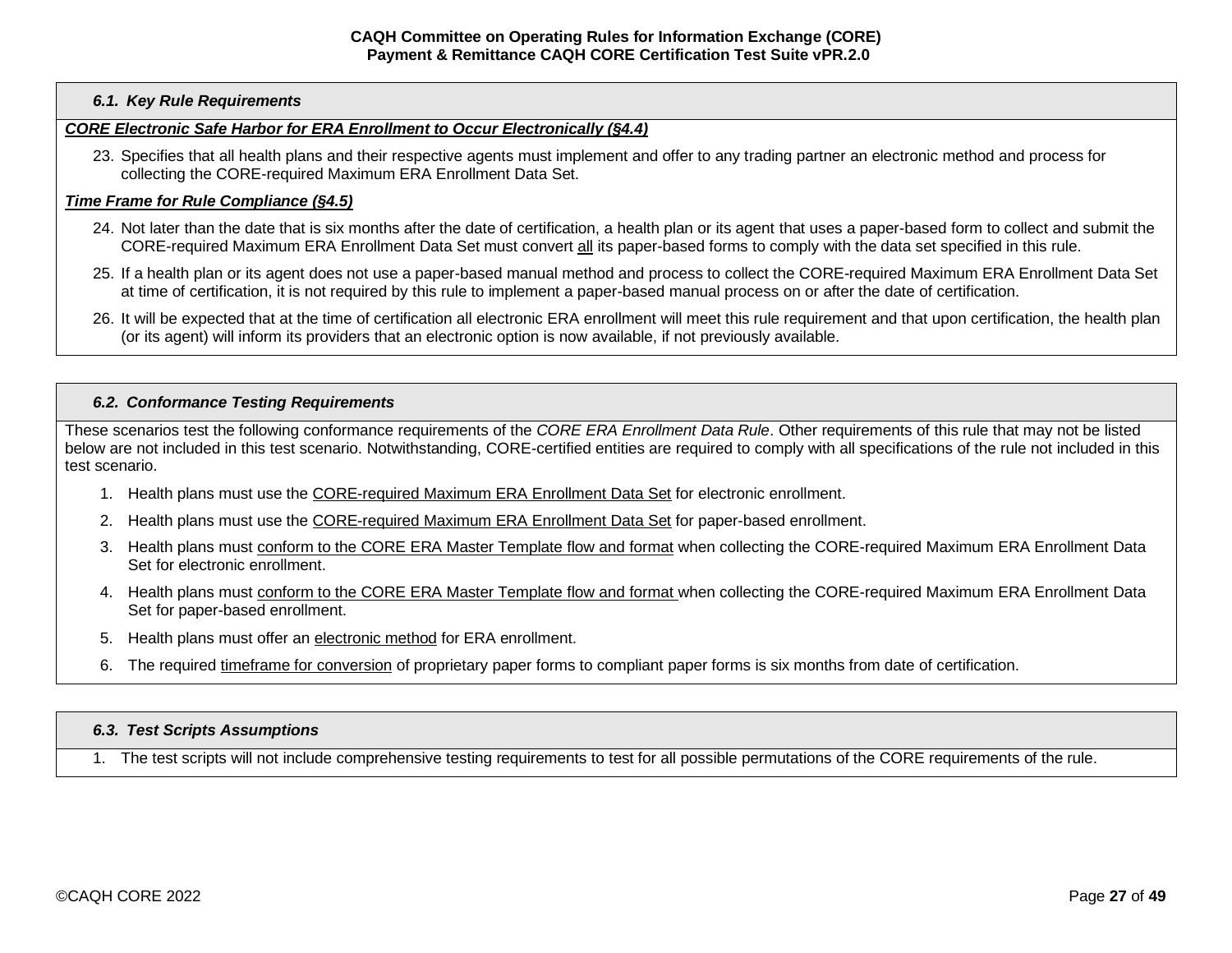# *6.4. Detailed Step-By-Step Test Scripts*

# <span id="page-27-0"></span>**NOTES:**

- 1. CORE Certification Testing is not exhaustive. The CAQH CORE Certification Test Suite does not include comprehensive testing requirements that test for all possible permutations of each rule. See Test Assumption above.
- 2. The references in parentheses after each test script are references to the above rule items for which the test script is testing items could be referring to Key Rule Requirement(s), the Conformance Testing Requirement(s) or the associated Test Script Assumption(s). An individual test script may be testing for more than one item, and, as noted in the "Stakeholder" column, each test script tests for the role of the Stakeholder(s) to which the test script applies.

| <b>Test</b><br># | <b>Criteria</b>                                                                                                                                                                                                                                               | <b>Expected Result</b>                                                              | <b>Actual Result</b> | <b>Pass/Fail</b> |      | Stakeholder <sup>13</sup> |                |                                 |                   |                                |
|------------------|---------------------------------------------------------------------------------------------------------------------------------------------------------------------------------------------------------------------------------------------------------------|-------------------------------------------------------------------------------------|----------------------|------------------|------|---------------------------|----------------|---------------------------------|-------------------|--------------------------------|
|                  |                                                                                                                                                                                                                                                               |                                                                                     |                      |                  |      | Provider                  | Plan<br>Health | <mark> Clearinghous</mark><br>e | Vendor            | $\frac{4}{3}$<br>$\frac{4}{2}$ |
| 1.               | A health plan must use the<br><b>CORE Master ERA Enrollment</b><br>Data Element Name and Sub-<br>element Name as specified for<br>manual paper-based enrollment<br>without revision or modification<br>(Key Rule Requirements #1<br>through $#10$ and $#19$ ) | Submit a copy of complete<br>paper ERA enrollment form                              |                      | Pass             | Fail |                           | $\boxtimes$    | $\boxtimes$                     | $\bar{\boxtimes}$ |                                |
| 2.               | A health plan must use the<br><b>CORE Master ERA Enrollment</b><br>Data Element Name and Sub-<br>element Name as specified for<br>electronic enrollment without<br>revision or modification (Key<br>Rule Requirements #1 through<br>#10 and #19)              | Submit a copy of a screen shot<br>of the complete electronic ERA<br>enrollment form |                      | Pass             | Fail | $\sim$                    | ⊠              | $\boxtimes$                     | $\boxtimes$       |                                |

**<sup>13</sup>** A checkmark in the box indicates the stakeholder type to which the test applies.

<sup>&</sup>lt;sup>14</sup> If you believe a specific test, or a portion of a specific test, does not apply to your system, check the N/A box and submit a statement describing your rationale.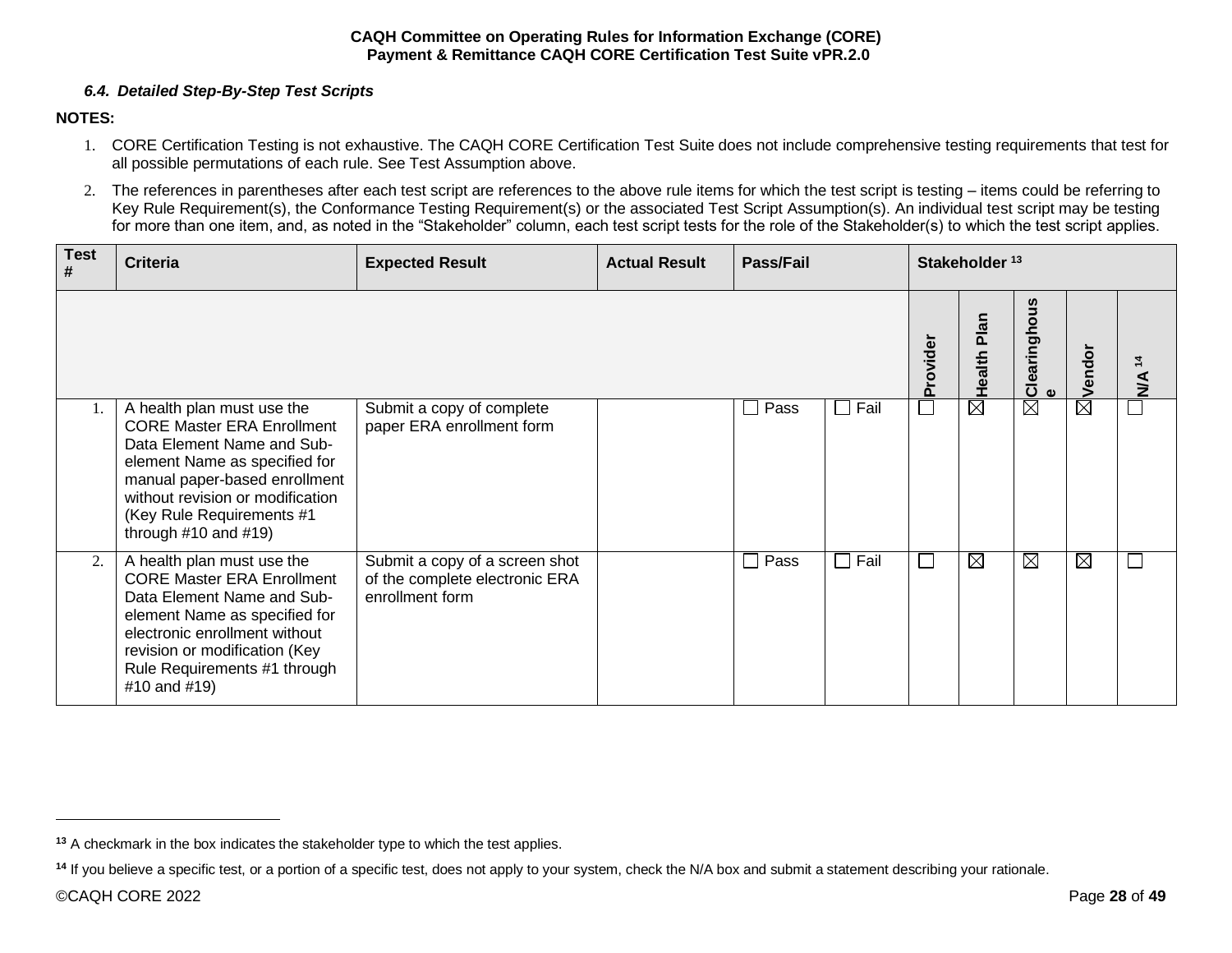| <b>Test</b><br># | <b>Criteria</b>                                                                                                                                                                | <b>Expected Result</b>                                                                                                                                                                                    | <b>Actual Result</b> | <b>Pass/Fail</b> |                |          | Stakeholder <sup>15</sup> |                           |                    |                   |
|------------------|--------------------------------------------------------------------------------------------------------------------------------------------------------------------------------|-----------------------------------------------------------------------------------------------------------------------------------------------------------------------------------------------------------|----------------------|------------------|----------------|----------|---------------------------|---------------------------|--------------------|-------------------|
|                  |                                                                                                                                                                                |                                                                                                                                                                                                           |                      |                  |                | Provider | $\boxtimes$ Health Plan   | $\boxtimes$ Clearinghouse | $\boxtimes$ Vendor | N/A <sup>16</sup> |
| 3.               | A health plan must use the<br><b>CORE ERA Master Template</b><br>format flow when using a<br>manual paper-based enrollment<br>method (Key Rule Requirement<br>#14 through #18) | Submit a copy of complete<br>paper ERA enrollment form                                                                                                                                                    |                      | Pass             | $\Box$ Fail    | $\Box$   |                           |                           |                    |                   |
| 4.               | A health plan must use the<br><b>CORE ERA Master Template</b><br>format flow for electronic<br>enrollment method (Key Rule<br>Requirement #19 through #22)                     | Submit a copy of a screen shot<br>of the complete electronic ERA<br>enrollment form                                                                                                                       |                      | Pass             | $\Box$ Fail    | $\Box$   | $\boxtimes$               | $\boxtimes$               | $\boxtimes$        | $\Box$            |
| $\overline{5}$ . | A health plan must implement an electronic method and process<br>for collecting the CORE-required Maximum ERA Enrollment Data<br>Set. (Key Rule Requirement #23)               |                                                                                                                                                                                                           |                      |                  |                |          |                           |                           |                    |                   |
| a.               |                                                                                                                                                                                | Enable the CAQH CORE-<br>authorized Testing Vendor to<br>access and view health plan's<br>online enrollment system                                                                                        |                      | $\Box$ Pass      | $\Box$ Fail    | $\Box$   | $\overline{\boxtimes}$    | $\boxtimes$               | $\boxtimes$        | ∟                 |
| <b>OR</b>        |                                                                                                                                                                                |                                                                                                                                                                                                           |                      |                  |                |          |                           |                           |                    |                   |
| b.               |                                                                                                                                                                                | Submit description that is<br>shared with providers of how<br>enrollment is offered<br>electronically and submit a copy<br>of the complete electronic ERA<br>enrollment capability, e.g.,<br>screen shots |                      | Pass<br>$\Box$   | Fail<br>$\Box$ | $\Box$   | $\boxtimes$               | $\boxtimes$               | $\boxtimes$        | $\Box$            |

**<sup>15</sup>** A checkmark in the box indicates the stakeholder type to which the test applies.

<sup>&</sup>lt;sup>16</sup> If you believe a specific test, or a portion of a specific test, does not apply to your system, check the N/A box and submit a statement describing your rationale.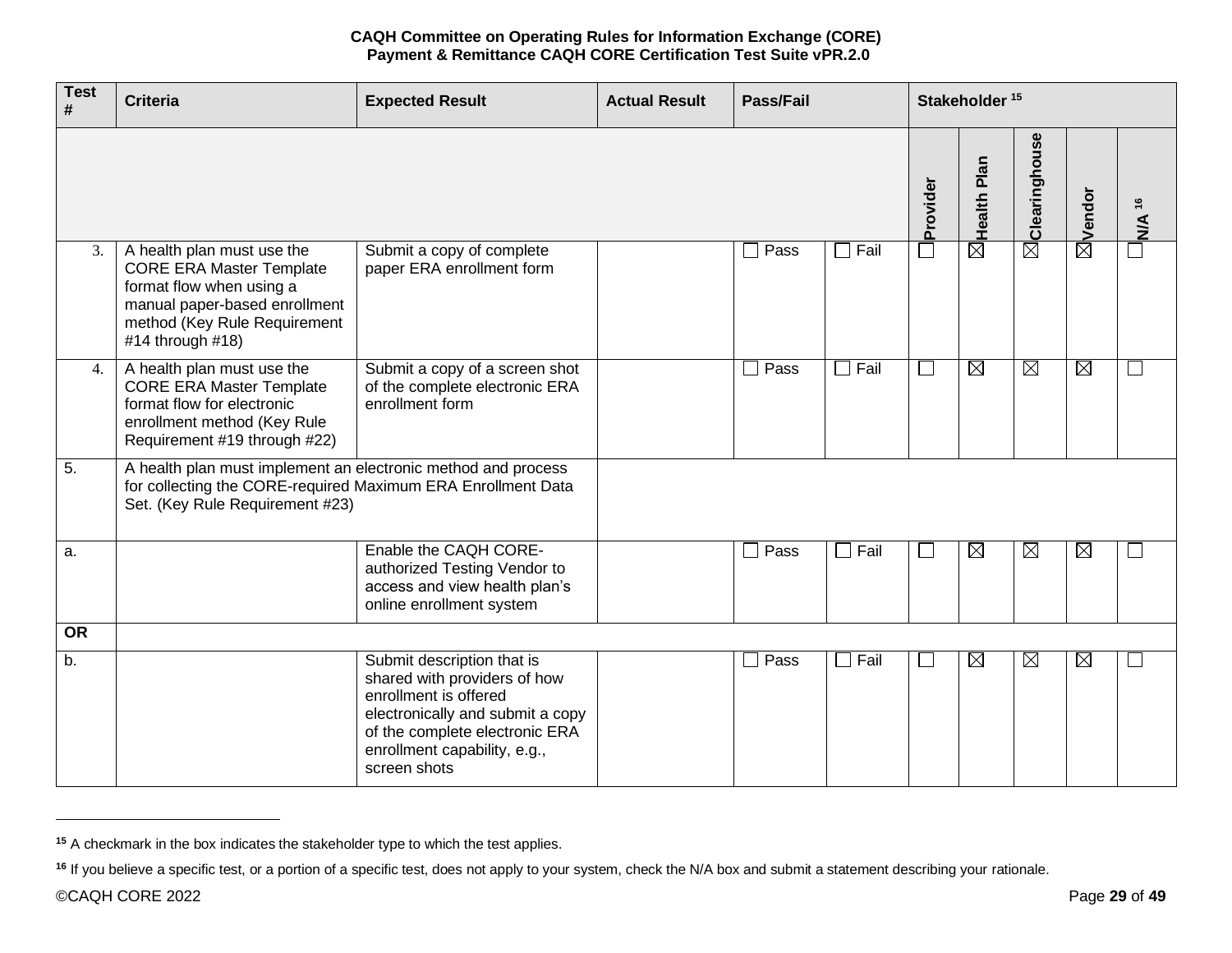| <b>Test</b><br># | <b>Criteria</b>                                                                                                                                                                                          | <b>Expected Result</b>                                                                                                                                                                                                                                  | <b>Actual Result</b> | Pass/Fail |                |                             | Stakeholder <sup>15</sup> |                   |             |                         |
|------------------|----------------------------------------------------------------------------------------------------------------------------------------------------------------------------------------------------------|---------------------------------------------------------------------------------------------------------------------------------------------------------------------------------------------------------------------------------------------------------|----------------------|-----------|----------------|-----------------------------|---------------------------|-------------------|-------------|-------------------------|
|                  |                                                                                                                                                                                                          |                                                                                                                                                                                                                                                         |                      |           |                | Provider                    | Plan<br>Health            | မ္ဟ<br>Clearingho | Vendo       | $\frac{6}{5}$<br>≤<br>≥ |
| 6.               | Not later than 6 months from<br>date of CORE Certification a<br>health plan must convert its<br>existing paper-based forms to<br>comply with the CORE-required<br>data set (Key Rule Requirement<br>#24) | When submitting testing<br>certification documentation to<br>CAQH CORE, a health plan will<br>be asked to sign an attestation<br>form attesting that its existing<br>paper-based forms have<br>been/will be converted to the<br>CORE-required data set. |                      | Pass      | Fail<br>$\Box$ | $\mathcal{L}_{\mathcal{A}}$ | $\boxtimes$               | $\boxtimes$       | $\boxtimes$ |                         |
|                  |                                                                                                                                                                                                          | Six months from date of<br>certification, CAQH CORE will<br>follow-up with certified entity to<br>confirm usage                                                                                                                                         |                      |           |                |                             |                           |                   |             |                         |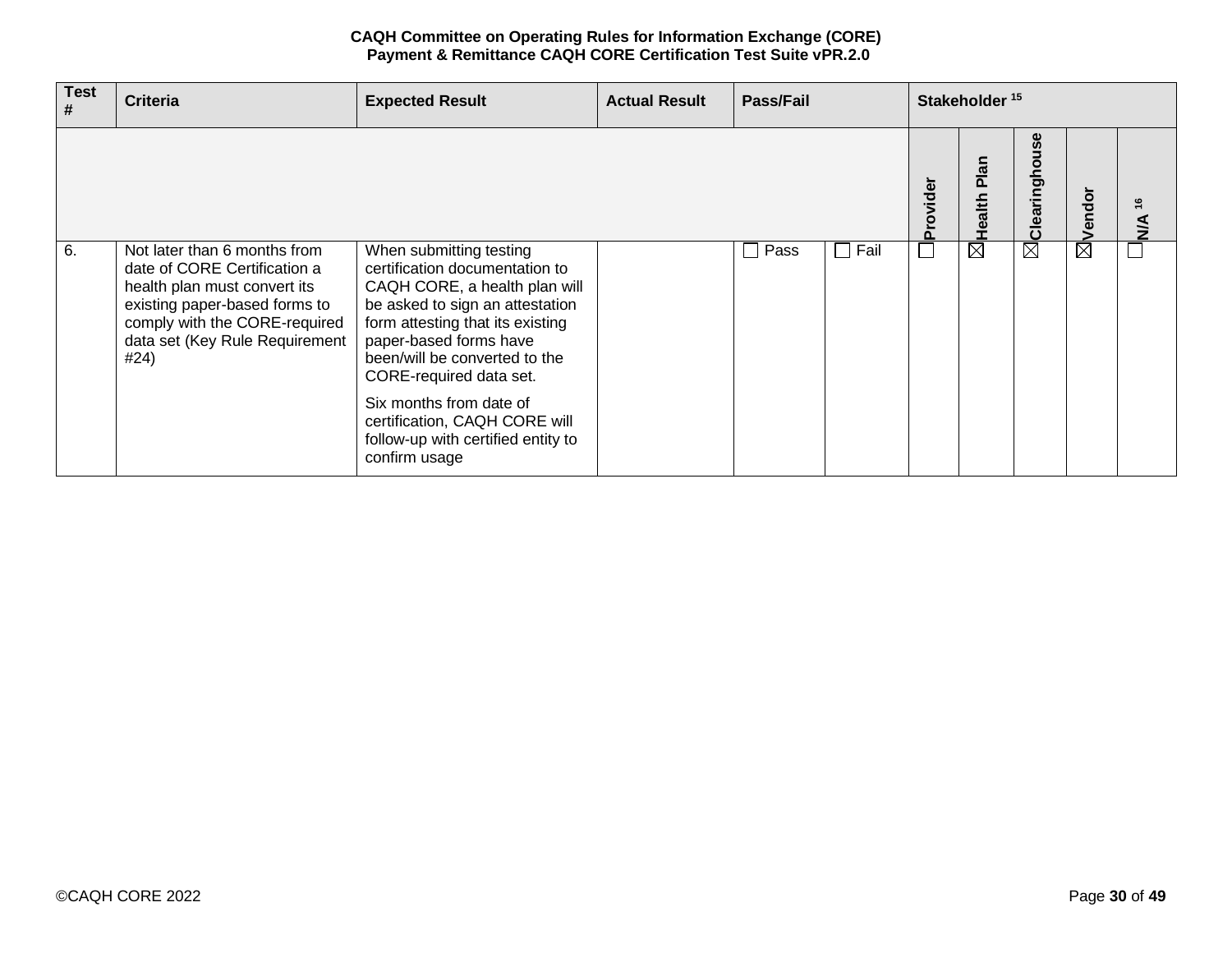# <span id="page-30-1"></span><span id="page-30-0"></span>**7. CAQH CORE Connectivity Rule vC2.2.0 Test Scenario**

### *7.1. Key Rule Requirements*

*Note: This section identifies at a high level the key requirements of this rule. Refer to the rule document for the specific language of the rule which governs. Section numbers in parentheses following each key requirement refer to the specific rule section which applies.*

#### **Requires a CAQH CORE Connectivity Rule vC2.2.20 CORE-certified Health Plan and Health Plan Vendor to implement a Server and to:**

- 1. Implement Server capability to support both Message Envelope Standards and Message Exchanges specified in the rule for Real Time. (§4.1.1, §4.2, §6.3.1)
- 2. Implement Server capability to support both Message Envelope Standards and Message Exchanges specified for Batch if Batch is offered. (§4.1.1, §4.2, §6.3.2)
- 3. Implement Server capability and enforce one of two specified Submitter Authentication Standards for both Real Time and/or Batch. (§4.1.1)
- 4. Have a capacity plan such that it can receive and process a large number of single concurrent real-time transactions via an equivalent number of concurrent connections. (§4.3.5.1)
- 5. Have the capability to receive and process large batch transaction files if batch is supported. (§4.3.5.2)
- 6. Publish detailed specifications in a Connectivity Companion Guide on its public web site as required by the appropriate CAQH CORE Companion Guide Rule. (§4.3.7)

# **If a CAQH CORE Connectivity Rule vC2.2.0 CORE-certified Health Plan and Health Plan Vendor elects to optionally implement a Client, it is required to:**

- 7. Implement Client capability to support one of two Message Envelope Standards and Message Exchanges specified in the rule for Real Time. (§4.1.1, §4.2, §6.3.1)
- 8. Implement Client capability to support one of two Message Envelope Standards and Message Exchanges specified for Batch if Batch is offered. (§4.1.1, §4.2, §6.3.2)
- 9. Implement Client capability to support both specified Submitter Authentication Standards for both Real Time and/or Batch. (§4.1.1)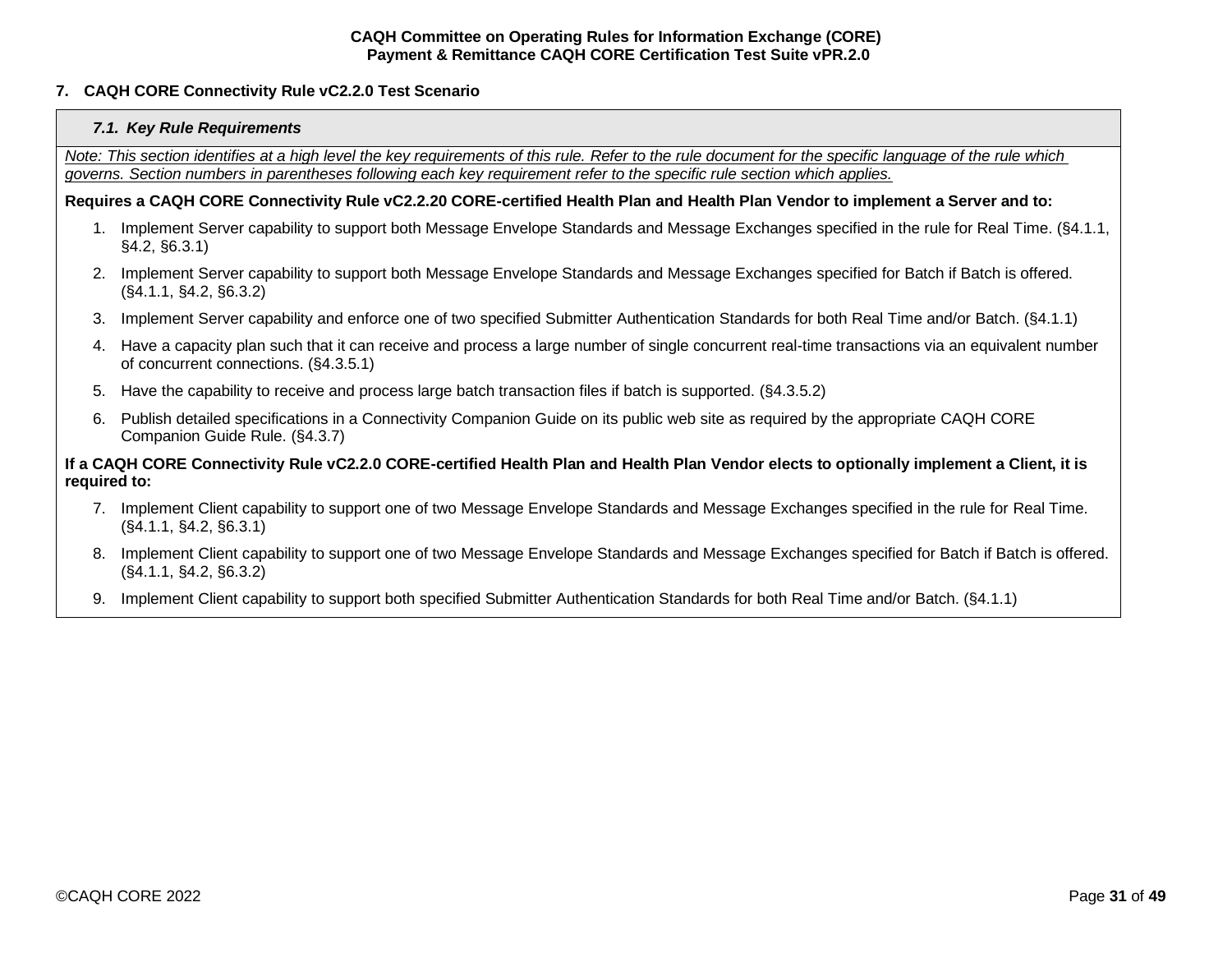### *7.1. Key Rule Requirements*

**Requires a CAQH CORE Connectivity Rule vC2.2.0 CORE-certified Clearinghouse and other Intermediaries to implement a Server and to:**

- 10. Implement Server capability to support both Message Envelope Standards and Message Exchanges specified in the rule for Real Time. (§4.1.2, §4.2, §6.3.1)
- 11. Implement Server capability to support both Message Envelope Standards and Message Exchanges specified for Batch if Batch is offered. (§4.1.2, §4.2, §6.3.2)
- 12. Implement Server capability and enforce one of two specified Submitter Authentication Standards for both Real Time and/or Batch. (§4.1.2)
- 13. Have a capacity plan such that it can receive and process a large number of single concurrent real-time transactions via an equivalent number of concurrent connections. (§4.3.5.1)
- 14. Have the capability to receive and process large batch transaction files if batch is supported. (§4.3.5.2)
- 15. Publish detailed specifications in a Connectivity Companion Guide on its public web site as required by the appropriate CAQH CORE Companion Guide Rules. (§4.3.7)

# **Requires a CAQH CORE Connectivity Rule vC2.2.0 CORE-certified Clearinghouse and other Intermediaries to implement a Client and to:**

- 16. Implement Client capability to support one of two Message Envelope Standards and Message Exchanges specified in the rule for Real Time. (§4.1.2, §4.2, §6.3.1)
- 17. Implement Client capability to support one of two Message Envelope Standards and Message Exchanges specified for Batch if Batch is offered. (§4.1.2, §4.2, §6.3.2)
- 18. Implement Client capability to support both specified Submitter Authentication Standards for both Real Time and/or Batch. (§4.1.2)

#### **Requires a CAQH CORE Connectivity Rule vC2.2.0 CORE-certified Provider and Provider Vendor to implement a Client and to:**

- 19. Implement Client capability to support one of two Message Envelope Standards and Message Exchanges specified in the rule for Real Time. (§4.1.3, §4.2, §6.3.1)
- 20. Implement Client capability to support one of two Message Envelope Standards and Message Exchanges specified for Batch if Batch is offered. (§4.1.3, §4.2, §6.3.2)
- 21. Implement Client capability to support both specified Submitter Authentication Standards for both Real Time and/or Batch. (§4.1.3)

## **If a CAQH CORE Connectivity Rule vC2.2.0 CORE-certified Provider and Provider Vendor elects to optionally implement a Server, it is required to:**

- 22. Implement Server capability to support both Message Envelope Standards and Message Exchanges specified in the rule for Real Time. (§4.1.3, §4.2, §6.3.1)
- 23. Implement Server capability to support one of two Message Envelope Standards and Message Exchanges specified for Batch if Batch is offered. (§4.1.3, §4.2, §6.3.2)
- 24. Implement Server capability and enforce one of two both specified Submitter Authentication Standards for both Real Time and/or Batch. (§4.1.3)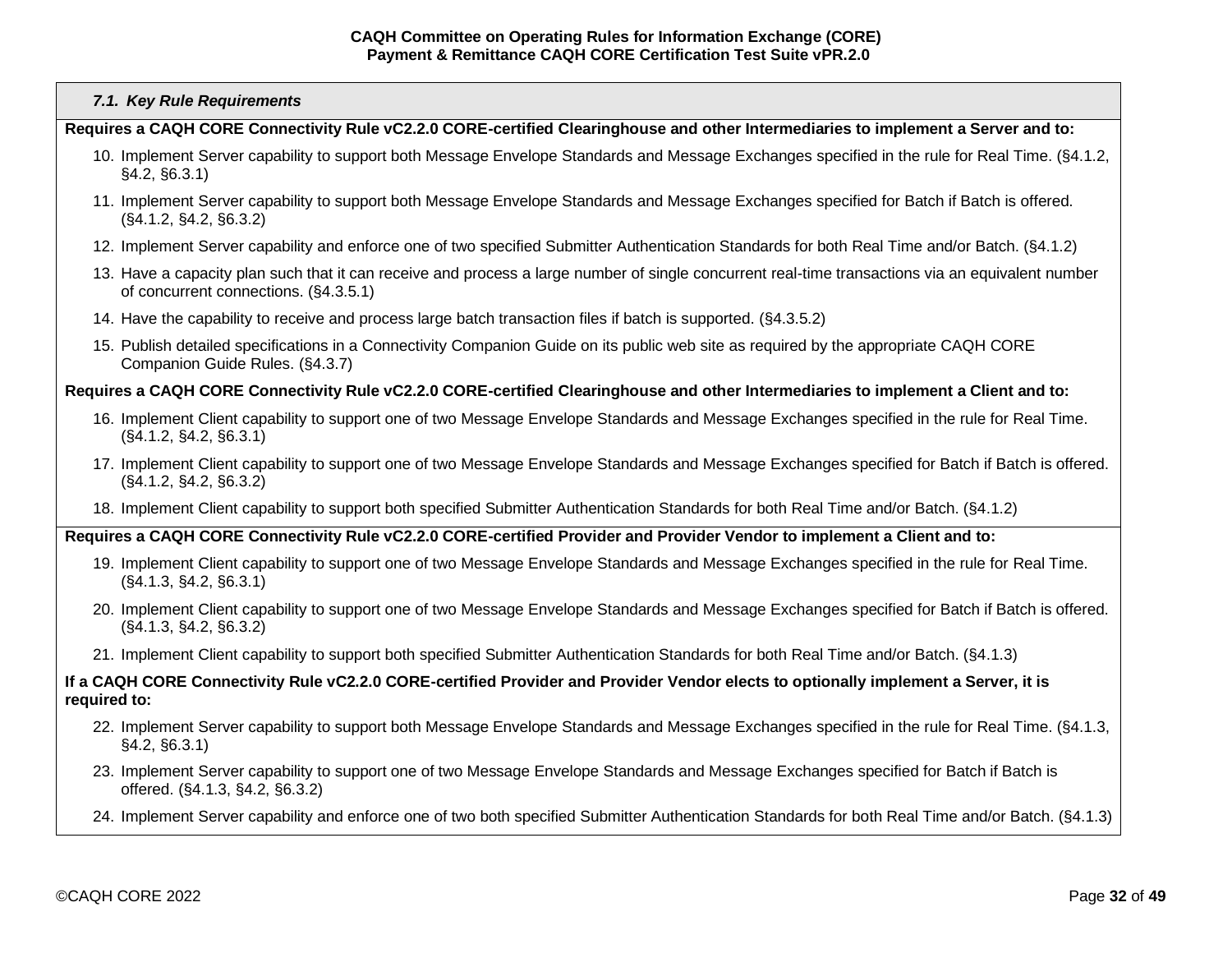|                   | 7.1. Key Rule Requirements                                                                                                                            |
|-------------------|-------------------------------------------------------------------------------------------------------------------------------------------------------|
|                   | Requires all CAQH CORE Connectivity Rule vC2.2.0 CORE-certified Message Receivers to:                                                                 |
|                   | 25. Track the times of any received inbound messages. (§4.3.4.1)                                                                                      |
|                   | 26. Respond with the outbound message for the received inbound message. (\$4.3.4.1)                                                                   |
|                   | 27. Include the date and time the message was sent in HTTP+MIME or SOAP+WSDL Message Header tags. (§4.3.4.1)                                          |
| <b>Specifies:</b> |                                                                                                                                                       |
|                   | 28. Message Enveloping specifications for HTTP MIME Multipart (Envelope Standard A). (§4.2.1)                                                         |
|                   | 29. HTTP MIME Multipart payload attachment handling. (§4.2.1.8)                                                                                       |
|                   | 30. Message Enveloping specifications for SOAP+WSDL (Envelope Standard B). (§4.2.2)                                                                   |
|                   | 31. XML Schema specification for SOAP. (§4.2.2.1)                                                                                                     |
|                   | 32. Web Services Definition Language (WSDL) specification. (§4.2.2.2)                                                                                 |
|                   | 33. SOAP payload attachment handling. (§4.2.2.11)                                                                                                     |
|                   | 34. Request and response handling for real time, batch, and batch response pickup. (§4.3.1)                                                           |
|                   | 35. Submitter authentication and authorization handling. (§4.3.2)                                                                                     |
|                   | 36. Error handling for both Envelope Messaging Standards. (§4.3.3)                                                                                    |
|                   | 37. Envelope metadata fields, including descriptions, intended use syntax and value-sets applicable to both Enveloping Messaging Standards.<br>(S4.4) |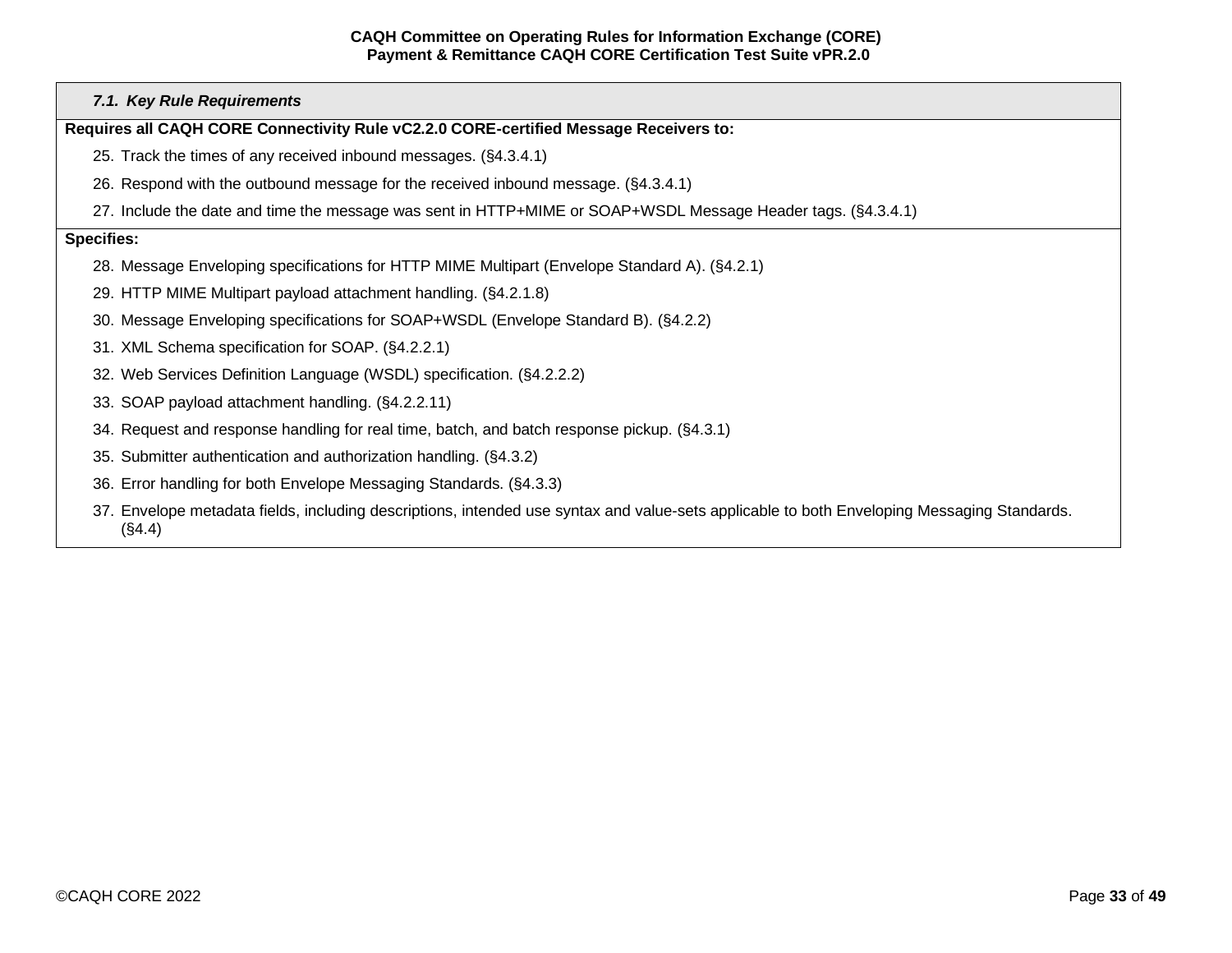# <span id="page-33-0"></span>*7.2. Conformance Testing Requirements*

The CORE Detailed Step-By-Step Test Scripts will not include comprehensive testing requirements for all possible permutations of the CAQH CORE Connectivity Rule vC2.2.0.

Conformance must be demonstrated by successful completion of the Detailed Step-By-Step Test Scripts specified below with a CAQH COREauthorized Testing Vendor*.*

The Detailed Step-By-Step Test Scripts specify each specific test that must be completed by each stakeholder type for both Real Time and Batch communications. There are one or more Detailed Step-By-Step Test Scripts for each of the following conformance testing requirements of the CAQH CORE Connectivity Rule vC2.2.0. Batch Connectivity Test Scripts are only required to be completed if an entity supports Batch communications.

There may be other requirements of the rule not specified here or in The Detailed Step-By-Step Test Scripts. Notwithstanding, CAQH CORE Connectivity Rule vC2.2.0 CORE-certified entities are required to comply with all specifications of the rule not included in these Conformance Testing Requirements and Detailed Step-by-Step Test Scripts.

- 1. A health plan or health plan vendor must demonstrate it has implemented the server specifications for both Message Enveloping Standards.
- 2. A health plan or health plan vendor must demonstrate it has implemented one of the two submitter authentication standards.
- 3. A clearinghouse, switch or other intermediary must demonstrate it has implemented the server specifications for both Message Envelope Standards.
- 4. A clearinghouse, switch or other intermediary must demonstrate it has implemented the client specifications for one of the two Message Envelope Standards.
- 5. A clearinghouse that handles submissions to health plan must demonstrate it has implemented both submitter authentication standards.
- 6. A provider or provider vendor must demonstrate it has implemented the client specifications for one of the two Message Envelope Standards.
- 7. A provider or provider vendor must demonstrate it has implemented both submitter authentication standards.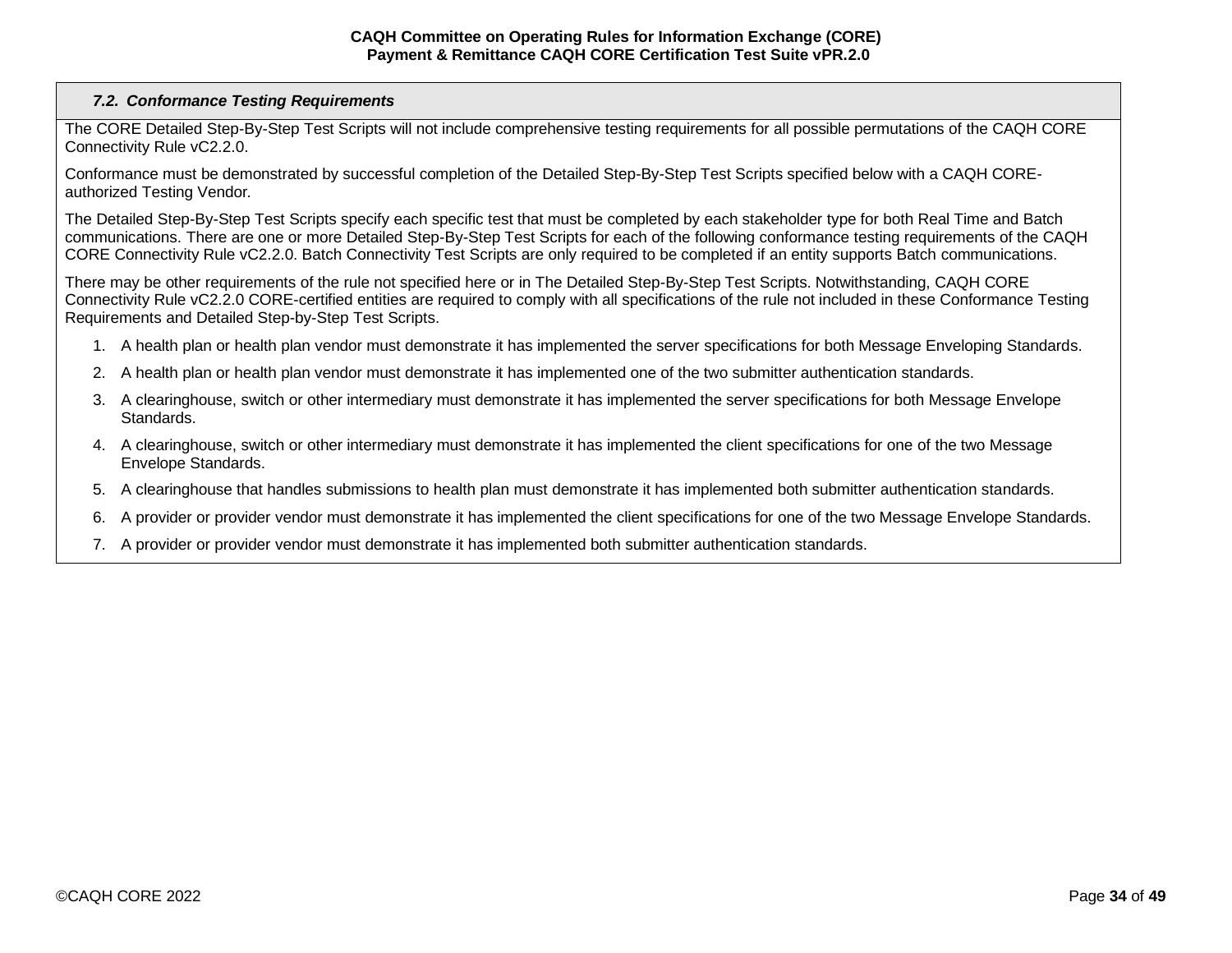# <span id="page-34-0"></span>*7.3. Test Scripts Assumptions*

- 1. All tests will be conducted over HTTP/S.
- 2. The message payload is an X12 Interchange.
- 3. No editing or validation of the message payload will be performed.
- 4. All submitter authentications are valid; no error conditions are created or encountered.
- 5. Testing will not be exhaustive for all possible levels of submitter authentication.
- 6. Test scripts will test for the ability to log, audit, track and report on the required data elements.
- 7. Rule specifications addressing payload attachment handling are not being tested.
- 8. Rule specifications addressing error handling are not being tested.
- 9. The test scripts will not include comprehensive testing requirements to test for all possible permutations of the CORE requirements of the rule.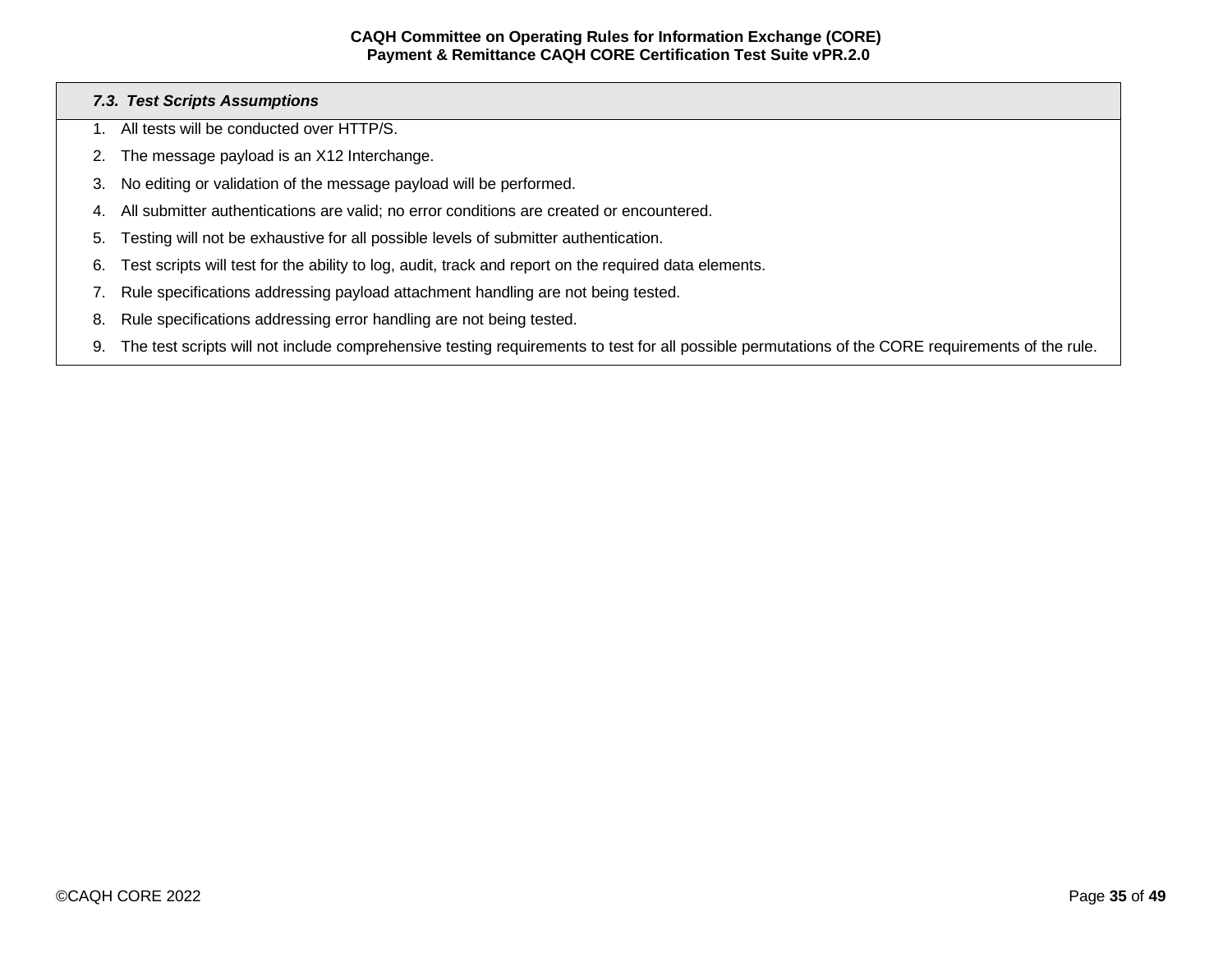# <span id="page-35-0"></span>*7.4. Detailed Step-by-Step Test Script*

**REMINDER:** CORE Certification is not exhaustive. The CAQH CORE Certification Test Suite does not include comprehensive testing requirements that test for all possible permutations of each rule. See Test Assumption above.

**NOTE:** The references in parentheses after each test script are references to the above rule items for which the test script is testing – items could be referring to Key Rule Requirement(s), the Conformance Testing Requirement(s) or the associated Test Script Assumption(s). An individual test script may be testing for more than one item, and, as noted in the "Stakeholder" column, each test script tests for the role of the Stakeholder(s) to which the test script applies.

| Test# | <b>Criteria</b>                                                                                                                       | <b>Expected Result</b>                                                                                                                                                                                                             | <b>Actual Result</b> | <b>Pass/Fail</b> |                 | Stakeholder <sup>17</sup>   |                |                     |             |                                                 |
|-------|---------------------------------------------------------------------------------------------------------------------------------------|------------------------------------------------------------------------------------------------------------------------------------------------------------------------------------------------------------------------------------|----------------------|------------------|-----------------|-----------------------------|----------------|---------------------|-------------|-------------------------------------------------|
|       |                                                                                                                                       |                                                                                                                                                                                                                                    |                      |                  |                 | Provider                    | Plan<br>Health | <b>Clearinghous</b> | Vendor      | $\overset{\circ}{\phantom{a}}$<br>$\frac{3}{2}$ |
|       | <b>Real Time Connectivity Test Scripts</b>                                                                                            |                                                                                                                                                                                                                                    |                      |                  |                 |                             |                |                     |             |                                                 |
| 1.    | communications server (Key Rule Requirement #3 and #12)                                                                               | Implement and enforce <b>one of two</b> Submitter Authentication standards on                                                                                                                                                      |                      |                  |                 |                             |                |                     |             |                                                 |
| 1.1   | Implement and enforce use of<br>Username/Password over<br>SSL on communications<br>server (Key Rule<br>Requirement #3 and #12)        | Communications server<br>accepts a valid logon by a<br>client using<br>Username/Password, which<br>is embedded in the message<br>envelope as specified in the<br><b>CAQH CORE Connectivity</b><br>Rule v2.2.0                      |                      | Pass             | $\Box$ Fail     | $\mathcal{L}_{\mathcal{A}}$ | $\boxtimes$    | $\boxtimes$         | $\boxtimes$ |                                                 |
| 1.2   | Implement and enforce use of<br>X.509 Certificate over SSL on<br>communications <b>server</b> (Key<br>Rule Requirement #3 and<br>#12) | Communications server<br>accepts a valid logon by a<br>client using X.509 Certificate<br>over SSL                                                                                                                                  |                      | $\Box$ Pass      | $\Box$ Fail     | $\mathcal{L}_{\mathcal{A}}$ | $\boxtimes$    | $\boxtimes$         | $\boxtimes$ |                                                 |
| 2.    |                                                                                                                                       | On the authenticated connection as per Test #1, implement capability to support <b>both</b><br>Message Envelope Standards and envelope metadata for Real Time as a<br>communications server (Key Rule Requirement #1, #10 and #37) |                      |                  |                 |                             |                |                     |             |                                                 |
| 2.1   | Implement SOAP+WSDL<br>Message Envelope Standard<br>and envelope metadata as a<br>communications server (Key                          | Communications server<br>accepts a valid logon by a<br>client conforming to the<br>SOAP+WSDL envelope and                                                                                                                          |                      | Pass             | Fail<br>$\perp$ | $\mathcal{L}_{\mathcal{A}}$ | $\boxtimes$    | $\boxtimes$         | $\boxtimes$ |                                                 |

**<sup>17</sup>** The checkmark in each box below indicates the stakeholder type to which the test script applies.

<sup>&</sup>lt;sup>18</sup> If you believe a specific test, or a portion of a specific test, does not apply to your system, check the N/A box and submit a statement describing your rationale.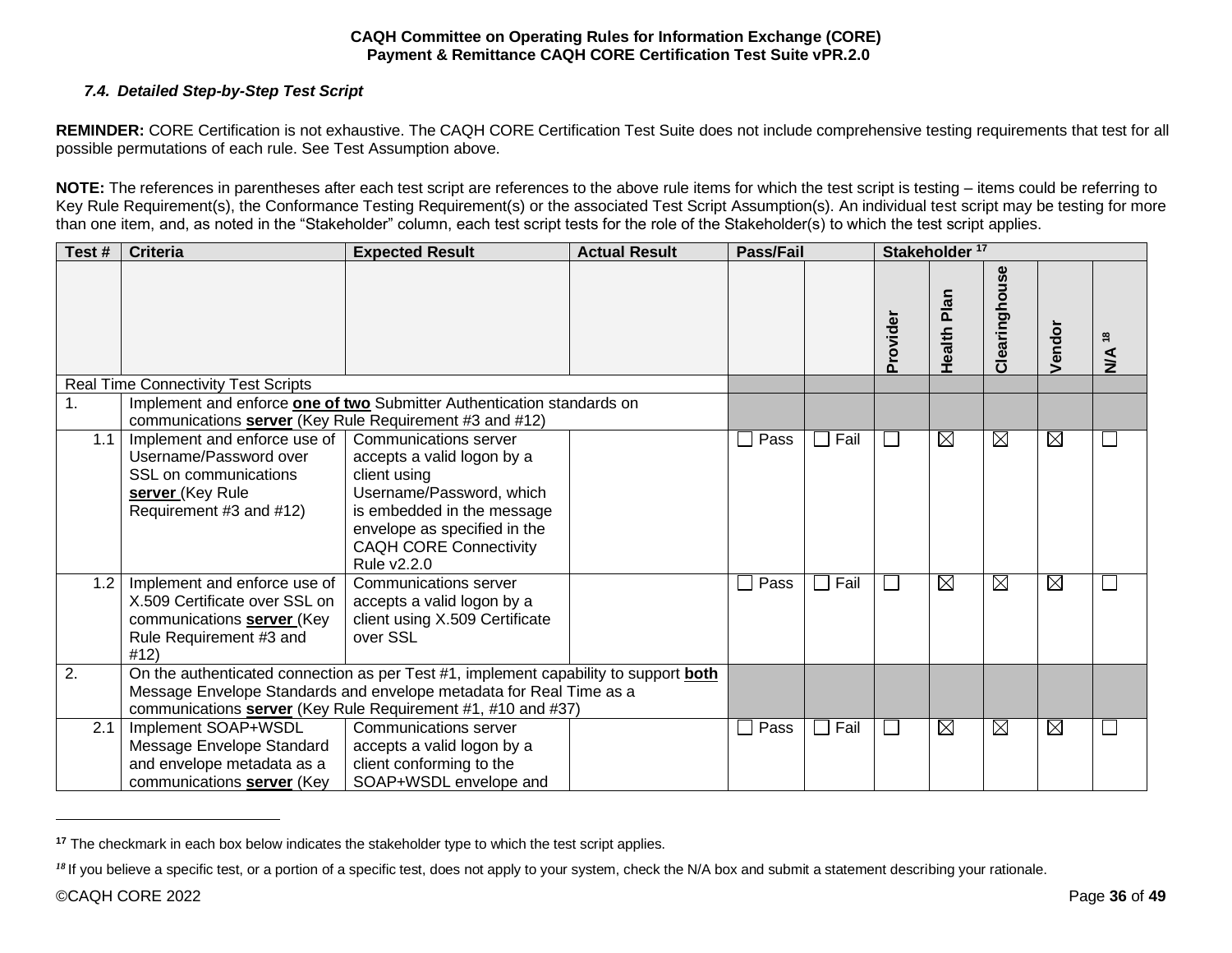| Test#            | <b>Criteria</b>                                                                                                                                                   | <b>Expected Result</b>                                                                                                                                                                                                                                                                         | <b>Actual Result</b> | <b>Pass/Fail</b> |                | Stakeholder <sup>17</sup> |                |               |             |                          |
|------------------|-------------------------------------------------------------------------------------------------------------------------------------------------------------------|------------------------------------------------------------------------------------------------------------------------------------------------------------------------------------------------------------------------------------------------------------------------------------------------|----------------------|------------------|----------------|---------------------------|----------------|---------------|-------------|--------------------------|
|                  |                                                                                                                                                                   |                                                                                                                                                                                                                                                                                                |                      |                  |                | Provider                  | Health Plan    | Clearinghouse | Vendor      | N/A <sup>18</sup>        |
|                  | Rule Requirement #1, #10<br>and #37)                                                                                                                              | metadata specifications, and<br>successfully completes the<br>Real-time message<br>interactions as specified in<br>§6.3.1 of the CAQH CORE<br>Connectivity Rule v2.2.0                                                                                                                         |                      |                  |                |                           |                |               |             |                          |
| $\overline{2.2}$ | Implement HTTP MIME<br>Multipart Message Envelope<br>Standard and envelope<br>metadata as a<br>communications server (Key<br>Rule Requirement #1, #10<br>and #37) | Communications server<br>accepts a valid logon by a<br>client conforming to the HTTP<br>MIME Multipart envelope and<br>metadata specifications, and<br>successfully completes the<br>Real-time message<br>interactions as specified in<br>§6.3.1 of the CAQH CORE<br>Connectivity Rule v2.2.0. |                      | Pass             | Fail<br>$\Box$ |                           | $\boxtimes$    | $\boxtimes$   | $\boxtimes$ | $\overline{\phantom{a}}$ |
| 3.               | communications client (Key Rule Requirement #18, #21)                                                                                                             | Implement capability to support <b>both</b> Submitter Authentication standards as a                                                                                                                                                                                                            |                      |                  |                |                           |                |               |             |                          |
| 3.1              | Implement<br>Username/Password<br>submitter authentication<br>method as a communications<br>client (Key Rule Requirement<br>#18, #21, and #24)                    | Client successfully logs on to<br>a communications server with<br>Username/Password, which<br>is embedded in the message<br>envelope as specified in the<br><b>CAQH CORE Connectivity</b><br>Rule v2.2.0.                                                                                      |                      | Pass             | $\Box$ Fail    | $\boxtimes$               | ×.             | $\boxtimes$   | $\boxtimes$ | ⊔                        |
| 3.2              | Implement X.509 certificate<br>submitter authentication<br>method as a communications<br>client (Key Rule Requirement<br>#18, #21, #24)                           | Client successfully logs on to<br>a communications server with<br>X.509 certificate                                                                                                                                                                                                            |                      | $\Box$ Pass      | $\Box$ Fail    | $\boxtimes$               | $\blacksquare$ | $\boxtimes$   | $\boxtimes$ | ⊔                        |
| 4.               |                                                                                                                                                                   | On the authenticated connection as per Test #3, implement capability to support one<br>of two Message Envelope Standards and envelope metadata for Real Time as a<br>communications client (Key Rule Requirement #16, #19 and #37)                                                             |                      |                  |                |                           |                |               |             |                          |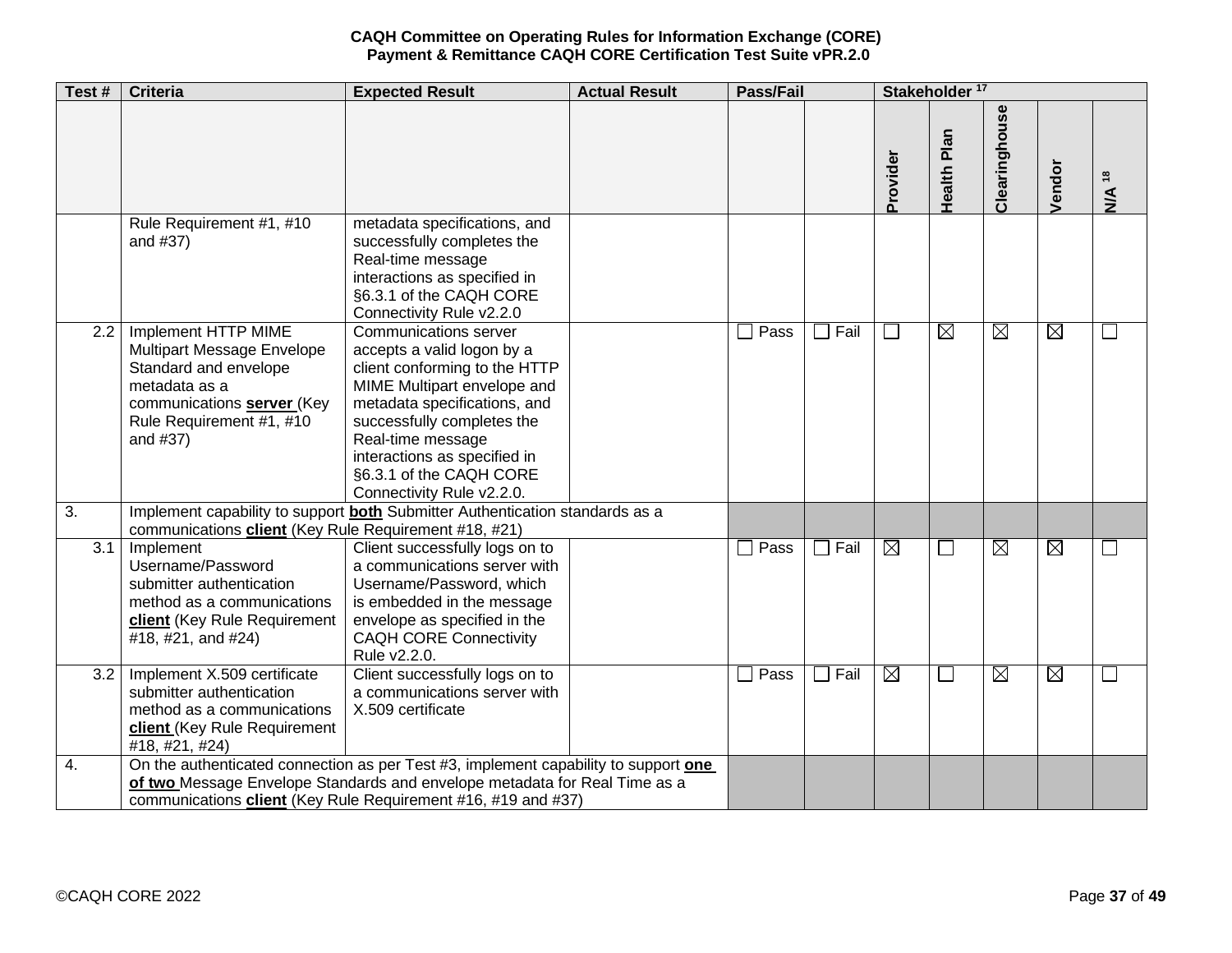| Test#            | <b>Criteria</b>                                                                                                                                                           | <b>Expected Result</b>                                                                                                                                                                                                                                                                                                                      | <b>Actual Result</b> | <b>Pass/Fail</b> |             | Stakeholder <sup>17</sup> |             |               |                    |                                                    |
|------------------|---------------------------------------------------------------------------------------------------------------------------------------------------------------------------|---------------------------------------------------------------------------------------------------------------------------------------------------------------------------------------------------------------------------------------------------------------------------------------------------------------------------------------------|----------------------|------------------|-------------|---------------------------|-------------|---------------|--------------------|----------------------------------------------------|
|                  |                                                                                                                                                                           |                                                                                                                                                                                                                                                                                                                                             |                      |                  |             | Provider                  | Health Plan | Clearinghouse | $\boxtimes$ Vendor | $\overset{\circ}{\phantom{a}}$<br>NVA <sup>-</sup> |
| 4.1              | Implement SOAP+WSDL<br>Message Envelope Standard<br>and envelope metadata as a<br>communications <b>client</b> (Key<br>Rule Requirement #16, #19<br>and #37)              | <b>Communications client</b><br>successfully logs on to a<br>communications server using<br>the SOAP+WSDL Message<br>Envelope Standard and<br>envelope metadata<br>specifications, and<br>successfully completes the<br>Real-time message<br>interactions as specified in<br>§6.3.1 of the CAQH CORE<br>Connectivity Rule v2.2.0.           |                      | Pass             | $\Box$ Fail | $\overline{\boxtimes}$    |             | Ñ             |                    |                                                    |
| 4.2              | Implement HTTP MIME<br>Multipart Message Envelope<br>Standard and envelope<br>metadata as a<br>communications <b>client</b> (Key<br>Rule Requirement #16, #19<br>and #37) | <b>Communications client</b><br>successfully logs on to a<br>communications server using<br>the HTTP MIME Multipart<br>Message Envelope Standard<br>and envelope metadata<br>specifications, and<br>successfully completes the<br>Real-time message<br>interactions as specified in<br>§6.3.1 of the CAQH CORE<br>Connectivity Rule v2.2.0. |                      | Pass             | $\Box$ Fail | $\boxtimes$               |             | $\boxtimes$   | $\boxtimes$        |                                                    |
| $\overline{5}$ . | Verify that communications<br>server creates, assigns, logs,<br>links the required metadata<br>elements to message payload<br>(Key Rule Requirement #25<br>and #27)       | Output a system generated<br>audit log report showing all<br>required data elements                                                                                                                                                                                                                                                         |                      | Pass             | $\Box$ Fail |                           | $\boxtimes$ | $\boxtimes$   | $\boxtimes$        | $\sim$                                             |
| 6.               | Verify that communications<br>client creates, assigns, logs,<br>links the required metadata<br>elements to message payload<br>(Key Rule Requirement #25<br>and #27)       | Output a system generated<br>audit log report showing all<br>required data elements                                                                                                                                                                                                                                                         |                      | Pass             | $\Box$ Fail | $\boxtimes$               | ⊔           | $\boxtimes$   | $\boxtimes$        | $\Box$                                             |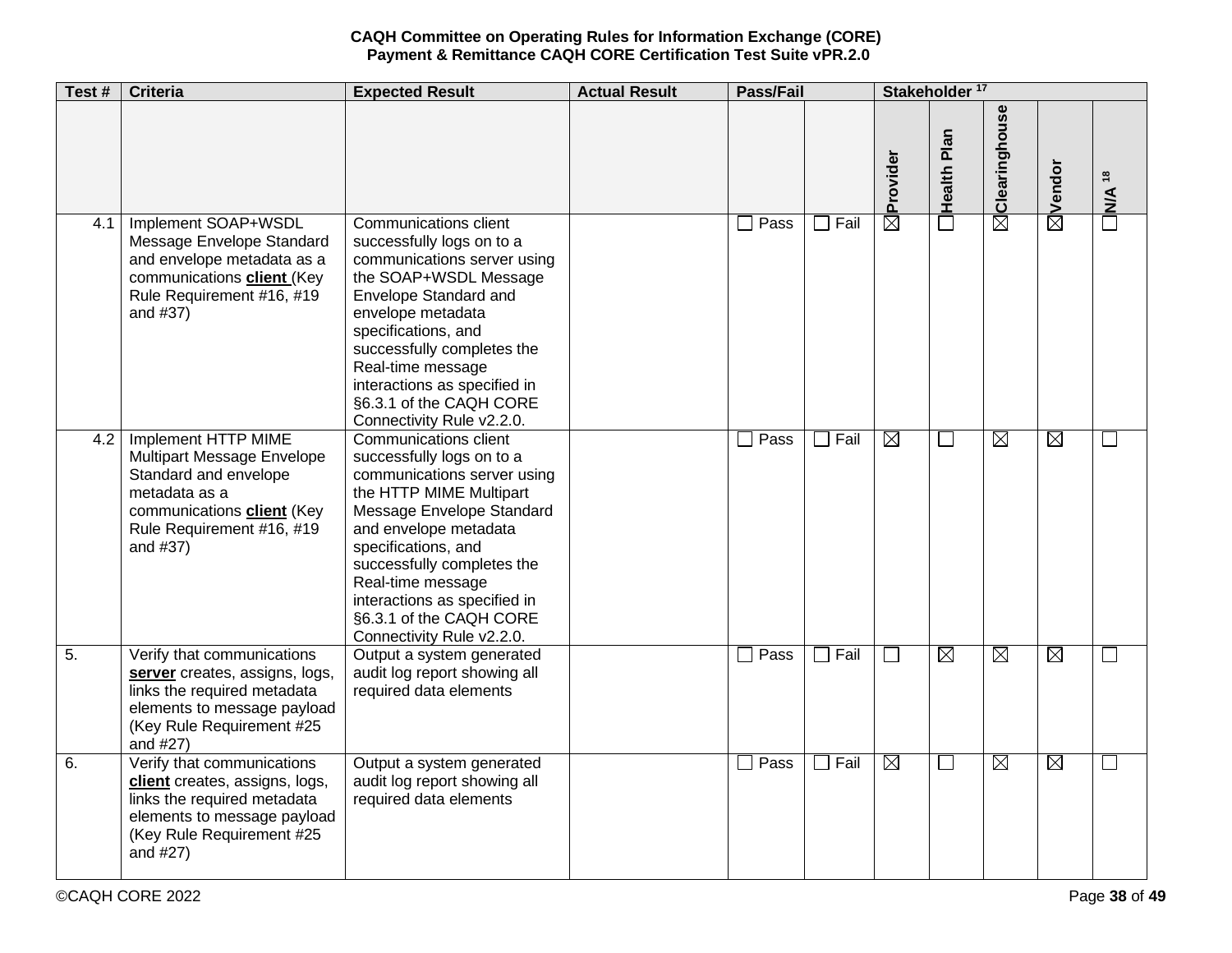| Test# | <b>Criteria</b>                                                                                                                                      | <b>Expected Result</b>                                                                                                                                                                                                                                                                  | <b>Actual Result</b> | <b>Pass/Fail</b>       |                                  | Stakeholder <sup>17</sup> |             |               |             |                                           |
|-------|------------------------------------------------------------------------------------------------------------------------------------------------------|-----------------------------------------------------------------------------------------------------------------------------------------------------------------------------------------------------------------------------------------------------------------------------------------|----------------------|------------------------|----------------------------------|---------------------------|-------------|---------------|-------------|-------------------------------------------|
|       |                                                                                                                                                      |                                                                                                                                                                                                                                                                                         |                      |                        |                                  | Provider                  | Health Plan | Clearinghouse | Vendor      | $\frac{8}{18}$<br>$\overline{\mathbf{y}}$ |
|       | Batch Connectivity Test Scripts (Required only if Batch is supported)                                                                                |                                                                                                                                                                                                                                                                                         |                      |                        |                                  |                           |             |               |             |                                           |
| 7.    | communications server (Key Rule Requirement #3 and #12)                                                                                              | Implement and enforce one of two Submitter Authentication standards on                                                                                                                                                                                                                  |                      |                        |                                  |                           |             |               |             |                                           |
| 7.1   | Implement and enforce use of<br>Username/Password over<br>SSL on communications<br>server (Key Rule<br>Requirement #3 and #12)                       | Communications server<br>accepts a valid logon by a<br>client using<br>Username/Password, which<br>is embedded in the message<br>envelope as specified in the<br><b>CAQH CORE Connectivity</b><br>Rule v2.2.0                                                                           |                      | $\Box$ Pass            | Fail<br>$\blacksquare$           |                           | $\boxtimes$ | $\boxtimes$   | $\boxtimes$ | $\mathbf{L}$                              |
| 7.2   | Implement and enforce use of<br>X.509 Certificate over SSL on<br>communications <b>server</b> (Key<br>Rule Requirement #3 and<br>#12)                | Communications server<br>accepts a valid logon by a<br>client using X.509 Certificate<br>over SSL                                                                                                                                                                                       |                      | $\overline{\Box}$ Pass | $\Box$ Fail                      | $\mathbf{L}$              | ⊠           | $\boxtimes$   | ⊠           | $\Box$                                    |
| 8.    |                                                                                                                                                      | On the authenticated connection as per Test #7, implement capability to support <b>both</b><br>Message Envelope Standards and envelope metadata for Batch as a<br>communications server (Key Rule Requirement #2, #11 and #37)                                                          |                      |                        |                                  |                           |             |               |             |                                           |
| 8.1   | Implement SOAP+WSDL<br>Message Envelope Standard<br>and envelope metadata as a<br>communications server (Key<br>Rule Requirement #2, #11<br>and #37) | Communications server<br>accepts a valid logon by a<br>client conforming to the<br>SOAP+WSDL envelope and<br>metadata specifications, and<br>successfully completes the<br>Batch message interactions<br>as specified in §6.3.2 of the<br><b>CAQH CORE Connectivity</b><br>Rule v2.2.0. |                      | $\sqsupset$ Pass       | Fail<br>$\overline{\phantom{a}}$ |                           | $\boxtimes$ | $\boxtimes$   | $\boxtimes$ | $\Box$                                    |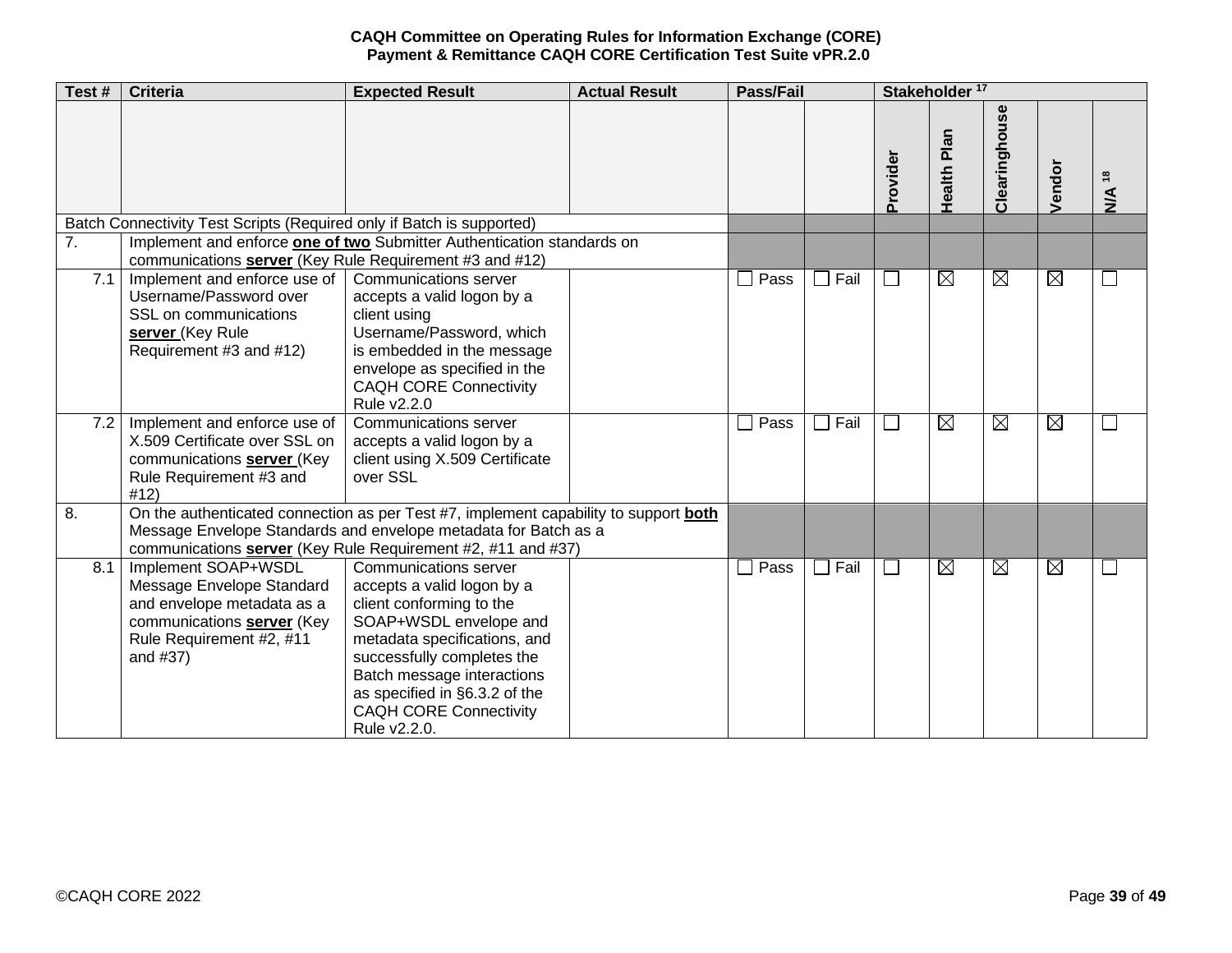| Test# | <b>Criteria</b>                                                                                                                                                   | <b>Expected Result</b>                                                                                                                                                                                                                                                                                   | <b>Actual Result</b> | <b>Pass/Fail</b> |      |                                    | Stakeholder <sup>17</sup> |                   |             |                                                    |  |
|-------|-------------------------------------------------------------------------------------------------------------------------------------------------------------------|----------------------------------------------------------------------------------------------------------------------------------------------------------------------------------------------------------------------------------------------------------------------------------------------------------|----------------------|------------------|------|------------------------------------|---------------------------|-------------------|-------------|----------------------------------------------------|--|
|       |                                                                                                                                                                   |                                                                                                                                                                                                                                                                                                          |                      |                  |      | rovider<br>$\overline{\mathbf{a}}$ | Health Plan               | Clearinghouse     | ⊠Vendor     | $\overset{\circ}{\phantom{a}}$<br>$\sum_{k=1}^{n}$ |  |
| 8.2   | Implement HTTP MIME<br>Multipart Message Envelope<br>Standard and envelope<br>metadata as a<br>communications server (Key<br>Rule Requirement #2, #11<br>and #37) | <b>Communications server</b><br>accepts a valid logon by a<br>client conforming to the HTTP<br>MIME Multipart envelope and<br>metadata specifications, and<br>successfully completes the<br>Batch message interactions<br>as specified in §6.3.2 of the<br><b>CAQH CORE Connectivity</b><br>Rule v2.2.0. |                      | Pass             | Fail |                                    | $\overline{\boxtimes}$    | $\bar{\boxtimes}$ |             | $\Box$                                             |  |
| 9.    | communications client (Key Rule Requirement #18, #21)                                                                                                             | Implement capability to support <b>both</b> Submitter Authentication standards as a                                                                                                                                                                                                                      |                      |                  |      |                                    |                           |                   |             |                                                    |  |
| 9.1   | Implement<br>Username/Password<br>submitter authentication<br>method as a communications<br>client (Key Rule Requirement<br>#18, #21, and #24)                    | Client successfully logs on to<br>a communications server with<br>Username/Password, which<br>is embedded in the message<br>envelope as specified in the<br><b>CAQH CORE Connectivity</b><br>Rule v2.2.0                                                                                                 |                      | Pass             | Fail | $\boxtimes$                        |                           | $\boxtimes$       | $\boxtimes$ | $\overline{\phantom{a}}$                           |  |
| 9.2   | Implement X.509 certificate<br>submitter authentication<br>method as a communications<br>client (Key Rule Requirement<br>#18, #21, #24)                           | Client successfully logs on to<br>a communications server with<br>X.509 certificate                                                                                                                                                                                                                      |                      | Pass             | Fail | $\boxtimes$                        |                           | $\boxtimes$       | $\boxtimes$ |                                                    |  |
| 10.   |                                                                                                                                                                   | On the authenticated connection as per Test #9, implement capability to support one<br>of two Message Envelope Standards and envelope metadata for Batch as a<br>communications client (Key Rule Requirement #16, #19 and #37)                                                                           |                      |                  |      |                                    |                           |                   |             |                                                    |  |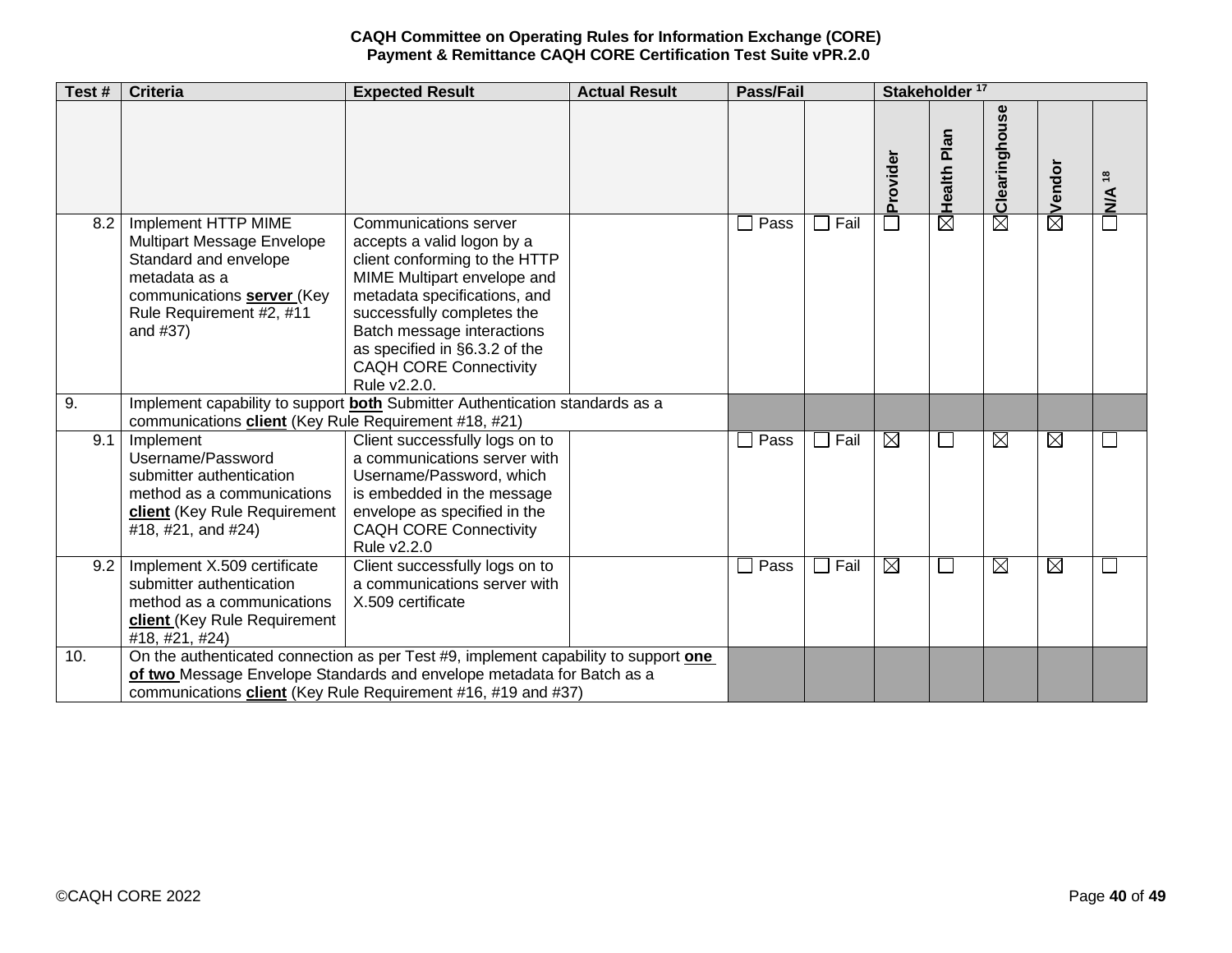| Test#             | <b>Criteria</b>                                                                                                                                                            | <b>Expected Result</b>                                                                                                                                                                                                                                                                                                                  | <b>Actual Result</b> | <b>Pass/Fail</b> |                        | Stakeholder <sup>17</sup> |                    |                           |             |                          |
|-------------------|----------------------------------------------------------------------------------------------------------------------------------------------------------------------------|-----------------------------------------------------------------------------------------------------------------------------------------------------------------------------------------------------------------------------------------------------------------------------------------------------------------------------------------|----------------------|------------------|------------------------|---------------------------|--------------------|---------------------------|-------------|--------------------------|
|                   |                                                                                                                                                                            |                                                                                                                                                                                                                                                                                                                                         |                      |                  |                        | Provider                  | <b>Health Plan</b> | $\boxtimes$ Clearinghouse | ⊠Vendor     | $\Box$ N/A <sup>18</sup> |
| $\overline{10.1}$ | Implement SOAP+WSDL<br>Message Envelope Standard<br>and envelope metadata as a<br>communications client (Key<br>Rule Requirement #17, #20,<br>and #37)                     | <b>Communications client</b><br>successfully logs on to a<br>communications server using<br>the SOAP+WSDL Message<br>Envelope Standard and<br>envelope metadata<br>specifications, and<br>successfully completes the<br>Batch message interactions<br>as specified in §6.3.2 of the<br><b>CAQH CORE Connectivity</b><br>Rule v2.2.0.    |                      | $\Box$ Pass      | Fail<br>$\blacksquare$ | $\boxtimes$               |                    |                           |             |                          |
| 10.2              | Implement HTTP MIME<br>Multipart Message Envelope<br>Standard and envelope<br>metadata as a<br>communications <b>client</b> (Key<br>Rule Requirement #17, #20,<br>and #37) | Communications client<br>successfully logs on to a<br>communications server using<br>the HTTP MIME Multipart<br>Message Envelope Standard<br>and envelope metadata<br>specifications, and<br>successfully completes the<br>Batch message interactions<br>as specified in §6.3.2 of the<br><b>CAQH CORE Connectivity</b><br>Rule v2.2.0. |                      | Pass             | Fail<br>$\Box$         | ⊠                         | $\sim$             | ⊠                         | $\boxtimes$ |                          |
| 11.               | Verify that communications<br>server creates, assigns, logs,<br>links the required metadata<br>elements to message payload<br>(Key Rule Requirement #25<br>and #27)        | Output a system generated<br>audit log report showing all<br>required data elements                                                                                                                                                                                                                                                     |                      | $\square$ Pass   | $\Box$ Fail            |                           | $\boxtimes$        | $\boxtimes$               | $\boxtimes$ |                          |
| 12.               | Verify that communications<br>client creates, assigns, logs,<br>links the required metadata<br>elements to message payload<br>(Key Rule Requirement #25<br>and #27)        | Output a system generated<br>audit log report showing all<br>required data elements                                                                                                                                                                                                                                                     |                      | Pass             | Fail<br>$\Box$         | ⊠                         |                    | $\boxtimes$               | $\boxtimes$ |                          |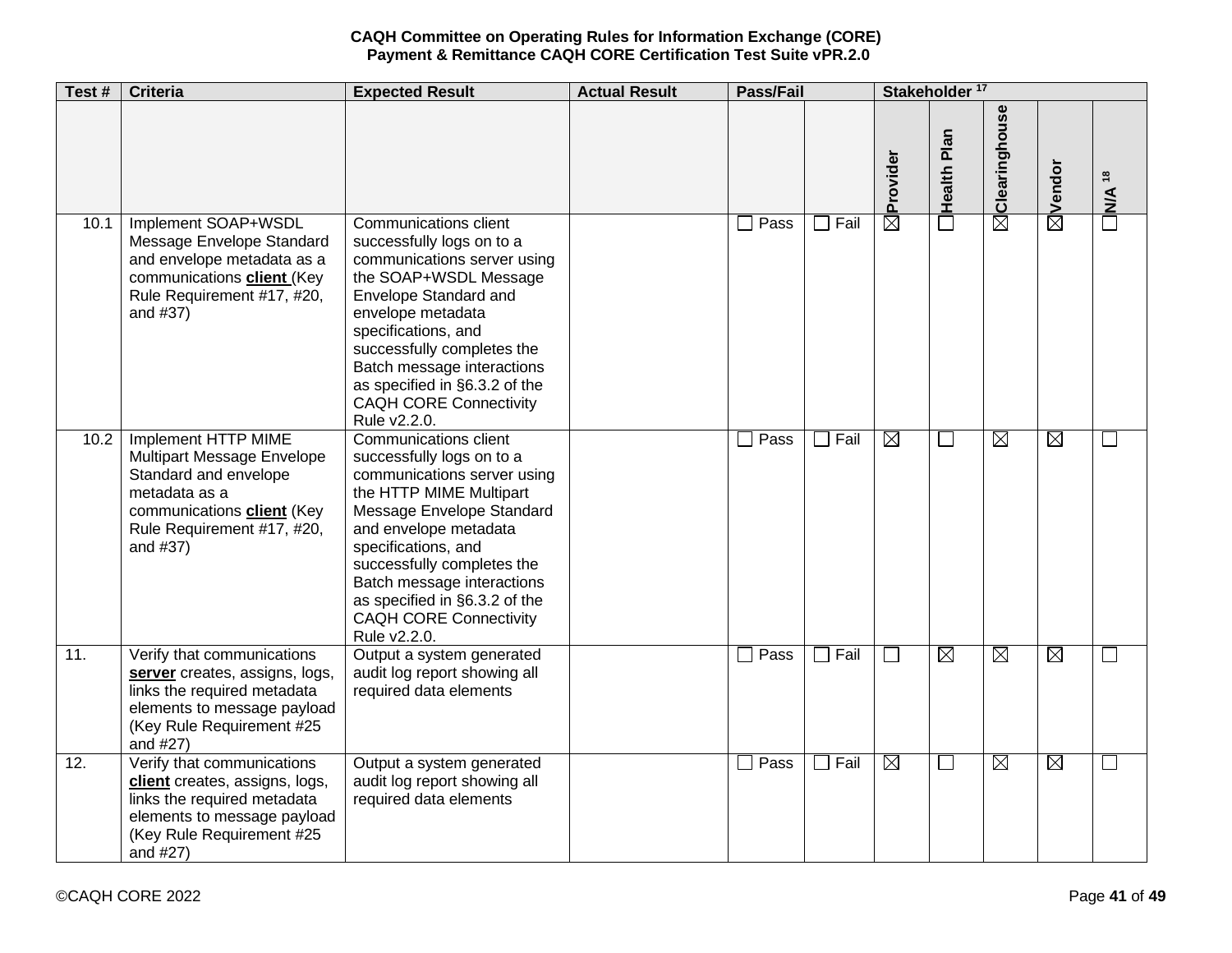### <span id="page-41-1"></span><span id="page-41-0"></span>**8. CAQH CORE SOAP Connectivity Rule vC4.0.0 Test Scenario**

#### *8.1. CAQH CORE SOAP Connectivity Rule vC4.0.0 Key Requirements*

**Note: This section identifies at a high level the key requirements of this rule. Refer to the rule document for the specific language of the rule which governs. Section numbers in parentheses following each key requirement refer to the specific rule section which applies.**

**Transport, Security, Authentication and Authorization Requirements (§3.2)**

- Use of HTTP Version 1.1 over the public Internet is required as a transport method.
- Transport Layer Security (TLS) Version 1.2 (or higher).
	- a. This does not preclude the optional use of TLS 1.3 (or a higher version) for connectivity with trading partners whose security policies require the enhanced security afforded by TLS 1.3 or higher.
- SOAP Version 1.2 or higher
- WSDL Version 1.1 or higher
- X.509 Digital Certification addressing authentication is required.
- OAuth 2.0 or higher addressing authorization is required.

#### **Processing Mode (§3.7.1)**

• Required Processing Mode Table specifies the comprehensive and normative processing mode requirements (i.e., Real Time and/or Batch) for the transactions addressed by this rule (§4.4.3)

## **Payload Type Table (§3.7.2)**

- Required Payload Type Table (§4.4.3) specifies the comprehensive and normative identifiers for the CORE Envelope Metadata Payload Type Element as defined in the Table of CORE Envelope Metadata. (§4.4.2.)
- Payload Type identifiers specified in Payload Type Table apply when an entity is exchanging transactions addressed by this rule in conformance with the requirements specified in §4 and subsections.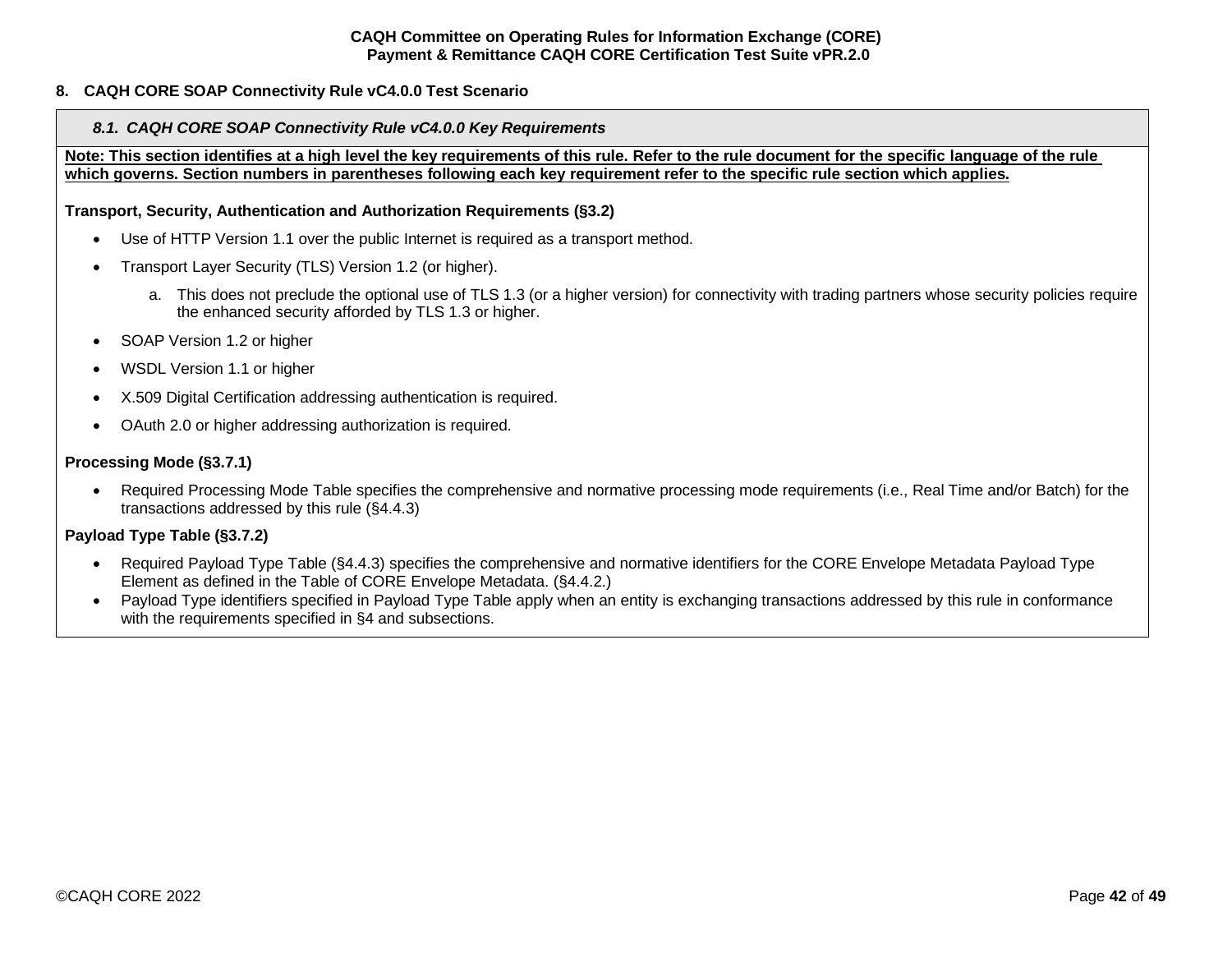# <span id="page-42-0"></span>*8.2. CAQH CORE SOAP Connectivity Rule vC4.0.0 Conformance Testing Requirements*

These scenarios test the following conformance requirements of the CAQH CORE SOAP Connectivity Rule v4.0.0. Other requirements of this rule that may not be listed below are not included in this test scenario. Notwithstanding, CORE-certified entities are required to comply with all specifications of the rule not included in this test scenario. Note: Clearinghouses and/or vendors undergoing CORE certification testing should refer to Detailed Step-by-Step Test Scripts for applicable test scripts.

- A HIPAA covered health plan must demonstrate it has implemented the server specifications for SOAP version 1.2.
- A HIPAA covered health plan must demonstrate it has implemented the X.509 authentication requirement.
- A HIPAA covered health plan must demonstrate it has implemented the server specifications for OAuth 2.0
- A HIPAA covered provider must demonstrate it has implemented the client specifications for SOAP version 1.2.
- A HIPAA covered provider must demonstrate it has implemented the X.509 authentication requirement.

# <span id="page-42-1"></span>*8.3. CAQH CORE SOAP Connectivity Rule vC4.0.0 Test Scripts Assumptions*

- All tests will be conducted over HTTP/S
- The message payload is an X12 Interchange.
- No editing or validation of the message payload will be performed.
- Authentication will be tested for successful authentication with a valid certificate, and unsuccessful authentication using an invalid or missing certificate.
- Testing will not be exhaustive for all possible levels of authentication.
- Authorization will be tested for successful authorization with a valid token, and unsuccessful authorization using an invalid or missing token.
- Testing will not be exhaustive for all possible levels of authorization.
- The ability to log, audit, track and report on the required data elements as required by the conformance requirements of the CAQH CORE Infrastructure Rules will be addressed in each rule's test scripts.
- The test scripts will not include comprehensive testing requirements to test for all possible permutations of the CORE requirements of the rule.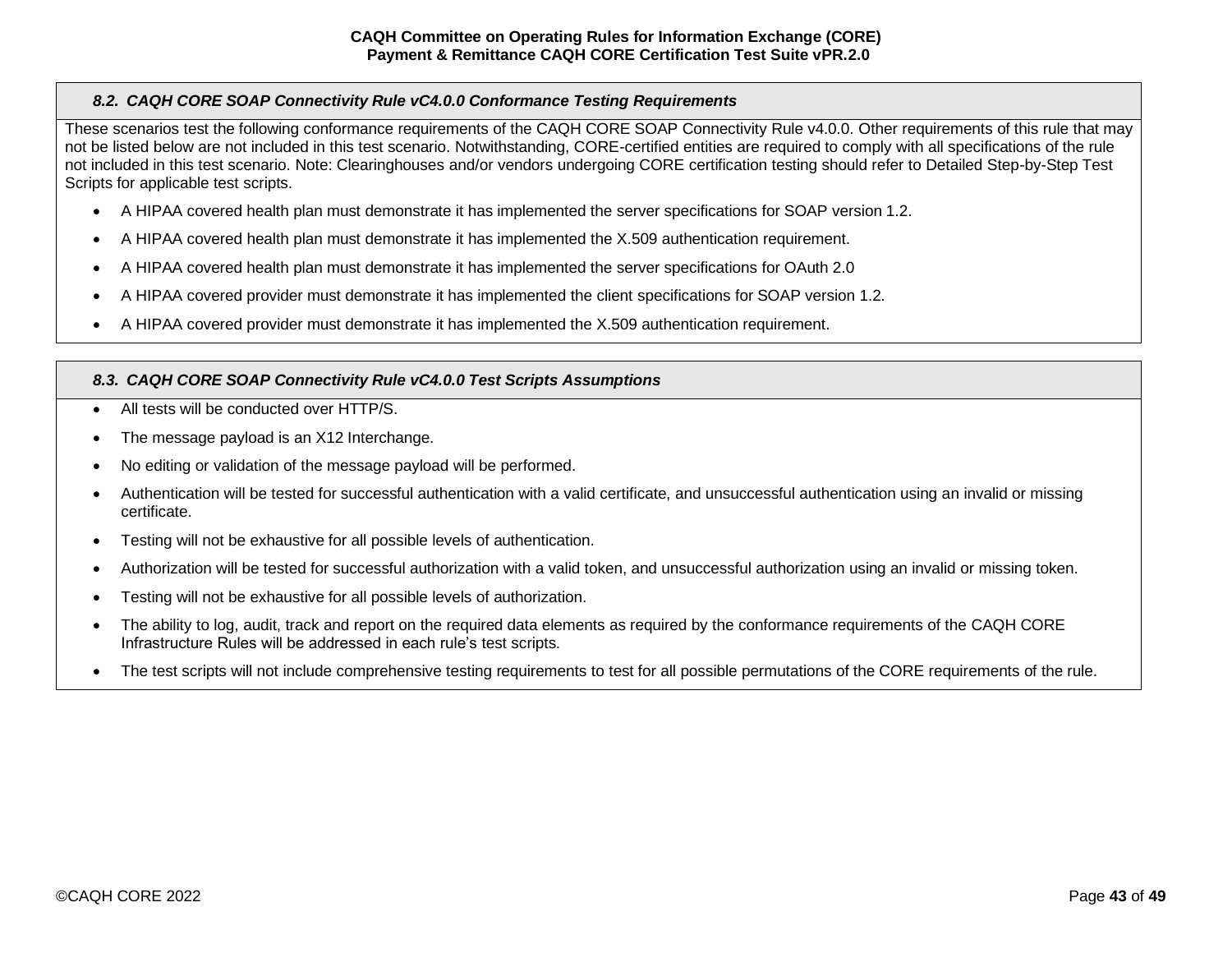## *8.4. CAQH CORE SOAP Connectivity Rule vC4.0.0 Detailed Step-by-Step Test Scripts*

<span id="page-43-0"></span>CORE Certification Testing is not exhaustive. The CAQH CORE Certification Test Suite does not include comprehensive testing requirements that test for all possible permutations of each rule. An individual test script may be testing for more than one item, and, as noted in the "Stakeholder" column, each test script tests for the role of the Stakeholder(s) to which the test script applies.

The Detailed Step-by-Step Test Scripts below specify the stakeholder type to which each test script applies. A stakeholder may indicate that a specific test script does not apply to it. In this case the stakeholder is required to provide a rationale for why a specific test script is not applicable and be prepared for a review of the rationale with CAQH CORE staff.

When establishing a Certification Test Profile with a CAQH CORE-authorized Testing Vendor a Vendor will be given the option to indicate if the product it is certifying is a Provider-facing product or a Health Plan-facing product. Therefore, the Detailed Step-by-Step Test Scripts applicable to a Provider apply to a Provider-facing product. Similarly, Detailed Step-by-Step Test Scripts applicable to a Health Plan apply to a Health Plan-facing product.

| Test#          | <b>Criteria</b>                                                                                                                                                                               | <b>Expected Result</b>                                                                                                                                                                                       | <b>Actual Result</b> | Pass        | Fail                   | N/A          |                          | <b>Stakeholder</b><br>A checkmark in the box indicates<br>the stakeholder type to which the<br>test applies |                        |        |
|----------------|-----------------------------------------------------------------------------------------------------------------------------------------------------------------------------------------------|--------------------------------------------------------------------------------------------------------------------------------------------------------------------------------------------------------------|----------------------|-------------|------------------------|--------------|--------------------------|-------------------------------------------------------------------------------------------------------------|------------------------|--------|
|                |                                                                                                                                                                                               |                                                                                                                                                                                                              |                      |             |                        |              | Provide                  | Plan<br><b>Health</b>                                                                                       | Clearinghouse          | Vendor |
| 1              | Implement and enforce use of<br>X.509 Certificate over TLS on<br>communications server                                                                                                        | Communications server accepts a<br>valid logon by a client using X.509<br>Certificate                                                                                                                        |                      | $\Box$ Pass | Fail<br>$\blacksquare$ | $\mathbf{I}$ |                          | $\overline{\boxtimes}$                                                                                      | $\overline{\boxtimes}$ | 岗      |
| $\overline{2}$ | Implement and enforce use of<br>OAuth 2.0 over TLS on<br>communications server                                                                                                                | Communications server accepts a<br>valid logon by a client using<br>OAuth 2.0                                                                                                                                |                      | $\Box$ Pass | Fail                   | П            | $\mathbf{I}$             | $\overline{\boxtimes}$                                                                                      | $\boxtimes$            | ⊠      |
| 3              | On the authenticated and<br>authorized connection implement<br>SOAP+WSDL Message Envelope<br>Standard and envelope metadata<br>as a communications server                                     | Communications server accepts a<br>valid logon by a client conforming<br>to the SOAP+WSDL envelope<br>and metadata specifications                                                                            |                      | $\Box$ Pass | Fail<br>ΙI             | $\Box$       |                          | ⊠                                                                                                           | ⊠                      | ⊠      |
| 4              | On an authenticated and<br>authorized connection implement<br>the Batch message interaction<br>including receipt of a Batch of<br>transactions, generation of<br>acknowledgements and results | Server successfully receives<br>batch(es) of the transactions and<br>corresponding acknowledgements<br>and responses specified in the<br>respective transaction-specific<br>infrastructure rule being tested |                      | $\Box$ Pass | $\Box$ Fail            | $\Box$       | $\overline{\phantom{0}}$ | ⊠                                                                                                           | $\overline{\boxtimes}$ | ⊠      |
| 5              | Implement X.509 certificate<br>authentication method as a<br>communications client                                                                                                            | Client successfully logs on to a<br>communications server with<br>X.509 certificate                                                                                                                          |                      | $\Box$ Pass | Fail<br>$\mathsf{L}$   | □            | $\boxtimes$              | $\mathbb{R}^n$                                                                                              | $\overline{\boxtimes}$ | Ø      |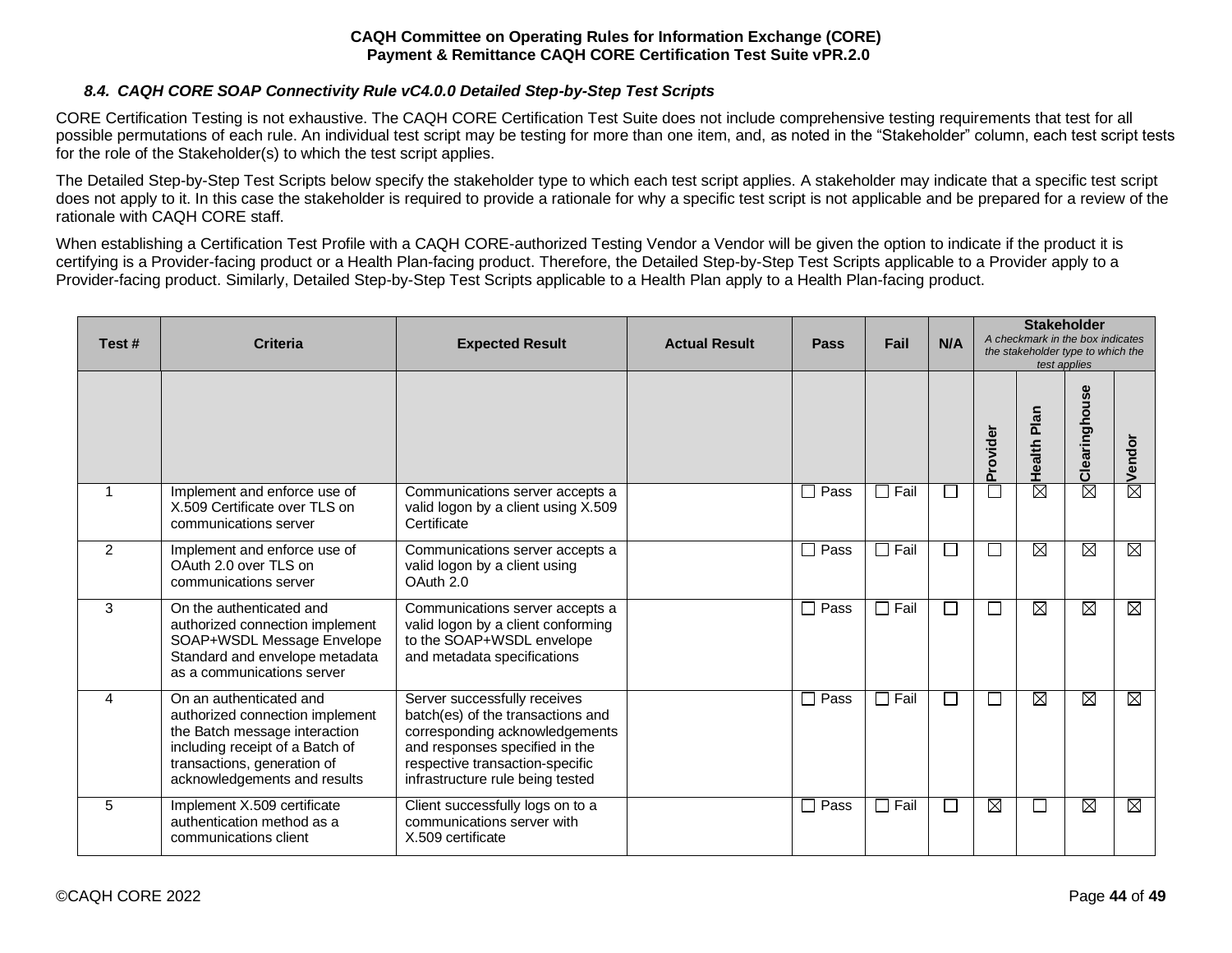| Test#          | <b>Criteria</b>                                                                                                                                                                                                                | <b>Expected Result</b>                                                                                                                                                                                 | <b>Actual Result</b> | <b>Pass</b>            | Fail        | N/A                      |             | <b>Stakeholder</b><br>A checkmark in the box indicates<br>the stakeholder type to which the<br>test applies |                        |             |
|----------------|--------------------------------------------------------------------------------------------------------------------------------------------------------------------------------------------------------------------------------|--------------------------------------------------------------------------------------------------------------------------------------------------------------------------------------------------------|----------------------|------------------------|-------------|--------------------------|-------------|-------------------------------------------------------------------------------------------------------------|------------------------|-------------|
|                |                                                                                                                                                                                                                                |                                                                                                                                                                                                        |                      |                        |             |                          | Provider    | Health Plan                                                                                                 | Clearinghouse          | Vendor      |
| 6              | On the authenticated connection<br>implement SOAP+WSDL<br>Message Envelope Standard and<br>envelope metadata as a<br>communications client                                                                                     | Communications client<br>successfully logs on to a<br>communications server using the<br>SOAP+WSDL Message Envelope<br>Standard and envelope metadata<br>specifications                                |                      | Pass<br>$\sim$         | $\Box$ Fail | $\Box$                   | $\boxtimes$ | Ē                                                                                                           | $\overline{\boxtimes}$ | 囟           |
| $\overline{7}$ | On an authenticated connection<br>implement the Batch message<br>interaction including submission of<br>a Batch of transactions, pickup of<br>acknowledgements and results<br>and submission of<br>acknowledgement for results | Client successfully completes the<br>submission and retrieval (pick up)<br>of batch(es) of the transactions<br>specified in the respective<br>transaction-specific infrastructure<br>rule being tested |                      | Pass                   | $\Box$ Fail | $\mathbf{L}$             | $\boxtimes$ | $\Box$                                                                                                      | $\overline{\boxtimes}$ | ⊠           |
| 8              | Verify that communications server<br>creates, assigns, logs, links the<br>required metadata elements to<br>message payload                                                                                                     | Output a system generated audit<br>log report showing all required<br>data elements                                                                                                                    |                      | Pass<br>$\blacksquare$ | $\Box$ Fail | $\overline{\phantom{a}}$ |             | $\boxtimes$                                                                                                 | $\boxtimes$            | $\boxtimes$ |
| 9              | Verify that communications client<br>creates, assigns, logs, links the<br>required metadata elements to<br>message payload                                                                                                     | Output a system generated audit<br>log report showing all required<br>data elements                                                                                                                    |                      | Pass<br>$\sim$         | $\Box$ Fail | $\Box$                   | $\boxtimes$ | $\Box$                                                                                                      | $\boxtimes$            | $\boxtimes$ |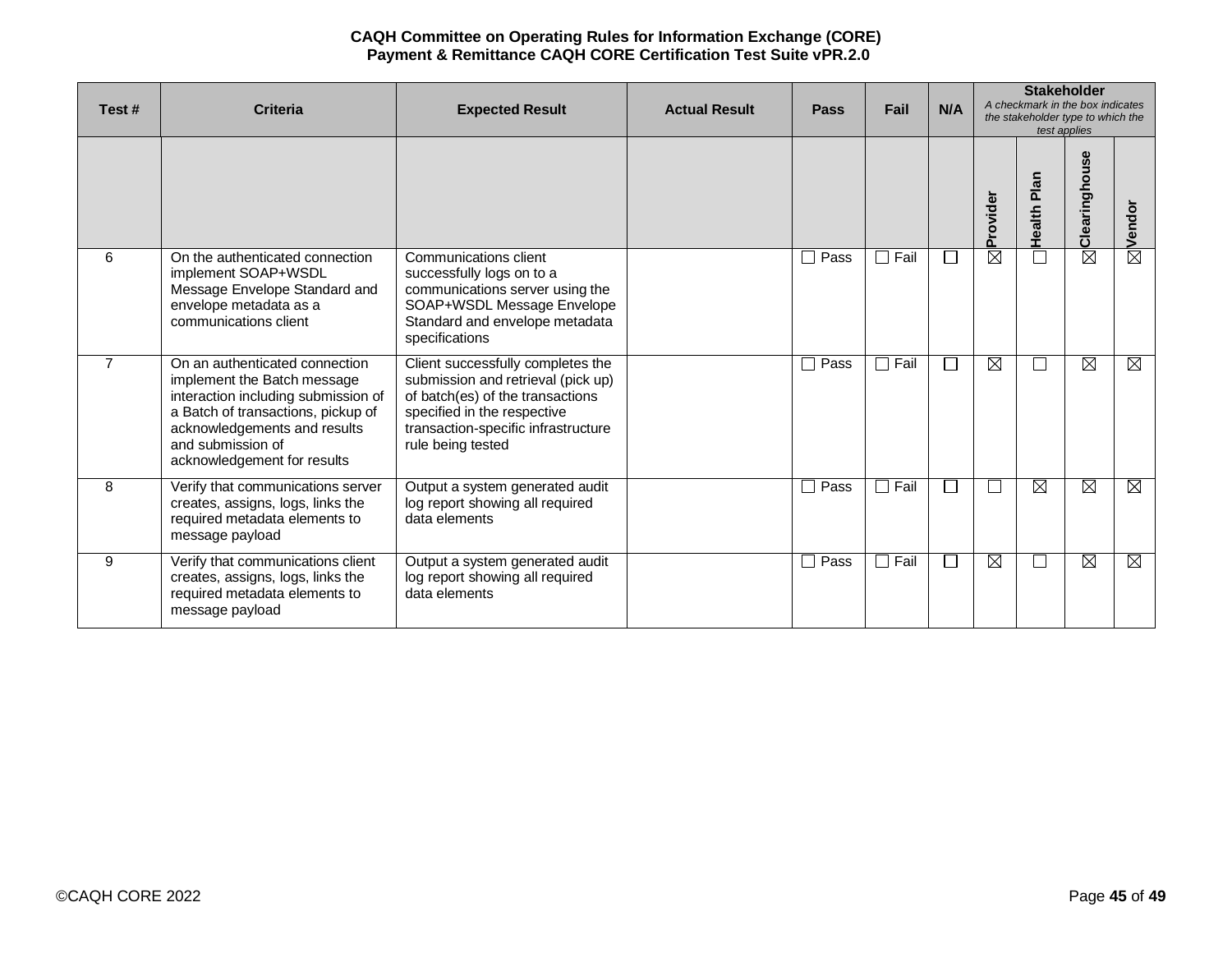# <span id="page-45-0"></span>**9. CAQH CORE REST Connectivity Rule vC4.0.0 Test Scenario**

## <span id="page-45-1"></span>*9.1. CAQH CORE REST Connectivity Rule vC4.0.0 Key Requirements*

**Note: This section identifies at a high level the key requirements of this rule. Refer to the rule document for the specific language of the rule which governs. Section numbers in parentheses following each key requirement refer to the specific rule section which applies.**

#### **Transport, Security, Authentication and Authorization Requirements (§3.2)**

- Use of HTTP Version 1.1 over the public Internet is required as a transport method.
- Transport Layer Security (TLS) Version 1.2 (or higher).
	- a. This does not preclude the optional use of TLS 1.3 (or a higher version) for connectivity with trading partners whose security policies require the enhanced security afforded by TLS 1.3 or higher.
- JavaScript Object Notation (JSON)
- X.509 Digital Certification addressing authentication is required.
- OAuth 2.0 or higher addressing authorization is required.

# **General Specifications Applicable to REST APIs (§5.2)**

- HIPAA-covered entities and their agents must be able to implement HTTP/S Version 1.1 over the public Internet as a transport method. (§5.2.1)
- The rule supports both Synchronous Real-time and Asynchronous Batch Processing for the transport of REST exchanges. (§5.2.2 §5.2.5)
- If there is an error in processing the message at the HTTP layer the rule requires the use of the appropriate HTTP error or status codes as applicable to the error/status situation. (§5.2.6)
- CAQH CORE recommended best practice is for each trading partner to audit all the REST metadata and payload for each transaction. (§5.2.7)
- Message receivers (servers) are required to track the times of any received inbound messages and respond with the outbound message for a Payload (§5.2.8)
- A HIPAA-covered entity and its agent must have a capacity plan such that it can receive and process a large number of single concurrent Synchronous Real Time transactions via an equivalent number of concurrent connections. (§5.2.9)
- Synchronous Real Time response time must conform to the transaction's corresponding CAQH CORE Infrastructure Rule requirements. (§5.2.10)
- HIPAA-covered entity and its agent's messaging system must have the capability to receive and process large Batch transaction files if the entity supports Asynchronous Batch transactions. (§5.2.11)

# **Specifications for REST API Uniform Resource Identifiers (URI) Paths (§5.3)**

- The rule requires message receivers (servers) to communicate the version of the CAQH CORE Connectivity Rule implemented and version of the REST API through the URI Path. (§5.3.1)
- This rule requires the use of standard naming conventions for REST API endpoints to streamline and support uniform REST implementations as defined in Table 5.3.2. (§5.3.2)

## **REST HTTP Request Method Requirements (§5.4)**

• The rule specifies the use of HTTP Methods POST and GET. However, entities may choose to use additional HTTP Methods (e.g., PUT, PATCH, DELETE, etc.). (§5.4)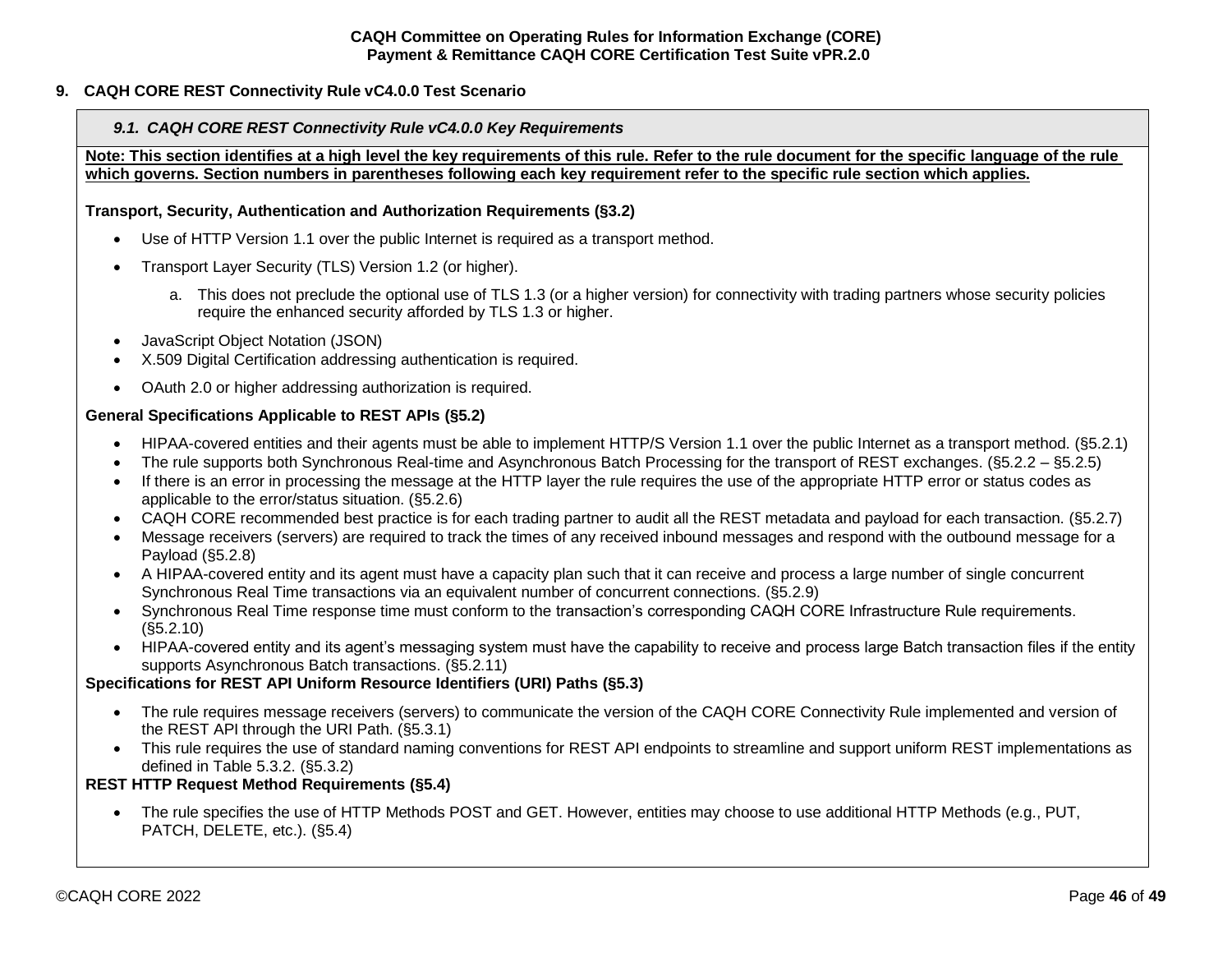## *9.1. CAQH CORE REST Connectivity Rule vC4.0.0 Key Requirements*

#### **REST HTTP Metadata, Descriptions, Intended Use and Values (§5.5)**

• The rule specifies metadata that are required to be used for HTTP Requests and HTTP Responses for REST exchange as defined in Table 5.5. (§5.5)

#### <span id="page-46-0"></span>*9.2. CAQH CORE REST Connectivity Rule vC4.0.0 Conformance Testing Requirements*

These scenarios test the following conformance requirements of the CAQH CORE REST Connectivity Rule v4.0.0. Other requirements of this rule that may not be listed below are not included in this test scenario. Notwithstanding, CORE-certified entities are required to comply with all specifications of the rule not included in this test scenario. Note: Clearinghouses and/or vendors undergoing CORE certification testing should refer to Detailed Step-by-Step Test Scripts for applicable tests scripts.

- A HIPAA covered health plan must demonstrate it has implemented the server specifications for OAuth 2.0.
- A HIPAA covered health plan must demonstrate it has implemented the X.509 authentication requirement.
- A HIPAA covered provider must demonstrate it has implemented the client specifications for OAuth 2.0.
- A HIPAA covered provider must demonstrate it has implemented the X.509 authentication requirement.

#### <span id="page-46-1"></span>*9.3. CAQH CORE REST Connectivity Rule vC4.0.0 Test Scripts Assumptions*

- All tests will be conducted over HTTP/S.
- The message payload is an X12 Interchange.
- No editing or validation of the message payload will be performed.
- Authentication will be tested for successful authentication with a valid certificate, and unsuccessful authentication using an invalid or missing certificate.
- Testing will not be exhaustive for all possible levels of authentication.
- Authorization will be tested for successful authorization with a valid token, and unsuccessful authorization using an invalid or missing token.
- Testing will not be exhaustive for all possible levels of authorization.
- The ability to log, audit, track and report on the required data elements as required by the conformance requirements of the CAQH CORE Infrastructure Rules will be addressed in each rule's test scripts.
- The CORE test scripts will not include comprehensive testing requirements to test for all possible permutations of the CORE requirements of the rule.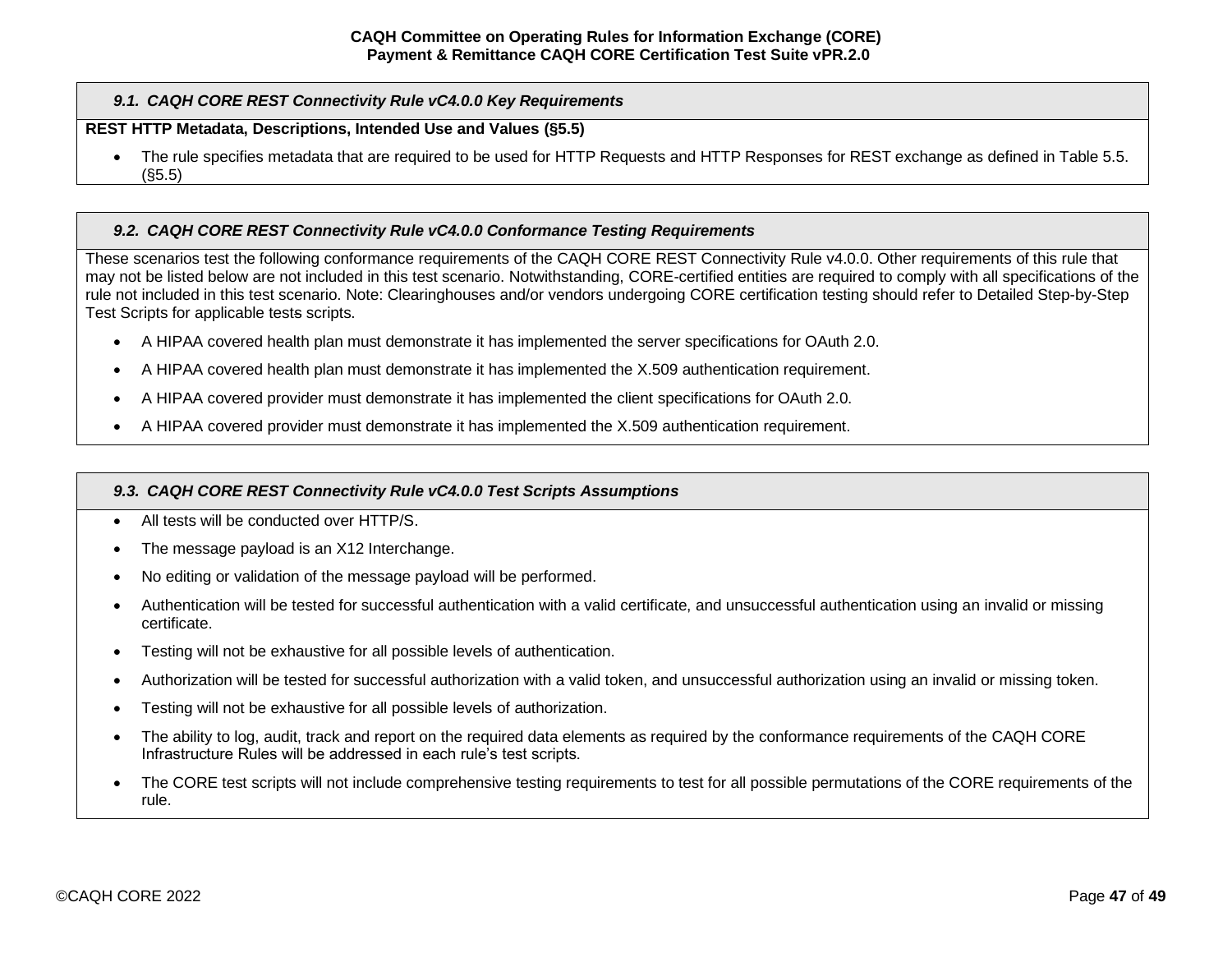# *9.4. CAQH CORE REST Connectivity Rule vC4.0.0 Detailed Step-by-Step Test Scripts*

<span id="page-47-0"></span>CORE Certification Testing is not exhaustive. The CAQH CORE Certification Test Suite does not include comprehensive testing requirements that test for all possible permutations of each rule. An individual test script may be testing for more than one item, and, as noted in the "Stakeholder" column, each test script tests for the role of the Stakeholder(s) to which the test script applies.

The Detailed Step-by-Step Test Scripts below specify the stakeholder type to which each test script applies. A stakeholder may indicate that a specific test script does not apply to it. In this case the stakeholder is required to provide a rationale for why a specific test script is not applicable and be prepared for a review of the rationale with CAQH CORE staff.

When establishing a CORE Certification Test Profile with a CAQH CORE-authorized Testing Vendor a Vendor will be given the option to indicate if the product it is certifying is a Provider-facing product or a Health Plan-facing product. Therefore, the Detailed Step-by-Step Test Scripts applicable to a Provider apply to a Provider-facing product. Similarly, Detailed Step-by-Step Test Scripts applicable to a Health Plan apply to a Health Plan-facing product.

| Test# | Criteria                                                                                                                                                                                                                                                         | <b>Expected Result</b>                                                                                                                                                                                       | <b>Actual Result</b> | <b>Pass</b>            | Fail           | N/A    |               | <b>Stakeholder</b><br>A checkmark in the box indicates the<br>stakeholder type to which the test<br>applies |               |                    |
|-------|------------------------------------------------------------------------------------------------------------------------------------------------------------------------------------------------------------------------------------------------------------------|--------------------------------------------------------------------------------------------------------------------------------------------------------------------------------------------------------------|----------------------|------------------------|----------------|--------|---------------|-------------------------------------------------------------------------------------------------------------|---------------|--------------------|
|       |                                                                                                                                                                                                                                                                  |                                                                                                                                                                                                              |                      |                        |                |        | Provider      | Plan<br>Health                                                                                              | Clearinghouse | $\boxtimes$ Vendor |
|       | Implement and enforce use of<br>X.509 Certificate over TLS on<br>communications server                                                                                                                                                                           | Communications server accepts a<br>valid logon by a client using X.509<br>Certificate                                                                                                                        |                      | Pass<br>$\blacksquare$ | Fail<br>$\Box$ | $\Box$ | $\mathcal{L}$ | ⊠                                                                                                           | $\boxtimes$   |                    |
|       | Implement and enforce use of<br>OAuth 2.0 Token over TLS on<br>communications server                                                                                                                                                                             | Communications server accepts a<br>valid logon by a client using<br>OAuth 2.0 Token                                                                                                                          |                      | Pass                   | Fail<br>П      | П      | $\mathcal{L}$ | Ø                                                                                                           | Ø             | $\boxtimes$        |
|       | On the authenticated and<br>authorized connection implement<br>REST Message and Envelope<br>metadata as a communications<br>server over a valid REST API<br>Uniform Resource Identifiers (URI)                                                                   | Communications server accepts a<br>valid logon by a client conforming<br>to the REST envelope and<br>metadata specifications                                                                                 |                      | Pass<br>$\blacksquare$ | Fail<br>П      | $\Box$ | $\mathcal{L}$ | $\boxtimes$                                                                                                 | $\boxtimes$   | ⊠                  |
|       | On an authenticated and<br>authorized connection implement<br>the REST synchronous message<br>interaction including receipt of a<br>Batch of transactions, generation<br>of acknowledgements and results<br>valid REST API Uniform Resource<br>Identifiers (URI) | Server successfully receives<br>batch(es) of the transactions and<br>corresponding acknowledgements<br>and responses specified in the<br>respective transaction-specific<br>infrastructure rule being tested |                      | Pass<br>- 1            | $\Box$ Fail    | П      | $\mathcal{L}$ | Ø                                                                                                           | $\boxtimes$   | $\boxtimes$        |